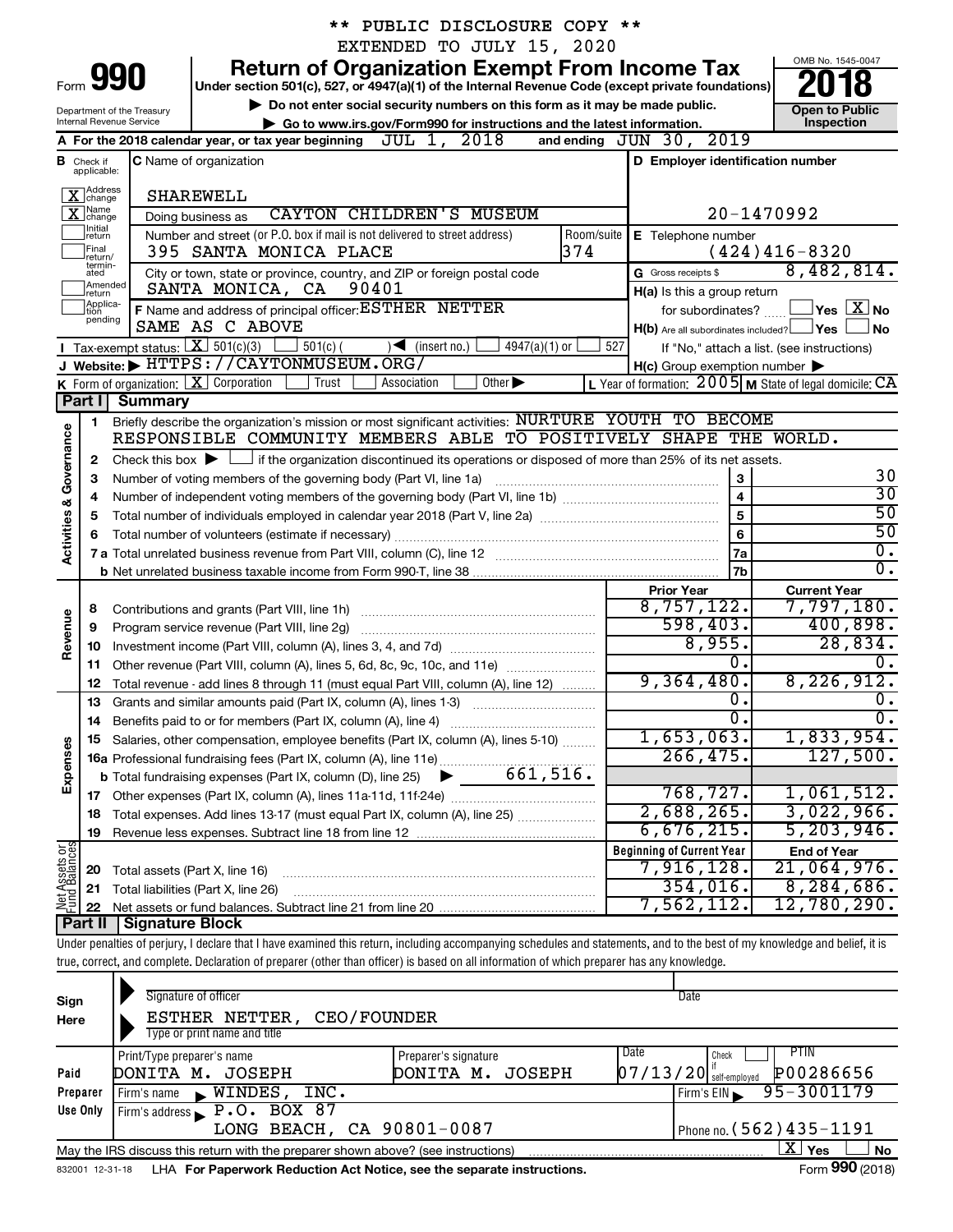|              | <b>SHAREWELL</b><br>Form 990 (2018)                                                                                                                                                                                     | 20-1470992                  | Page 2                                      |
|--------------|-------------------------------------------------------------------------------------------------------------------------------------------------------------------------------------------------------------------------|-----------------------------|---------------------------------------------|
|              | Part III   Statement of Program Service Accomplishments                                                                                                                                                                 |                             |                                             |
|              |                                                                                                                                                                                                                         |                             |                                             |
| 1            | Briefly describe the organization's mission:<br>THROUGH EXPERIENTIAL LEARNING AND THE CREATIVE ARTS, THE ORGANIZATION<br>GUIDES CHILDREN, YOUTH AND FAMILIES TO WORK TOGETHER TOWARD JUSTICE                            |                             |                                             |
|              | AND EXPANDED POSSIBILITY IN THEIR COMMUNITIES AND BEYOND.                                                                                                                                                               |                             |                                             |
|              |                                                                                                                                                                                                                         |                             |                                             |
| $\mathbf{2}$ | Did the organization undertake any significant program services during the year which were not listed on the<br>prior Form 990 or 990-EZ?                                                                               |                             | $\overline{\ }$ Yes $\overline{\rm \ }X$ No |
| 3            | If "Yes," describe these new services on Schedule O.<br>Did the organization cease conducting, or make significant changes in how it conducts, any program services?<br>If "Yes," describe these changes on Schedule O. |                             | $\gamma$ es $\boxed{X}$ No                  |
| 4            | Describe the organization's program service accomplishments for each of its three largest program services, as measured by expenses.                                                                                    |                             |                                             |
|              | Section 501(c)(3) and 501(c)(4) organizations are required to report the amount of grants and allocations to others, the total expenses, and<br>revenue, if any, for each program service reported.                     |                             |                                             |
| 4a           | 1,643,524.<br>including grants of \$<br>(Code:<br>(Expenses \$<br>CAYTON CHILDREN'S MUSEUM BRINGS SHAREWELL'S SOCIAL IMPACT VISION TO                                                                                   | 563,708.<br>) (Revenue \$   |                                             |
|              | LIFE THROUGH IMMERSIVE PLAY AND VALUES-BASED PROGRAMMING THAT FOSTERS                                                                                                                                                   |                             |                                             |
|              | CONNECTION AND CREATIVITY FOR CHILDREN AND THEIR FAMILIES.                                                                                                                                                              |                             |                                             |
|              |                                                                                                                                                                                                                         |                             |                                             |
|              |                                                                                                                                                                                                                         |                             |                                             |
|              |                                                                                                                                                                                                                         |                             |                                             |
|              |                                                                                                                                                                                                                         |                             |                                             |
|              |                                                                                                                                                                                                                         |                             |                                             |
|              |                                                                                                                                                                                                                         |                             |                                             |
|              | 476,041.                                                                                                                                                                                                                |                             | 1,000.                                      |
| 4b           | including grants of \$<br>(Code:<br>(Expenses \$<br>YOUTHINK IS SHAREWELL'S YOUTH DEVELOPMENT PROGRAM THAT WORKS                                                                                                        | ) (Revenue \$<br>WITH YOUNG |                                             |
|              | IN THEIR SCHOOLS AND COMMUNITIES TO IGNITE<br>PEOPLE                                                                                                                                                                    | <b>ENGAGEMENT</b><br>AND    |                                             |
|              | <b>ACTIVISM THROUGH CREATIVE EXPRESSION.</b>                                                                                                                                                                            |                             |                                             |
|              |                                                                                                                                                                                                                         |                             |                                             |
|              |                                                                                                                                                                                                                         |                             |                                             |
|              |                                                                                                                                                                                                                         |                             |                                             |
|              |                                                                                                                                                                                                                         |                             |                                             |
|              |                                                                                                                                                                                                                         |                             |                                             |
|              |                                                                                                                                                                                                                         |                             |                                             |
| 4с           | (Code: ) (Expenses \$<br>including grants of \$                                                                                                                                                                         | ) (Revenue \$               |                                             |
|              |                                                                                                                                                                                                                         |                             |                                             |
|              |                                                                                                                                                                                                                         |                             |                                             |
|              |                                                                                                                                                                                                                         |                             |                                             |
|              |                                                                                                                                                                                                                         |                             |                                             |
|              |                                                                                                                                                                                                                         |                             |                                             |
|              |                                                                                                                                                                                                                         |                             |                                             |
|              |                                                                                                                                                                                                                         |                             |                                             |
|              |                                                                                                                                                                                                                         |                             |                                             |
| 4d           | Other program services (Describe in Schedule O.)                                                                                                                                                                        |                             |                                             |
|              | (Expenses \$<br>including grants of \$<br>Revenue \$                                                                                                                                                                    |                             |                                             |
| 4e           | 2,119,565.<br>Total program service expenses                                                                                                                                                                            |                             |                                             |
|              | 832002 12-31-18                                                                                                                                                                                                         | Form 990 (2018)             |                                             |
|              | 2                                                                                                                                                                                                                       |                             |                                             |
|              | 2018.06000 SHAREWELL<br>12380713 794084 10213                                                                                                                                                                           | $10213 - 1$                 |                                             |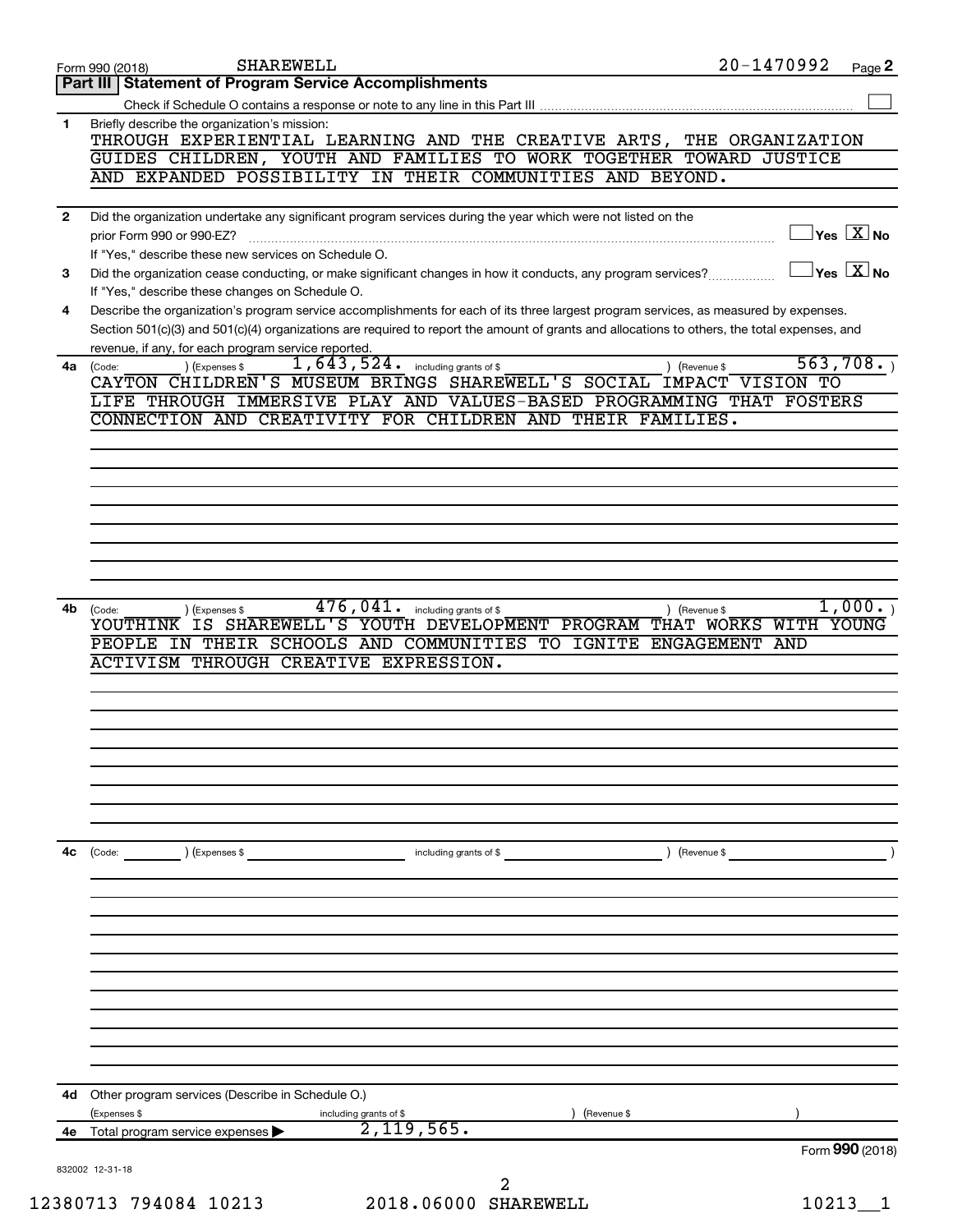| Is the organization described in section $501(c)(3)$ or $4947(a)(1)$ (other than a private foundation)?<br>1<br>х<br>1<br>$\overline{\textbf{x}}$<br>$\mathbf{2}$<br>Is the organization required to complete Schedule B, Schedule of Contributors? [[[[[[[[[[[[[[[[[[[[[[[[[[[[[[<br>2<br>Did the organization engage in direct or indirect political campaign activities on behalf of or in opposition to candidates for<br>3<br>х<br>3<br>Section 501(c)(3) organizations. Did the organization engage in lobbying activities, or have a section 501(h) election in effect<br>4<br>x<br>4<br>Is the organization a section 501(c)(4), 501(c)(5), or 501(c)(6) organization that receives membership dues, assessments, or<br>5<br>х<br>5<br>Did the organization maintain any donor advised funds or any similar funds or accounts for which donors have the right to<br>6<br>x<br>provide advice on the distribution or investment of amounts in such funds or accounts? If "Yes," complete Schedule D, Part I<br>6<br>Did the organization receive or hold a conservation easement, including easements to preserve open space,<br>7<br>x<br>$\overline{7}$<br>Did the organization maintain collections of works of art, historical treasures, or other similar assets? If "Yes," complete<br>8<br>х<br>Schedule D, Part III <b>Marting Community</b> Construction of the United Schedule D, Part III<br>8<br>Did the organization report an amount in Part X, line 21, for escrow or custodial account liability, serve as a custodian for<br>9<br>amounts not listed in Part X; or provide credit counseling, debt management, credit repair, or debt negotiation services?<br>х<br>If "Yes," complete Schedule D, Part IV<br>9<br>Did the organization, directly or through a related organization, hold assets in temporarily restricted endowments, permanent<br>10<br>х<br>10<br>If the organization's answer to any of the following questions is "Yes," then complete Schedule D, Parts VI, VII, VIII, IX, or X<br>11<br>as applicable.<br>a Did the organization report an amount for land, buildings, and equipment in Part X, line 10? If "Yes," complete Schedule D,<br>х<br>11a<br>Part VI<br><b>b</b> Did the organization report an amount for investments - other securities in Part X, line 12 that is 5% or more of its total<br>x<br>11b<br>c Did the organization report an amount for investments - program related in Part X, line 13 that is 5% or more of its total<br>x<br>11c<br>d Did the organization report an amount for other assets in Part X, line 15 that is 5% or more of its total assets reported in<br>x<br>11d<br>х<br>11e<br>Did the organization's separate or consolidated financial statements for the tax year include a footnote that addresses<br>f<br>х<br>the organization's liability for uncertain tax positions under FIN 48 (ASC 740)? If "Yes," complete Schedule D, Part X<br>11f<br>12a Did the organization obtain separate, independent audited financial statements for the tax year? If "Yes," complete<br>х<br>Schedule D, Parts XI and XII<br>12a<br><b>b</b> Was the organization included in consolidated, independent audited financial statements for the tax year?<br>If "Yes," and if the organization answered "No" to line 12a, then completing Schedule D, Parts XI and XII is optional<br>12b<br>A<br>$\overline{\textbf{x}}$<br>13<br>13<br>х<br>14a<br>14a<br>Did the organization have aggregate revenues or expenses of more than \$10,000 from grantmaking, fundraising, business,<br>b<br>investment, and program service activities outside the United States, or aggregate foreign investments valued at \$100,000<br>x<br>14b<br>Did the organization report on Part IX, column (A), line 3, more than \$5,000 of grants or other assistance to or for any<br>15<br>x<br>15<br>Did the organization report on Part IX, column (A), line 3, more than \$5,000 of aggregate grants or other assistance to<br>16<br>x<br>16<br>Did the organization report a total of more than \$15,000 of expenses for professional fundraising services on Part IX,<br>17<br>х<br>17<br>Did the organization report more than \$15,000 total of fundraising event gross income and contributions on Part VIII. lines<br>18<br>х<br>18<br>Did the organization report more than \$15,000 of gross income from gaming activities on Part VIII, line 9a? If "Yes,"<br>19<br>х<br>19<br>$\overline{\textbf{x}}$<br>Did the organization operate one or more hospital facilities? If "Yes," complete Schedule H<br><b>20a</b><br>20a<br>20 <sub>b</sub><br>b<br>Did the organization report more than \$5,000 of grants or other assistance to any domestic organization or<br>21<br>х<br>domestic government on Part IX, column (A), line 1? If "Yes," complete Schedule I, Parts I and II<br>21<br>Form 990 (2018)<br>832003 12-31-18 |  | Yes | <b>No</b> |
|----------------------------------------------------------------------------------------------------------------------------------------------------------------------------------------------------------------------------------------------------------------------------------------------------------------------------------------------------------------------------------------------------------------------------------------------------------------------------------------------------------------------------------------------------------------------------------------------------------------------------------------------------------------------------------------------------------------------------------------------------------------------------------------------------------------------------------------------------------------------------------------------------------------------------------------------------------------------------------------------------------------------------------------------------------------------------------------------------------------------------------------------------------------------------------------------------------------------------------------------------------------------------------------------------------------------------------------------------------------------------------------------------------------------------------------------------------------------------------------------------------------------------------------------------------------------------------------------------------------------------------------------------------------------------------------------------------------------------------------------------------------------------------------------------------------------------------------------------------------------------------------------------------------------------------------------------------------------------------------------------------------------------------------------------------------------------------------------------------------------------------------------------------------------------------------------------------------------------------------------------------------------------------------------------------------------------------------------------------------------------------------------------------------------------------------------------------------------------------------------------------------------------------------------------------------------------------------------------------------------------------------------------------------------------------------------------------------------------------------------------------------------------------------------------------------------------------------------------------------------------------------------------------------------------------------------------------------------------------------------------------------------------------------------------------------------------------------------------------------------------------------------------------------------------------------------------------------------------------------------------------------------------------------------------------------------------------------------------------------------------------------------------------------------------------------------------------------------------------------------------------------------------------------------------------------------------------------------------------------------------------------------------------------------------------------------------------------------------------------------------------------------------------------------------------------------------------------------------------------------------------------------------------------------------------------------------------------------------------------------------------------------------------------------------------------------------------------------------------------------------------------------------------------------------------------------------------------------------------------------------------------------------------------------------------------------------------------------------------------------------------------------------------------------------------------------------------------------------------------------------------------------------------------------------------------------------------------------------------------------------------------------------------------------------------------------------------------------------------------------------------------------------------------------------------------------------------------------------------------------------------------------------------|--|-----|-----------|
|                                                                                                                                                                                                                                                                                                                                                                                                                                                                                                                                                                                                                                                                                                                                                                                                                                                                                                                                                                                                                                                                                                                                                                                                                                                                                                                                                                                                                                                                                                                                                                                                                                                                                                                                                                                                                                                                                                                                                                                                                                                                                                                                                                                                                                                                                                                                                                                                                                                                                                                                                                                                                                                                                                                                                                                                                                                                                                                                                                                                                                                                                                                                                                                                                                                                                                                                                                                                                                                                                                                                                                                                                                                                                                                                                                                                                                                                                                                                                                                                                                                                                                                                                                                                                                                                                                                                                                                                                                                                                                                                                                                                                                                                                                                                                                                                                                                                                                          |  |     |           |
|                                                                                                                                                                                                                                                                                                                                                                                                                                                                                                                                                                                                                                                                                                                                                                                                                                                                                                                                                                                                                                                                                                                                                                                                                                                                                                                                                                                                                                                                                                                                                                                                                                                                                                                                                                                                                                                                                                                                                                                                                                                                                                                                                                                                                                                                                                                                                                                                                                                                                                                                                                                                                                                                                                                                                                                                                                                                                                                                                                                                                                                                                                                                                                                                                                                                                                                                                                                                                                                                                                                                                                                                                                                                                                                                                                                                                                                                                                                                                                                                                                                                                                                                                                                                                                                                                                                                                                                                                                                                                                                                                                                                                                                                                                                                                                                                                                                                                                          |  |     |           |
|                                                                                                                                                                                                                                                                                                                                                                                                                                                                                                                                                                                                                                                                                                                                                                                                                                                                                                                                                                                                                                                                                                                                                                                                                                                                                                                                                                                                                                                                                                                                                                                                                                                                                                                                                                                                                                                                                                                                                                                                                                                                                                                                                                                                                                                                                                                                                                                                                                                                                                                                                                                                                                                                                                                                                                                                                                                                                                                                                                                                                                                                                                                                                                                                                                                                                                                                                                                                                                                                                                                                                                                                                                                                                                                                                                                                                                                                                                                                                                                                                                                                                                                                                                                                                                                                                                                                                                                                                                                                                                                                                                                                                                                                                                                                                                                                                                                                                                          |  |     |           |
|                                                                                                                                                                                                                                                                                                                                                                                                                                                                                                                                                                                                                                                                                                                                                                                                                                                                                                                                                                                                                                                                                                                                                                                                                                                                                                                                                                                                                                                                                                                                                                                                                                                                                                                                                                                                                                                                                                                                                                                                                                                                                                                                                                                                                                                                                                                                                                                                                                                                                                                                                                                                                                                                                                                                                                                                                                                                                                                                                                                                                                                                                                                                                                                                                                                                                                                                                                                                                                                                                                                                                                                                                                                                                                                                                                                                                                                                                                                                                                                                                                                                                                                                                                                                                                                                                                                                                                                                                                                                                                                                                                                                                                                                                                                                                                                                                                                                                                          |  |     |           |
|                                                                                                                                                                                                                                                                                                                                                                                                                                                                                                                                                                                                                                                                                                                                                                                                                                                                                                                                                                                                                                                                                                                                                                                                                                                                                                                                                                                                                                                                                                                                                                                                                                                                                                                                                                                                                                                                                                                                                                                                                                                                                                                                                                                                                                                                                                                                                                                                                                                                                                                                                                                                                                                                                                                                                                                                                                                                                                                                                                                                                                                                                                                                                                                                                                                                                                                                                                                                                                                                                                                                                                                                                                                                                                                                                                                                                                                                                                                                                                                                                                                                                                                                                                                                                                                                                                                                                                                                                                                                                                                                                                                                                                                                                                                                                                                                                                                                                                          |  |     |           |
|                                                                                                                                                                                                                                                                                                                                                                                                                                                                                                                                                                                                                                                                                                                                                                                                                                                                                                                                                                                                                                                                                                                                                                                                                                                                                                                                                                                                                                                                                                                                                                                                                                                                                                                                                                                                                                                                                                                                                                                                                                                                                                                                                                                                                                                                                                                                                                                                                                                                                                                                                                                                                                                                                                                                                                                                                                                                                                                                                                                                                                                                                                                                                                                                                                                                                                                                                                                                                                                                                                                                                                                                                                                                                                                                                                                                                                                                                                                                                                                                                                                                                                                                                                                                                                                                                                                                                                                                                                                                                                                                                                                                                                                                                                                                                                                                                                                                                                          |  |     |           |
|                                                                                                                                                                                                                                                                                                                                                                                                                                                                                                                                                                                                                                                                                                                                                                                                                                                                                                                                                                                                                                                                                                                                                                                                                                                                                                                                                                                                                                                                                                                                                                                                                                                                                                                                                                                                                                                                                                                                                                                                                                                                                                                                                                                                                                                                                                                                                                                                                                                                                                                                                                                                                                                                                                                                                                                                                                                                                                                                                                                                                                                                                                                                                                                                                                                                                                                                                                                                                                                                                                                                                                                                                                                                                                                                                                                                                                                                                                                                                                                                                                                                                                                                                                                                                                                                                                                                                                                                                                                                                                                                                                                                                                                                                                                                                                                                                                                                                                          |  |     |           |
|                                                                                                                                                                                                                                                                                                                                                                                                                                                                                                                                                                                                                                                                                                                                                                                                                                                                                                                                                                                                                                                                                                                                                                                                                                                                                                                                                                                                                                                                                                                                                                                                                                                                                                                                                                                                                                                                                                                                                                                                                                                                                                                                                                                                                                                                                                                                                                                                                                                                                                                                                                                                                                                                                                                                                                                                                                                                                                                                                                                                                                                                                                                                                                                                                                                                                                                                                                                                                                                                                                                                                                                                                                                                                                                                                                                                                                                                                                                                                                                                                                                                                                                                                                                                                                                                                                                                                                                                                                                                                                                                                                                                                                                                                                                                                                                                                                                                                                          |  |     |           |
|                                                                                                                                                                                                                                                                                                                                                                                                                                                                                                                                                                                                                                                                                                                                                                                                                                                                                                                                                                                                                                                                                                                                                                                                                                                                                                                                                                                                                                                                                                                                                                                                                                                                                                                                                                                                                                                                                                                                                                                                                                                                                                                                                                                                                                                                                                                                                                                                                                                                                                                                                                                                                                                                                                                                                                                                                                                                                                                                                                                                                                                                                                                                                                                                                                                                                                                                                                                                                                                                                                                                                                                                                                                                                                                                                                                                                                                                                                                                                                                                                                                                                                                                                                                                                                                                                                                                                                                                                                                                                                                                                                                                                                                                                                                                                                                                                                                                                                          |  |     |           |
|                                                                                                                                                                                                                                                                                                                                                                                                                                                                                                                                                                                                                                                                                                                                                                                                                                                                                                                                                                                                                                                                                                                                                                                                                                                                                                                                                                                                                                                                                                                                                                                                                                                                                                                                                                                                                                                                                                                                                                                                                                                                                                                                                                                                                                                                                                                                                                                                                                                                                                                                                                                                                                                                                                                                                                                                                                                                                                                                                                                                                                                                                                                                                                                                                                                                                                                                                                                                                                                                                                                                                                                                                                                                                                                                                                                                                                                                                                                                                                                                                                                                                                                                                                                                                                                                                                                                                                                                                                                                                                                                                                                                                                                                                                                                                                                                                                                                                                          |  |     |           |
|                                                                                                                                                                                                                                                                                                                                                                                                                                                                                                                                                                                                                                                                                                                                                                                                                                                                                                                                                                                                                                                                                                                                                                                                                                                                                                                                                                                                                                                                                                                                                                                                                                                                                                                                                                                                                                                                                                                                                                                                                                                                                                                                                                                                                                                                                                                                                                                                                                                                                                                                                                                                                                                                                                                                                                                                                                                                                                                                                                                                                                                                                                                                                                                                                                                                                                                                                                                                                                                                                                                                                                                                                                                                                                                                                                                                                                                                                                                                                                                                                                                                                                                                                                                                                                                                                                                                                                                                                                                                                                                                                                                                                                                                                                                                                                                                                                                                                                          |  |     |           |
|                                                                                                                                                                                                                                                                                                                                                                                                                                                                                                                                                                                                                                                                                                                                                                                                                                                                                                                                                                                                                                                                                                                                                                                                                                                                                                                                                                                                                                                                                                                                                                                                                                                                                                                                                                                                                                                                                                                                                                                                                                                                                                                                                                                                                                                                                                                                                                                                                                                                                                                                                                                                                                                                                                                                                                                                                                                                                                                                                                                                                                                                                                                                                                                                                                                                                                                                                                                                                                                                                                                                                                                                                                                                                                                                                                                                                                                                                                                                                                                                                                                                                                                                                                                                                                                                                                                                                                                                                                                                                                                                                                                                                                                                                                                                                                                                                                                                                                          |  |     |           |
|                                                                                                                                                                                                                                                                                                                                                                                                                                                                                                                                                                                                                                                                                                                                                                                                                                                                                                                                                                                                                                                                                                                                                                                                                                                                                                                                                                                                                                                                                                                                                                                                                                                                                                                                                                                                                                                                                                                                                                                                                                                                                                                                                                                                                                                                                                                                                                                                                                                                                                                                                                                                                                                                                                                                                                                                                                                                                                                                                                                                                                                                                                                                                                                                                                                                                                                                                                                                                                                                                                                                                                                                                                                                                                                                                                                                                                                                                                                                                                                                                                                                                                                                                                                                                                                                                                                                                                                                                                                                                                                                                                                                                                                                                                                                                                                                                                                                                                          |  |     |           |
|                                                                                                                                                                                                                                                                                                                                                                                                                                                                                                                                                                                                                                                                                                                                                                                                                                                                                                                                                                                                                                                                                                                                                                                                                                                                                                                                                                                                                                                                                                                                                                                                                                                                                                                                                                                                                                                                                                                                                                                                                                                                                                                                                                                                                                                                                                                                                                                                                                                                                                                                                                                                                                                                                                                                                                                                                                                                                                                                                                                                                                                                                                                                                                                                                                                                                                                                                                                                                                                                                                                                                                                                                                                                                                                                                                                                                                                                                                                                                                                                                                                                                                                                                                                                                                                                                                                                                                                                                                                                                                                                                                                                                                                                                                                                                                                                                                                                                                          |  |     |           |
|                                                                                                                                                                                                                                                                                                                                                                                                                                                                                                                                                                                                                                                                                                                                                                                                                                                                                                                                                                                                                                                                                                                                                                                                                                                                                                                                                                                                                                                                                                                                                                                                                                                                                                                                                                                                                                                                                                                                                                                                                                                                                                                                                                                                                                                                                                                                                                                                                                                                                                                                                                                                                                                                                                                                                                                                                                                                                                                                                                                                                                                                                                                                                                                                                                                                                                                                                                                                                                                                                                                                                                                                                                                                                                                                                                                                                                                                                                                                                                                                                                                                                                                                                                                                                                                                                                                                                                                                                                                                                                                                                                                                                                                                                                                                                                                                                                                                                                          |  |     |           |
|                                                                                                                                                                                                                                                                                                                                                                                                                                                                                                                                                                                                                                                                                                                                                                                                                                                                                                                                                                                                                                                                                                                                                                                                                                                                                                                                                                                                                                                                                                                                                                                                                                                                                                                                                                                                                                                                                                                                                                                                                                                                                                                                                                                                                                                                                                                                                                                                                                                                                                                                                                                                                                                                                                                                                                                                                                                                                                                                                                                                                                                                                                                                                                                                                                                                                                                                                                                                                                                                                                                                                                                                                                                                                                                                                                                                                                                                                                                                                                                                                                                                                                                                                                                                                                                                                                                                                                                                                                                                                                                                                                                                                                                                                                                                                                                                                                                                                                          |  |     |           |
|                                                                                                                                                                                                                                                                                                                                                                                                                                                                                                                                                                                                                                                                                                                                                                                                                                                                                                                                                                                                                                                                                                                                                                                                                                                                                                                                                                                                                                                                                                                                                                                                                                                                                                                                                                                                                                                                                                                                                                                                                                                                                                                                                                                                                                                                                                                                                                                                                                                                                                                                                                                                                                                                                                                                                                                                                                                                                                                                                                                                                                                                                                                                                                                                                                                                                                                                                                                                                                                                                                                                                                                                                                                                                                                                                                                                                                                                                                                                                                                                                                                                                                                                                                                                                                                                                                                                                                                                                                                                                                                                                                                                                                                                                                                                                                                                                                                                                                          |  |     |           |
|                                                                                                                                                                                                                                                                                                                                                                                                                                                                                                                                                                                                                                                                                                                                                                                                                                                                                                                                                                                                                                                                                                                                                                                                                                                                                                                                                                                                                                                                                                                                                                                                                                                                                                                                                                                                                                                                                                                                                                                                                                                                                                                                                                                                                                                                                                                                                                                                                                                                                                                                                                                                                                                                                                                                                                                                                                                                                                                                                                                                                                                                                                                                                                                                                                                                                                                                                                                                                                                                                                                                                                                                                                                                                                                                                                                                                                                                                                                                                                                                                                                                                                                                                                                                                                                                                                                                                                                                                                                                                                                                                                                                                                                                                                                                                                                                                                                                                                          |  |     |           |
|                                                                                                                                                                                                                                                                                                                                                                                                                                                                                                                                                                                                                                                                                                                                                                                                                                                                                                                                                                                                                                                                                                                                                                                                                                                                                                                                                                                                                                                                                                                                                                                                                                                                                                                                                                                                                                                                                                                                                                                                                                                                                                                                                                                                                                                                                                                                                                                                                                                                                                                                                                                                                                                                                                                                                                                                                                                                                                                                                                                                                                                                                                                                                                                                                                                                                                                                                                                                                                                                                                                                                                                                                                                                                                                                                                                                                                                                                                                                                                                                                                                                                                                                                                                                                                                                                                                                                                                                                                                                                                                                                                                                                                                                                                                                                                                                                                                                                                          |  |     |           |
|                                                                                                                                                                                                                                                                                                                                                                                                                                                                                                                                                                                                                                                                                                                                                                                                                                                                                                                                                                                                                                                                                                                                                                                                                                                                                                                                                                                                                                                                                                                                                                                                                                                                                                                                                                                                                                                                                                                                                                                                                                                                                                                                                                                                                                                                                                                                                                                                                                                                                                                                                                                                                                                                                                                                                                                                                                                                                                                                                                                                                                                                                                                                                                                                                                                                                                                                                                                                                                                                                                                                                                                                                                                                                                                                                                                                                                                                                                                                                                                                                                                                                                                                                                                                                                                                                                                                                                                                                                                                                                                                                                                                                                                                                                                                                                                                                                                                                                          |  |     |           |
|                                                                                                                                                                                                                                                                                                                                                                                                                                                                                                                                                                                                                                                                                                                                                                                                                                                                                                                                                                                                                                                                                                                                                                                                                                                                                                                                                                                                                                                                                                                                                                                                                                                                                                                                                                                                                                                                                                                                                                                                                                                                                                                                                                                                                                                                                                                                                                                                                                                                                                                                                                                                                                                                                                                                                                                                                                                                                                                                                                                                                                                                                                                                                                                                                                                                                                                                                                                                                                                                                                                                                                                                                                                                                                                                                                                                                                                                                                                                                                                                                                                                                                                                                                                                                                                                                                                                                                                                                                                                                                                                                                                                                                                                                                                                                                                                                                                                                                          |  |     |           |
|                                                                                                                                                                                                                                                                                                                                                                                                                                                                                                                                                                                                                                                                                                                                                                                                                                                                                                                                                                                                                                                                                                                                                                                                                                                                                                                                                                                                                                                                                                                                                                                                                                                                                                                                                                                                                                                                                                                                                                                                                                                                                                                                                                                                                                                                                                                                                                                                                                                                                                                                                                                                                                                                                                                                                                                                                                                                                                                                                                                                                                                                                                                                                                                                                                                                                                                                                                                                                                                                                                                                                                                                                                                                                                                                                                                                                                                                                                                                                                                                                                                                                                                                                                                                                                                                                                                                                                                                                                                                                                                                                                                                                                                                                                                                                                                                                                                                                                          |  |     |           |
|                                                                                                                                                                                                                                                                                                                                                                                                                                                                                                                                                                                                                                                                                                                                                                                                                                                                                                                                                                                                                                                                                                                                                                                                                                                                                                                                                                                                                                                                                                                                                                                                                                                                                                                                                                                                                                                                                                                                                                                                                                                                                                                                                                                                                                                                                                                                                                                                                                                                                                                                                                                                                                                                                                                                                                                                                                                                                                                                                                                                                                                                                                                                                                                                                                                                                                                                                                                                                                                                                                                                                                                                                                                                                                                                                                                                                                                                                                                                                                                                                                                                                                                                                                                                                                                                                                                                                                                                                                                                                                                                                                                                                                                                                                                                                                                                                                                                                                          |  |     |           |
|                                                                                                                                                                                                                                                                                                                                                                                                                                                                                                                                                                                                                                                                                                                                                                                                                                                                                                                                                                                                                                                                                                                                                                                                                                                                                                                                                                                                                                                                                                                                                                                                                                                                                                                                                                                                                                                                                                                                                                                                                                                                                                                                                                                                                                                                                                                                                                                                                                                                                                                                                                                                                                                                                                                                                                                                                                                                                                                                                                                                                                                                                                                                                                                                                                                                                                                                                                                                                                                                                                                                                                                                                                                                                                                                                                                                                                                                                                                                                                                                                                                                                                                                                                                                                                                                                                                                                                                                                                                                                                                                                                                                                                                                                                                                                                                                                                                                                                          |  |     |           |
|                                                                                                                                                                                                                                                                                                                                                                                                                                                                                                                                                                                                                                                                                                                                                                                                                                                                                                                                                                                                                                                                                                                                                                                                                                                                                                                                                                                                                                                                                                                                                                                                                                                                                                                                                                                                                                                                                                                                                                                                                                                                                                                                                                                                                                                                                                                                                                                                                                                                                                                                                                                                                                                                                                                                                                                                                                                                                                                                                                                                                                                                                                                                                                                                                                                                                                                                                                                                                                                                                                                                                                                                                                                                                                                                                                                                                                                                                                                                                                                                                                                                                                                                                                                                                                                                                                                                                                                                                                                                                                                                                                                                                                                                                                                                                                                                                                                                                                          |  |     |           |
|                                                                                                                                                                                                                                                                                                                                                                                                                                                                                                                                                                                                                                                                                                                                                                                                                                                                                                                                                                                                                                                                                                                                                                                                                                                                                                                                                                                                                                                                                                                                                                                                                                                                                                                                                                                                                                                                                                                                                                                                                                                                                                                                                                                                                                                                                                                                                                                                                                                                                                                                                                                                                                                                                                                                                                                                                                                                                                                                                                                                                                                                                                                                                                                                                                                                                                                                                                                                                                                                                                                                                                                                                                                                                                                                                                                                                                                                                                                                                                                                                                                                                                                                                                                                                                                                                                                                                                                                                                                                                                                                                                                                                                                                                                                                                                                                                                                                                                          |  |     |           |
|                                                                                                                                                                                                                                                                                                                                                                                                                                                                                                                                                                                                                                                                                                                                                                                                                                                                                                                                                                                                                                                                                                                                                                                                                                                                                                                                                                                                                                                                                                                                                                                                                                                                                                                                                                                                                                                                                                                                                                                                                                                                                                                                                                                                                                                                                                                                                                                                                                                                                                                                                                                                                                                                                                                                                                                                                                                                                                                                                                                                                                                                                                                                                                                                                                                                                                                                                                                                                                                                                                                                                                                                                                                                                                                                                                                                                                                                                                                                                                                                                                                                                                                                                                                                                                                                                                                                                                                                                                                                                                                                                                                                                                                                                                                                                                                                                                                                                                          |  |     |           |
|                                                                                                                                                                                                                                                                                                                                                                                                                                                                                                                                                                                                                                                                                                                                                                                                                                                                                                                                                                                                                                                                                                                                                                                                                                                                                                                                                                                                                                                                                                                                                                                                                                                                                                                                                                                                                                                                                                                                                                                                                                                                                                                                                                                                                                                                                                                                                                                                                                                                                                                                                                                                                                                                                                                                                                                                                                                                                                                                                                                                                                                                                                                                                                                                                                                                                                                                                                                                                                                                                                                                                                                                                                                                                                                                                                                                                                                                                                                                                                                                                                                                                                                                                                                                                                                                                                                                                                                                                                                                                                                                                                                                                                                                                                                                                                                                                                                                                                          |  |     |           |
|                                                                                                                                                                                                                                                                                                                                                                                                                                                                                                                                                                                                                                                                                                                                                                                                                                                                                                                                                                                                                                                                                                                                                                                                                                                                                                                                                                                                                                                                                                                                                                                                                                                                                                                                                                                                                                                                                                                                                                                                                                                                                                                                                                                                                                                                                                                                                                                                                                                                                                                                                                                                                                                                                                                                                                                                                                                                                                                                                                                                                                                                                                                                                                                                                                                                                                                                                                                                                                                                                                                                                                                                                                                                                                                                                                                                                                                                                                                                                                                                                                                                                                                                                                                                                                                                                                                                                                                                                                                                                                                                                                                                                                                                                                                                                                                                                                                                                                          |  |     |           |
|                                                                                                                                                                                                                                                                                                                                                                                                                                                                                                                                                                                                                                                                                                                                                                                                                                                                                                                                                                                                                                                                                                                                                                                                                                                                                                                                                                                                                                                                                                                                                                                                                                                                                                                                                                                                                                                                                                                                                                                                                                                                                                                                                                                                                                                                                                                                                                                                                                                                                                                                                                                                                                                                                                                                                                                                                                                                                                                                                                                                                                                                                                                                                                                                                                                                                                                                                                                                                                                                                                                                                                                                                                                                                                                                                                                                                                                                                                                                                                                                                                                                                                                                                                                                                                                                                                                                                                                                                                                                                                                                                                                                                                                                                                                                                                                                                                                                                                          |  |     |           |
|                                                                                                                                                                                                                                                                                                                                                                                                                                                                                                                                                                                                                                                                                                                                                                                                                                                                                                                                                                                                                                                                                                                                                                                                                                                                                                                                                                                                                                                                                                                                                                                                                                                                                                                                                                                                                                                                                                                                                                                                                                                                                                                                                                                                                                                                                                                                                                                                                                                                                                                                                                                                                                                                                                                                                                                                                                                                                                                                                                                                                                                                                                                                                                                                                                                                                                                                                                                                                                                                                                                                                                                                                                                                                                                                                                                                                                                                                                                                                                                                                                                                                                                                                                                                                                                                                                                                                                                                                                                                                                                                                                                                                                                                                                                                                                                                                                                                                                          |  |     |           |
|                                                                                                                                                                                                                                                                                                                                                                                                                                                                                                                                                                                                                                                                                                                                                                                                                                                                                                                                                                                                                                                                                                                                                                                                                                                                                                                                                                                                                                                                                                                                                                                                                                                                                                                                                                                                                                                                                                                                                                                                                                                                                                                                                                                                                                                                                                                                                                                                                                                                                                                                                                                                                                                                                                                                                                                                                                                                                                                                                                                                                                                                                                                                                                                                                                                                                                                                                                                                                                                                                                                                                                                                                                                                                                                                                                                                                                                                                                                                                                                                                                                                                                                                                                                                                                                                                                                                                                                                                                                                                                                                                                                                                                                                                                                                                                                                                                                                                                          |  |     |           |
|                                                                                                                                                                                                                                                                                                                                                                                                                                                                                                                                                                                                                                                                                                                                                                                                                                                                                                                                                                                                                                                                                                                                                                                                                                                                                                                                                                                                                                                                                                                                                                                                                                                                                                                                                                                                                                                                                                                                                                                                                                                                                                                                                                                                                                                                                                                                                                                                                                                                                                                                                                                                                                                                                                                                                                                                                                                                                                                                                                                                                                                                                                                                                                                                                                                                                                                                                                                                                                                                                                                                                                                                                                                                                                                                                                                                                                                                                                                                                                                                                                                                                                                                                                                                                                                                                                                                                                                                                                                                                                                                                                                                                                                                                                                                                                                                                                                                                                          |  |     |           |
|                                                                                                                                                                                                                                                                                                                                                                                                                                                                                                                                                                                                                                                                                                                                                                                                                                                                                                                                                                                                                                                                                                                                                                                                                                                                                                                                                                                                                                                                                                                                                                                                                                                                                                                                                                                                                                                                                                                                                                                                                                                                                                                                                                                                                                                                                                                                                                                                                                                                                                                                                                                                                                                                                                                                                                                                                                                                                                                                                                                                                                                                                                                                                                                                                                                                                                                                                                                                                                                                                                                                                                                                                                                                                                                                                                                                                                                                                                                                                                                                                                                                                                                                                                                                                                                                                                                                                                                                                                                                                                                                                                                                                                                                                                                                                                                                                                                                                                          |  |     |           |
|                                                                                                                                                                                                                                                                                                                                                                                                                                                                                                                                                                                                                                                                                                                                                                                                                                                                                                                                                                                                                                                                                                                                                                                                                                                                                                                                                                                                                                                                                                                                                                                                                                                                                                                                                                                                                                                                                                                                                                                                                                                                                                                                                                                                                                                                                                                                                                                                                                                                                                                                                                                                                                                                                                                                                                                                                                                                                                                                                                                                                                                                                                                                                                                                                                                                                                                                                                                                                                                                                                                                                                                                                                                                                                                                                                                                                                                                                                                                                                                                                                                                                                                                                                                                                                                                                                                                                                                                                                                                                                                                                                                                                                                                                                                                                                                                                                                                                                          |  |     |           |
|                                                                                                                                                                                                                                                                                                                                                                                                                                                                                                                                                                                                                                                                                                                                                                                                                                                                                                                                                                                                                                                                                                                                                                                                                                                                                                                                                                                                                                                                                                                                                                                                                                                                                                                                                                                                                                                                                                                                                                                                                                                                                                                                                                                                                                                                                                                                                                                                                                                                                                                                                                                                                                                                                                                                                                                                                                                                                                                                                                                                                                                                                                                                                                                                                                                                                                                                                                                                                                                                                                                                                                                                                                                                                                                                                                                                                                                                                                                                                                                                                                                                                                                                                                                                                                                                                                                                                                                                                                                                                                                                                                                                                                                                                                                                                                                                                                                                                                          |  |     |           |
|                                                                                                                                                                                                                                                                                                                                                                                                                                                                                                                                                                                                                                                                                                                                                                                                                                                                                                                                                                                                                                                                                                                                                                                                                                                                                                                                                                                                                                                                                                                                                                                                                                                                                                                                                                                                                                                                                                                                                                                                                                                                                                                                                                                                                                                                                                                                                                                                                                                                                                                                                                                                                                                                                                                                                                                                                                                                                                                                                                                                                                                                                                                                                                                                                                                                                                                                                                                                                                                                                                                                                                                                                                                                                                                                                                                                                                                                                                                                                                                                                                                                                                                                                                                                                                                                                                                                                                                                                                                                                                                                                                                                                                                                                                                                                                                                                                                                                                          |  |     |           |
|                                                                                                                                                                                                                                                                                                                                                                                                                                                                                                                                                                                                                                                                                                                                                                                                                                                                                                                                                                                                                                                                                                                                                                                                                                                                                                                                                                                                                                                                                                                                                                                                                                                                                                                                                                                                                                                                                                                                                                                                                                                                                                                                                                                                                                                                                                                                                                                                                                                                                                                                                                                                                                                                                                                                                                                                                                                                                                                                                                                                                                                                                                                                                                                                                                                                                                                                                                                                                                                                                                                                                                                                                                                                                                                                                                                                                                                                                                                                                                                                                                                                                                                                                                                                                                                                                                                                                                                                                                                                                                                                                                                                                                                                                                                                                                                                                                                                                                          |  |     |           |
|                                                                                                                                                                                                                                                                                                                                                                                                                                                                                                                                                                                                                                                                                                                                                                                                                                                                                                                                                                                                                                                                                                                                                                                                                                                                                                                                                                                                                                                                                                                                                                                                                                                                                                                                                                                                                                                                                                                                                                                                                                                                                                                                                                                                                                                                                                                                                                                                                                                                                                                                                                                                                                                                                                                                                                                                                                                                                                                                                                                                                                                                                                                                                                                                                                                                                                                                                                                                                                                                                                                                                                                                                                                                                                                                                                                                                                                                                                                                                                                                                                                                                                                                                                                                                                                                                                                                                                                                                                                                                                                                                                                                                                                                                                                                                                                                                                                                                                          |  |     |           |
|                                                                                                                                                                                                                                                                                                                                                                                                                                                                                                                                                                                                                                                                                                                                                                                                                                                                                                                                                                                                                                                                                                                                                                                                                                                                                                                                                                                                                                                                                                                                                                                                                                                                                                                                                                                                                                                                                                                                                                                                                                                                                                                                                                                                                                                                                                                                                                                                                                                                                                                                                                                                                                                                                                                                                                                                                                                                                                                                                                                                                                                                                                                                                                                                                                                                                                                                                                                                                                                                                                                                                                                                                                                                                                                                                                                                                                                                                                                                                                                                                                                                                                                                                                                                                                                                                                                                                                                                                                                                                                                                                                                                                                                                                                                                                                                                                                                                                                          |  |     |           |
|                                                                                                                                                                                                                                                                                                                                                                                                                                                                                                                                                                                                                                                                                                                                                                                                                                                                                                                                                                                                                                                                                                                                                                                                                                                                                                                                                                                                                                                                                                                                                                                                                                                                                                                                                                                                                                                                                                                                                                                                                                                                                                                                                                                                                                                                                                                                                                                                                                                                                                                                                                                                                                                                                                                                                                                                                                                                                                                                                                                                                                                                                                                                                                                                                                                                                                                                                                                                                                                                                                                                                                                                                                                                                                                                                                                                                                                                                                                                                                                                                                                                                                                                                                                                                                                                                                                                                                                                                                                                                                                                                                                                                                                                                                                                                                                                                                                                                                          |  |     |           |
|                                                                                                                                                                                                                                                                                                                                                                                                                                                                                                                                                                                                                                                                                                                                                                                                                                                                                                                                                                                                                                                                                                                                                                                                                                                                                                                                                                                                                                                                                                                                                                                                                                                                                                                                                                                                                                                                                                                                                                                                                                                                                                                                                                                                                                                                                                                                                                                                                                                                                                                                                                                                                                                                                                                                                                                                                                                                                                                                                                                                                                                                                                                                                                                                                                                                                                                                                                                                                                                                                                                                                                                                                                                                                                                                                                                                                                                                                                                                                                                                                                                                                                                                                                                                                                                                                                                                                                                                                                                                                                                                                                                                                                                                                                                                                                                                                                                                                                          |  |     |           |
|                                                                                                                                                                                                                                                                                                                                                                                                                                                                                                                                                                                                                                                                                                                                                                                                                                                                                                                                                                                                                                                                                                                                                                                                                                                                                                                                                                                                                                                                                                                                                                                                                                                                                                                                                                                                                                                                                                                                                                                                                                                                                                                                                                                                                                                                                                                                                                                                                                                                                                                                                                                                                                                                                                                                                                                                                                                                                                                                                                                                                                                                                                                                                                                                                                                                                                                                                                                                                                                                                                                                                                                                                                                                                                                                                                                                                                                                                                                                                                                                                                                                                                                                                                                                                                                                                                                                                                                                                                                                                                                                                                                                                                                                                                                                                                                                                                                                                                          |  |     |           |
|                                                                                                                                                                                                                                                                                                                                                                                                                                                                                                                                                                                                                                                                                                                                                                                                                                                                                                                                                                                                                                                                                                                                                                                                                                                                                                                                                                                                                                                                                                                                                                                                                                                                                                                                                                                                                                                                                                                                                                                                                                                                                                                                                                                                                                                                                                                                                                                                                                                                                                                                                                                                                                                                                                                                                                                                                                                                                                                                                                                                                                                                                                                                                                                                                                                                                                                                                                                                                                                                                                                                                                                                                                                                                                                                                                                                                                                                                                                                                                                                                                                                                                                                                                                                                                                                                                                                                                                                                                                                                                                                                                                                                                                                                                                                                                                                                                                                                                          |  |     |           |
|                                                                                                                                                                                                                                                                                                                                                                                                                                                                                                                                                                                                                                                                                                                                                                                                                                                                                                                                                                                                                                                                                                                                                                                                                                                                                                                                                                                                                                                                                                                                                                                                                                                                                                                                                                                                                                                                                                                                                                                                                                                                                                                                                                                                                                                                                                                                                                                                                                                                                                                                                                                                                                                                                                                                                                                                                                                                                                                                                                                                                                                                                                                                                                                                                                                                                                                                                                                                                                                                                                                                                                                                                                                                                                                                                                                                                                                                                                                                                                                                                                                                                                                                                                                                                                                                                                                                                                                                                                                                                                                                                                                                                                                                                                                                                                                                                                                                                                          |  |     |           |
|                                                                                                                                                                                                                                                                                                                                                                                                                                                                                                                                                                                                                                                                                                                                                                                                                                                                                                                                                                                                                                                                                                                                                                                                                                                                                                                                                                                                                                                                                                                                                                                                                                                                                                                                                                                                                                                                                                                                                                                                                                                                                                                                                                                                                                                                                                                                                                                                                                                                                                                                                                                                                                                                                                                                                                                                                                                                                                                                                                                                                                                                                                                                                                                                                                                                                                                                                                                                                                                                                                                                                                                                                                                                                                                                                                                                                                                                                                                                                                                                                                                                                                                                                                                                                                                                                                                                                                                                                                                                                                                                                                                                                                                                                                                                                                                                                                                                                                          |  |     |           |
|                                                                                                                                                                                                                                                                                                                                                                                                                                                                                                                                                                                                                                                                                                                                                                                                                                                                                                                                                                                                                                                                                                                                                                                                                                                                                                                                                                                                                                                                                                                                                                                                                                                                                                                                                                                                                                                                                                                                                                                                                                                                                                                                                                                                                                                                                                                                                                                                                                                                                                                                                                                                                                                                                                                                                                                                                                                                                                                                                                                                                                                                                                                                                                                                                                                                                                                                                                                                                                                                                                                                                                                                                                                                                                                                                                                                                                                                                                                                                                                                                                                                                                                                                                                                                                                                                                                                                                                                                                                                                                                                                                                                                                                                                                                                                                                                                                                                                                          |  |     |           |
|                                                                                                                                                                                                                                                                                                                                                                                                                                                                                                                                                                                                                                                                                                                                                                                                                                                                                                                                                                                                                                                                                                                                                                                                                                                                                                                                                                                                                                                                                                                                                                                                                                                                                                                                                                                                                                                                                                                                                                                                                                                                                                                                                                                                                                                                                                                                                                                                                                                                                                                                                                                                                                                                                                                                                                                                                                                                                                                                                                                                                                                                                                                                                                                                                                                                                                                                                                                                                                                                                                                                                                                                                                                                                                                                                                                                                                                                                                                                                                                                                                                                                                                                                                                                                                                                                                                                                                                                                                                                                                                                                                                                                                                                                                                                                                                                                                                                                                          |  |     |           |
|                                                                                                                                                                                                                                                                                                                                                                                                                                                                                                                                                                                                                                                                                                                                                                                                                                                                                                                                                                                                                                                                                                                                                                                                                                                                                                                                                                                                                                                                                                                                                                                                                                                                                                                                                                                                                                                                                                                                                                                                                                                                                                                                                                                                                                                                                                                                                                                                                                                                                                                                                                                                                                                                                                                                                                                                                                                                                                                                                                                                                                                                                                                                                                                                                                                                                                                                                                                                                                                                                                                                                                                                                                                                                                                                                                                                                                                                                                                                                                                                                                                                                                                                                                                                                                                                                                                                                                                                                                                                                                                                                                                                                                                                                                                                                                                                                                                                                                          |  |     |           |
|                                                                                                                                                                                                                                                                                                                                                                                                                                                                                                                                                                                                                                                                                                                                                                                                                                                                                                                                                                                                                                                                                                                                                                                                                                                                                                                                                                                                                                                                                                                                                                                                                                                                                                                                                                                                                                                                                                                                                                                                                                                                                                                                                                                                                                                                                                                                                                                                                                                                                                                                                                                                                                                                                                                                                                                                                                                                                                                                                                                                                                                                                                                                                                                                                                                                                                                                                                                                                                                                                                                                                                                                                                                                                                                                                                                                                                                                                                                                                                                                                                                                                                                                                                                                                                                                                                                                                                                                                                                                                                                                                                                                                                                                                                                                                                                                                                                                                                          |  |     |           |
|                                                                                                                                                                                                                                                                                                                                                                                                                                                                                                                                                                                                                                                                                                                                                                                                                                                                                                                                                                                                                                                                                                                                                                                                                                                                                                                                                                                                                                                                                                                                                                                                                                                                                                                                                                                                                                                                                                                                                                                                                                                                                                                                                                                                                                                                                                                                                                                                                                                                                                                                                                                                                                                                                                                                                                                                                                                                                                                                                                                                                                                                                                                                                                                                                                                                                                                                                                                                                                                                                                                                                                                                                                                                                                                                                                                                                                                                                                                                                                                                                                                                                                                                                                                                                                                                                                                                                                                                                                                                                                                                                                                                                                                                                                                                                                                                                                                                                                          |  |     |           |
|                                                                                                                                                                                                                                                                                                                                                                                                                                                                                                                                                                                                                                                                                                                                                                                                                                                                                                                                                                                                                                                                                                                                                                                                                                                                                                                                                                                                                                                                                                                                                                                                                                                                                                                                                                                                                                                                                                                                                                                                                                                                                                                                                                                                                                                                                                                                                                                                                                                                                                                                                                                                                                                                                                                                                                                                                                                                                                                                                                                                                                                                                                                                                                                                                                                                                                                                                                                                                                                                                                                                                                                                                                                                                                                                                                                                                                                                                                                                                                                                                                                                                                                                                                                                                                                                                                                                                                                                                                                                                                                                                                                                                                                                                                                                                                                                                                                                                                          |  |     |           |
|                                                                                                                                                                                                                                                                                                                                                                                                                                                                                                                                                                                                                                                                                                                                                                                                                                                                                                                                                                                                                                                                                                                                                                                                                                                                                                                                                                                                                                                                                                                                                                                                                                                                                                                                                                                                                                                                                                                                                                                                                                                                                                                                                                                                                                                                                                                                                                                                                                                                                                                                                                                                                                                                                                                                                                                                                                                                                                                                                                                                                                                                                                                                                                                                                                                                                                                                                                                                                                                                                                                                                                                                                                                                                                                                                                                                                                                                                                                                                                                                                                                                                                                                                                                                                                                                                                                                                                                                                                                                                                                                                                                                                                                                                                                                                                                                                                                                                                          |  |     |           |
|                                                                                                                                                                                                                                                                                                                                                                                                                                                                                                                                                                                                                                                                                                                                                                                                                                                                                                                                                                                                                                                                                                                                                                                                                                                                                                                                                                                                                                                                                                                                                                                                                                                                                                                                                                                                                                                                                                                                                                                                                                                                                                                                                                                                                                                                                                                                                                                                                                                                                                                                                                                                                                                                                                                                                                                                                                                                                                                                                                                                                                                                                                                                                                                                                                                                                                                                                                                                                                                                                                                                                                                                                                                                                                                                                                                                                                                                                                                                                                                                                                                                                                                                                                                                                                                                                                                                                                                                                                                                                                                                                                                                                                                                                                                                                                                                                                                                                                          |  |     |           |
|                                                                                                                                                                                                                                                                                                                                                                                                                                                                                                                                                                                                                                                                                                                                                                                                                                                                                                                                                                                                                                                                                                                                                                                                                                                                                                                                                                                                                                                                                                                                                                                                                                                                                                                                                                                                                                                                                                                                                                                                                                                                                                                                                                                                                                                                                                                                                                                                                                                                                                                                                                                                                                                                                                                                                                                                                                                                                                                                                                                                                                                                                                                                                                                                                                                                                                                                                                                                                                                                                                                                                                                                                                                                                                                                                                                                                                                                                                                                                                                                                                                                                                                                                                                                                                                                                                                                                                                                                                                                                                                                                                                                                                                                                                                                                                                                                                                                                                          |  |     |           |
|                                                                                                                                                                                                                                                                                                                                                                                                                                                                                                                                                                                                                                                                                                                                                                                                                                                                                                                                                                                                                                                                                                                                                                                                                                                                                                                                                                                                                                                                                                                                                                                                                                                                                                                                                                                                                                                                                                                                                                                                                                                                                                                                                                                                                                                                                                                                                                                                                                                                                                                                                                                                                                                                                                                                                                                                                                                                                                                                                                                                                                                                                                                                                                                                                                                                                                                                                                                                                                                                                                                                                                                                                                                                                                                                                                                                                                                                                                                                                                                                                                                                                                                                                                                                                                                                                                                                                                                                                                                                                                                                                                                                                                                                                                                                                                                                                                                                                                          |  |     |           |

832003 12-31-18

12380713 794084 10213 2018.06000 SHAREWELL 10213\_1 3

**Part IV Checklist of Required Schedules**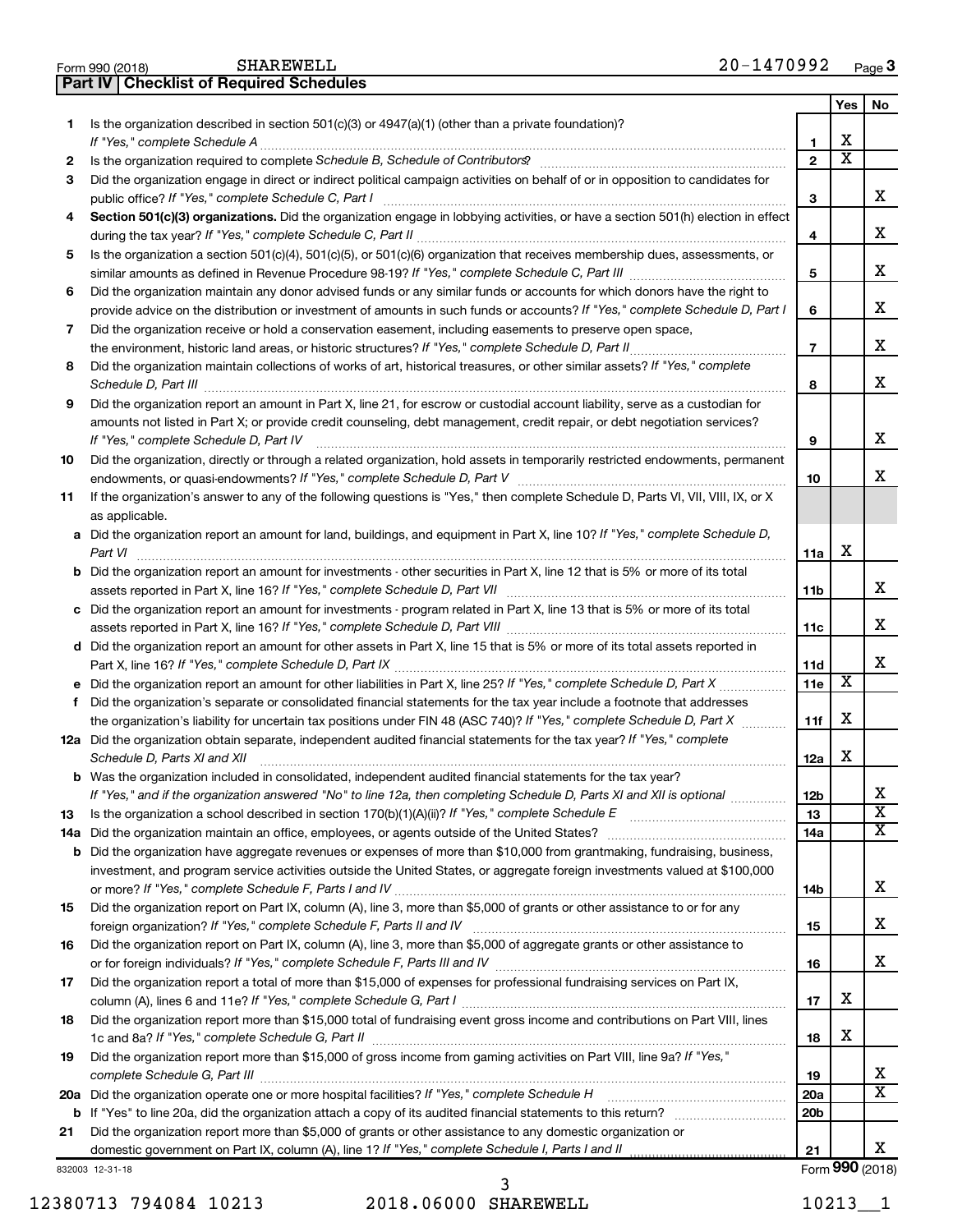|    | 20-1470992<br>SHAREWELL<br>Form 990 (2018)                                                                                                                                                                                                   |                 |     | Page 4                       |
|----|----------------------------------------------------------------------------------------------------------------------------------------------------------------------------------------------------------------------------------------------|-----------------|-----|------------------------------|
|    | <b>Checklist of Required Schedules (continued)</b><br>Part IV                                                                                                                                                                                |                 |     |                              |
|    |                                                                                                                                                                                                                                              |                 | Yes | No                           |
| 22 | Did the organization report more than \$5,000 of grants or other assistance to or for domestic individuals on                                                                                                                                |                 |     |                              |
|    |                                                                                                                                                                                                                                              | 22              |     | x                            |
| 23 | Did the organization answer "Yes" to Part VII, Section A, line 3, 4, or 5 about compensation of the organization's current<br>and former officers, directors, trustees, key employees, and highest compensated employees? If "Yes," complete |                 |     |                              |
|    |                                                                                                                                                                                                                                              | 23              | х   |                              |
|    | Schedule J <b>Execute Schedule J Execute Schedule J Execute Schedule J Execute Schedule J</b><br>24a Did the organization have a tax-exempt bond issue with an outstanding principal amount of more than \$100,000 as of the                 |                 |     |                              |
|    | last day of the year, that was issued after December 31, 2002? If "Yes," answer lines 24b through 24d and complete                                                                                                                           |                 |     |                              |
|    |                                                                                                                                                                                                                                              | 24a             |     | x                            |
|    |                                                                                                                                                                                                                                              | 24 <sub>b</sub> |     |                              |
|    | c Did the organization maintain an escrow account other than a refunding escrow at any time during the year to defease                                                                                                                       |                 |     |                              |
|    |                                                                                                                                                                                                                                              | 24c             |     |                              |
|    |                                                                                                                                                                                                                                              | 24d             |     |                              |
|    | 25a Section 501(c)(3), 501(c)(4), and 501(c)(29) organizations. Did the organization engage in an excess benefit                                                                                                                             |                 |     |                              |
|    |                                                                                                                                                                                                                                              | 25a             |     | x                            |
|    | <b>b</b> Is the organization aware that it engaged in an excess benefit transaction with a disqualified person in a prior year, and                                                                                                          |                 |     |                              |
|    | that the transaction has not been reported on any of the organization's prior Forms 990 or 990-EZ? If "Yes," complete<br>Schedule L, Part I                                                                                                  | 25b             |     | х                            |
| 26 | Did the organization report any amount on Part X, line 5, 6, or 22 for receivables from or payables to any current or                                                                                                                        |                 |     |                              |
|    | former officers, directors, trustees, key employees, highest compensated employees, or disqualified persons? If "Yes,"                                                                                                                       |                 |     |                              |
|    | complete Schedule L, Part II                                                                                                                                                                                                                 | 26              |     | X                            |
| 27 | Did the organization provide a grant or other assistance to an officer, director, trustee, key employee, substantial                                                                                                                         |                 |     |                              |
|    | contributor or employee thereof, a grant selection committee member, or to a 35% controlled entity or family member                                                                                                                          |                 |     |                              |
|    |                                                                                                                                                                                                                                              | 27              |     | x                            |
| 28 | Was the organization a party to a business transaction with one of the following parties (see Schedule L, Part IV                                                                                                                            |                 |     |                              |
|    | instructions for applicable filing thresholds, conditions, and exceptions):                                                                                                                                                                  |                 |     |                              |
|    | a A current or former officer, director, trustee, or key employee? If "Yes," complete Schedule L, Part IV                                                                                                                                    | 28a             |     | x<br>$\overline{\mathtt{x}}$ |
|    | <b>b</b> A family member of a current or former officer, director, trustee, or key employee? If "Yes," complete Schedule L, Part IV                                                                                                          | 28 <sub>b</sub> |     |                              |
|    | c An entity of which a current or former officer, director, trustee, or key employee (or a family member thereof) was an officer,                                                                                                            | 28c             |     | X                            |
| 29 |                                                                                                                                                                                                                                              | 29              | x   |                              |
| 30 | Did the organization receive contributions of art, historical treasures, or other similar assets, or qualified conservation                                                                                                                  |                 |     |                              |
|    |                                                                                                                                                                                                                                              | 30              |     | x                            |
| 31 | Did the organization liquidate, terminate, or dissolve and cease operations?                                                                                                                                                                 |                 |     |                              |
|    |                                                                                                                                                                                                                                              | 31              |     | x                            |
| 32 | Did the organization sell, exchange, dispose of, or transfer more than 25% of its net assets? If "Yes," complete                                                                                                                             |                 |     |                              |
|    | Schedule N, Part II                                                                                                                                                                                                                          | 32              |     | x                            |
| 33 | Did the organization own 100% of an entity disregarded as separate from the organization under Regulations                                                                                                                                   |                 |     |                              |
|    |                                                                                                                                                                                                                                              | 33              |     | X                            |
| 34 | Was the organization related to any tax-exempt or taxable entity? If "Yes," complete Schedule R, Part II, III, or IV, and                                                                                                                    |                 |     |                              |
|    | Part V, line 1                                                                                                                                                                                                                               | 34              |     | х<br>$\overline{\mathtt{x}}$ |
|    | b If "Yes" to line 35a, did the organization receive any payment from or engage in any transaction with a controlled entity                                                                                                                  | 35a             |     |                              |
|    |                                                                                                                                                                                                                                              | 35b             |     |                              |
| 36 | Section 501(c)(3) organizations. Did the organization make any transfers to an exempt non-charitable related organization?                                                                                                                   |                 |     |                              |
|    |                                                                                                                                                                                                                                              | 36              |     | X                            |
| 37 | Did the organization conduct more than 5% of its activities through an entity that is not a related organization                                                                                                                             |                 |     |                              |
|    |                                                                                                                                                                                                                                              | 37              |     | X                            |
| 38 | Did the organization complete Schedule O and provide explanations in Schedule O for Part VI, lines 11b and 19?                                                                                                                               |                 |     |                              |
|    |                                                                                                                                                                                                                                              | 38              | х   |                              |
|    | Part V                                                                                                                                                                                                                                       |                 |     |                              |
|    | Check if Schedule O contains a response or note to any line in this Part V                                                                                                                                                                   |                 |     |                              |
|    | 36                                                                                                                                                                                                                                           |                 | Yes | No                           |
|    | 1a                                                                                                                                                                                                                                           | n               |     |                              |
|    | 1b<br>c Did the organization comply with backup withholding rules for reportable payments to vendors and reportable gaming                                                                                                                   |                 |     |                              |
|    |                                                                                                                                                                                                                                              | 1c              | х   |                              |
|    | 832004 12-31-18                                                                                                                                                                                                                              |                 |     | Form 990 (2018)              |
|    | 4                                                                                                                                                                                                                                            |                 |     |                              |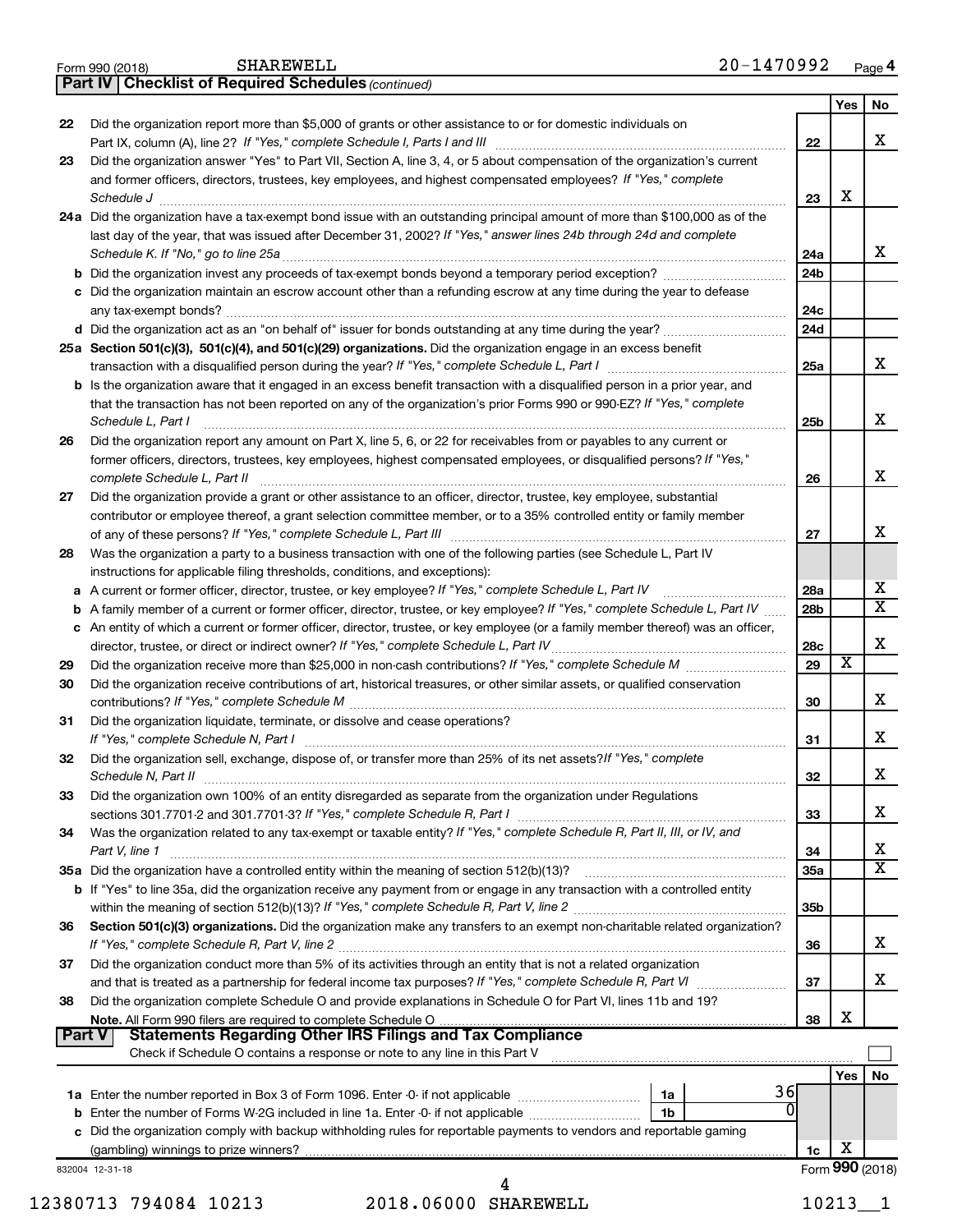|        | 20-1470992<br><b>SHAREWELL</b><br>Form 990 (2018)                                                                                               |                 |                         | Page 5                  |
|--------|-------------------------------------------------------------------------------------------------------------------------------------------------|-----------------|-------------------------|-------------------------|
| Part V | Statements Regarding Other IRS Filings and Tax Compliance (continued)                                                                           |                 |                         |                         |
|        |                                                                                                                                                 |                 | Yes                     | No                      |
|        | 2a Enter the number of employees reported on Form W-3, Transmittal of Wage and Tax Statements,                                                  |                 |                         |                         |
|        | 50<br>filed for the calendar year ending with or within the year covered by this return<br>2a                                                   |                 |                         |                         |
|        |                                                                                                                                                 | 2 <sub>b</sub>  | х                       |                         |
|        |                                                                                                                                                 |                 |                         |                         |
|        | 3a Did the organization have unrelated business gross income of \$1,000 or more during the year?                                                | 3a              |                         | X                       |
|        | <b>b</b> If "Yes," has it filed a Form 990-T for this year? If "No" to line 3b, provide an explanation in Schedule O manumum                    | 3b              |                         |                         |
|        | 4a At any time during the calendar year, did the organization have an interest in, or a signature or other authority over, a                    |                 |                         |                         |
|        | financial account in a foreign country (such as a bank account, securities account, or other financial account)?                                | 4a              |                         | X                       |
|        | <b>b</b> If "Yes," enter the name of the foreign country: $\blacktriangleright$                                                                 |                 |                         |                         |
|        | See instructions for filing requirements for FinCEN Form 114, Report of Foreign Bank and Financial Accounts (FBAR).                             |                 |                         |                         |
|        |                                                                                                                                                 | 5a              |                         | х                       |
| b      |                                                                                                                                                 | 5 <sub>b</sub>  |                         | $\overline{\mathbf{X}}$ |
| c      |                                                                                                                                                 | 5c              |                         |                         |
|        | 6a Does the organization have annual gross receipts that are normally greater than \$100,000, and did the organization solicit                  |                 |                         |                         |
|        | any contributions that were not tax deductible as charitable contributions?                                                                     | 6a              |                         | x                       |
|        | <b>b</b> If "Yes," did the organization include with every solicitation an express statement that such contributions or gifts                   |                 |                         |                         |
|        |                                                                                                                                                 | 6b              |                         |                         |
| 7      | Organizations that may receive deductible contributions under section 170(c).                                                                   |                 |                         |                         |
| a      | Did the organization receive a payment in excess of \$75 made partly as a contribution and partly for goods and services provided to the payor? | 7a              | x                       |                         |
| b      |                                                                                                                                                 | 7b              | $\overline{\textbf{x}}$ |                         |
| с      | Did the organization sell, exchange, or otherwise dispose of tangible personal property for which it was required                               |                 |                         |                         |
|        |                                                                                                                                                 | 7c              |                         | x                       |
| d      | 7d                                                                                                                                              |                 |                         |                         |
| е      | Did the organization receive any funds, directly or indirectly, to pay premiums on a personal benefit contract?                                 | 7e              |                         | х                       |
| Ť.     |                                                                                                                                                 | 7f              |                         | $\overline{\mathbf{x}}$ |
| g      | If the organization received a contribution of qualified intellectual property, did the organization file Form 8899 as required?                | 7g              | N/R                     |                         |
| h      | If the organization received a contribution of cars, boats, airplanes, or other vehicles, did the organization file a Form 1098-C?              | 7h              | N/R                     |                         |
| 8      | Sponsoring organizations maintaining donor advised funds. Did a donor advised fund maintained by the                                            |                 |                         |                         |
|        | N/A                                                                                                                                             | 8               |                         |                         |
| 9      | Sponsoring organizations maintaining donor advised funds.                                                                                       |                 |                         |                         |
| а      | N/A<br>Did the sponsoring organization make any taxable distributions under section 4966?                                                       | 9а              |                         |                         |
| b      | N/A                                                                                                                                             | 9b              |                         |                         |
| 10     | Section 501(c)(7) organizations. Enter:                                                                                                         |                 |                         |                         |
| а      | N/A<br><b>10a</b>                                                                                                                               |                 |                         |                         |
|        | Gross receipts, included on Form 990, Part VIII, line 12, for public use of club facilities<br>10 <sub>b</sub>                                  |                 |                         |                         |
| 11     | Section 501(c)(12) organizations. Enter:<br>N/A                                                                                                 |                 |                         |                         |
| а      | 11a                                                                                                                                             |                 |                         |                         |
| b      | Gross income from other sources (Do not net amounts due or paid to other sources against                                                        |                 |                         |                         |
|        | 11 <sub>b</sub><br>12a Section 4947(a)(1) non-exempt charitable trusts. Is the organization filing Form 990 in lieu of Form 1041?               | 12a             |                         |                         |
|        | <b>b</b> If "Yes," enter the amount of tax-exempt interest received or accrued during the year $\ldots$ $\mathbf{N}/\mathbf{A}$ .<br>12b        |                 |                         |                         |
| 13     | Section 501(c)(29) qualified nonprofit health insurance issuers.                                                                                |                 |                         |                         |
| а      | N/A                                                                                                                                             | 13a             |                         |                         |
|        | Note. See the instructions for additional information the organization must report on Schedule O.                                               |                 |                         |                         |
|        | <b>b</b> Enter the amount of reserves the organization is required to maintain by the states in which the                                       |                 |                         |                         |
|        | 13 <sub>b</sub>                                                                                                                                 |                 |                         |                         |
| c      | 13 <sub>c</sub>                                                                                                                                 |                 |                         |                         |
|        | 14a Did the organization receive any payments for indoor tanning services during the tax year?                                                  | 14a             |                         | X                       |
|        |                                                                                                                                                 | 14 <sub>b</sub> |                         |                         |
| 15     | Is the organization subject to the section 4960 tax on payment(s) of more than \$1,000,000 in remuneration or                                   |                 |                         |                         |
|        | excess parachute payment(s) during the year?                                                                                                    | 15              |                         | х                       |
|        | If "Yes," see instructions and file Form 4720, Schedule N.                                                                                      |                 |                         |                         |
| 16     | Is the organization an educational institution subject to the section 4968 excise tax on net investment income?                                 | 16              |                         | х                       |
|        | If "Yes," complete Form 4720, Schedule O.                                                                                                       |                 |                         |                         |

Form (2018) **990**

832005 12-31-18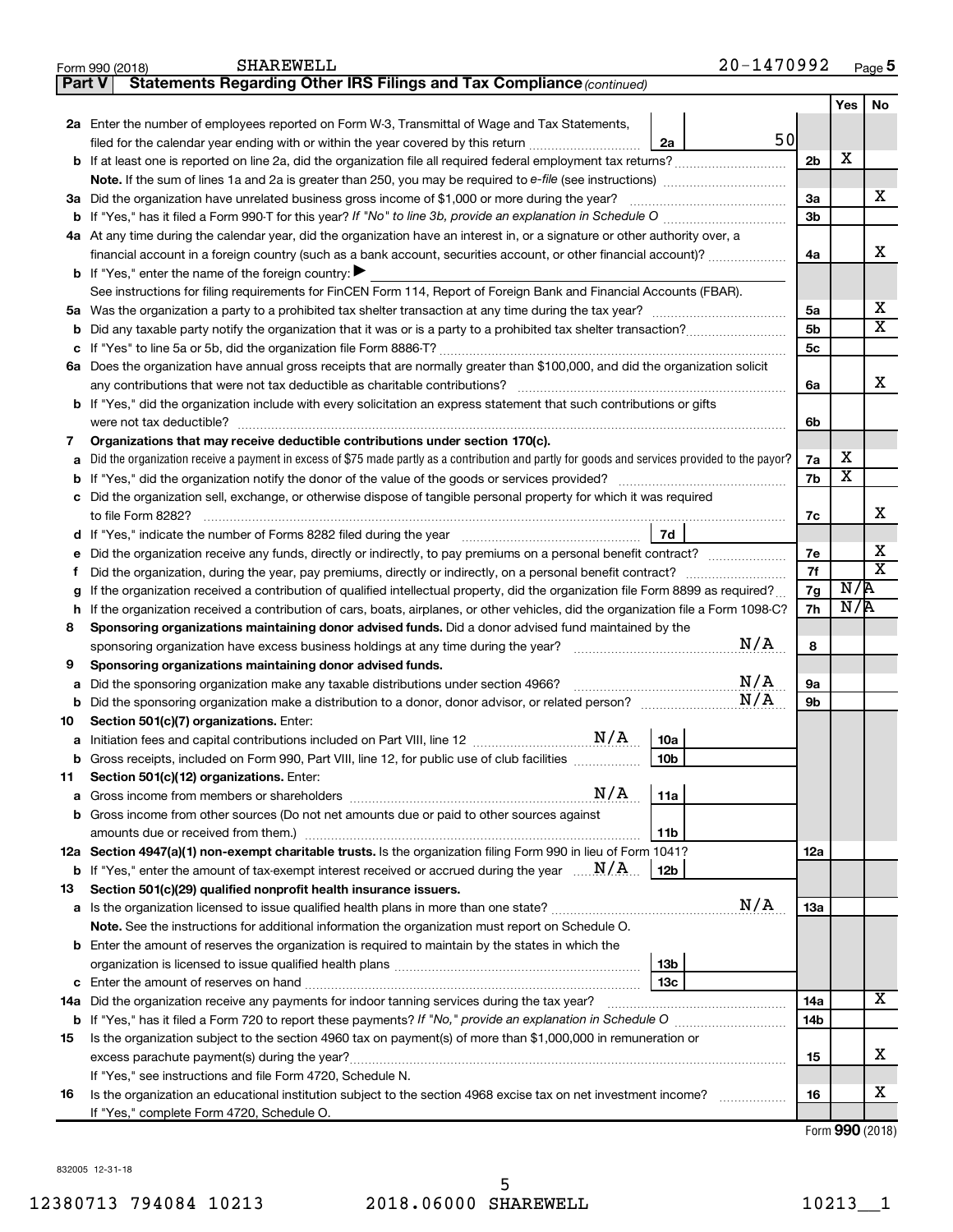|      | SHAREWELL<br>Form 990 (2018)                                                                                                                                                                                                                                         |    | 20-1470992 |    |                 |                         | Page 6                  |
|------|----------------------------------------------------------------------------------------------------------------------------------------------------------------------------------------------------------------------------------------------------------------------|----|------------|----|-----------------|-------------------------|-------------------------|
|      | Governance, Management, and Disclosure For each "Yes" response to lines 2 through 7b below, and for a "No" response<br>Part VI                                                                                                                                       |    |            |    |                 |                         |                         |
|      | to line 8a, 8b, or 10b below, describe the circumstances, processes, or changes in Schedule O. See instructions.                                                                                                                                                     |    |            |    |                 |                         |                         |
|      | Check if Schedule O contains a response or note to any line in this Part VI [11] [12] [12] Check if Schedule O contains a response or note to any line in this Part VI                                                                                               |    |            |    |                 |                         | $\boxed{\text{X}}$      |
|      | <b>Section A. Governing Body and Management</b>                                                                                                                                                                                                                      |    |            |    |                 |                         |                         |
|      |                                                                                                                                                                                                                                                                      |    |            |    |                 | Yes                     | No                      |
|      | 1a Enter the number of voting members of the governing body at the end of the tax year manuscom                                                                                                                                                                      | 1a |            | 30 |                 |                         |                         |
|      | If there are material differences in voting rights among members of the governing body, or if the governing                                                                                                                                                          |    |            |    |                 |                         |                         |
|      | body delegated broad authority to an executive committee or similar committee, explain in Schedule O.                                                                                                                                                                |    |            | 30 |                 |                         |                         |
|      | <b>b</b> Enter the number of voting members included in line 1a, above, who are independent                                                                                                                                                                          | 1b |            |    |                 |                         |                         |
| 2    | Did any officer, director, trustee, or key employee have a family relationship or a business relationship with any other                                                                                                                                             |    |            |    |                 |                         | х                       |
|      | officer, director, trustee, or key employee?                                                                                                                                                                                                                         |    |            |    | 2               |                         |                         |
| З    | Did the organization delegate control over management duties customarily performed by or under the direct supervision                                                                                                                                                |    |            |    | 3               |                         | x                       |
| 4    | Did the organization make any significant changes to its governing documents since the prior Form 990 was filed?                                                                                                                                                     |    |            |    | 4               | $\overline{\textbf{x}}$ |                         |
| 5    |                                                                                                                                                                                                                                                                      |    |            |    | 5               |                         | x                       |
| 6    |                                                                                                                                                                                                                                                                      |    |            |    | 6               |                         | $\overline{\mathbf{x}}$ |
| 7a   | Did the organization have members, stockholders, or other persons who had the power to elect or appoint one or                                                                                                                                                       |    |            |    |                 |                         |                         |
|      |                                                                                                                                                                                                                                                                      |    |            |    | 7a              |                         | х                       |
|      | <b>b</b> Are any governance decisions of the organization reserved to (or subject to approval by) members, stockholders, or                                                                                                                                          |    |            |    |                 |                         |                         |
|      | persons other than the governing body?                                                                                                                                                                                                                               |    |            |    | 7b              |                         | x                       |
|      | Did the organization contemporaneously document the meetings held or written actions undertaken during the year by the following:                                                                                                                                    |    |            |    |                 |                         |                         |
|      |                                                                                                                                                                                                                                                                      |    |            |    | 8а              | х                       |                         |
| b    |                                                                                                                                                                                                                                                                      |    |            |    | 8b              | X                       |                         |
| 9    | Is there any officer, director, trustee, or key employee listed in Part VII, Section A, who cannot be reached at the                                                                                                                                                 |    |            |    |                 |                         |                         |
|      |                                                                                                                                                                                                                                                                      |    |            |    | 9               |                         | x                       |
|      | <b>Section B. Policies</b> (This Section B requests information about policies not required by the Internal Revenue Code.)                                                                                                                                           |    |            |    |                 |                         |                         |
|      |                                                                                                                                                                                                                                                                      |    |            |    |                 | Yes                     | No                      |
|      |                                                                                                                                                                                                                                                                      |    |            |    | 10a             |                         | x                       |
|      | b If "Yes," did the organization have written policies and procedures governing the activities of such chapters, affiliates,                                                                                                                                         |    |            |    |                 |                         |                         |
|      |                                                                                                                                                                                                                                                                      |    |            |    | 10b             |                         |                         |
|      | 11a Has the organization provided a complete copy of this Form 990 to all members of its governing body before filing the form?                                                                                                                                      |    |            |    | 11a             | X                       |                         |
|      | <b>b</b> Describe in Schedule O the process, if any, used by the organization to review this Form 990.                                                                                                                                                               |    |            |    |                 | х                       |                         |
|      | 12a Did the organization have a written conflict of interest policy? If "No," go to line 13                                                                                                                                                                          |    |            |    | 12a             | X                       |                         |
|      | <b>b</b> Were officers, directors, or trustees, and key employees required to disclose annually interests that could give rise to conflicts?<br>c Did the organization regularly and consistently monitor and enforce compliance with the policy? If "Yes," describe |    |            |    | 12 <sub>b</sub> |                         |                         |
|      |                                                                                                                                                                                                                                                                      |    |            |    | 12c             | х                       |                         |
| 13 - | in Schedule O how this was done continuous continuous continuous contract of the set of the set of the set of t                                                                                                                                                      |    |            |    | 13              | $\overline{\texttt{x}}$ |                         |
| 14   | Did the organization have a written document retention and destruction policy? [11] manufaction in the organization have a written document retention and destruction policy?                                                                                        |    |            |    | 14              | $\overline{\textbf{x}}$ |                         |
| 15   | Did the process for determining compensation of the following persons include a review and approval by independent                                                                                                                                                   |    |            |    |                 |                         |                         |
|      | persons, comparability data, and contemporaneous substantiation of the deliberation and decision?                                                                                                                                                                    |    |            |    |                 |                         |                         |
|      |                                                                                                                                                                                                                                                                      |    |            |    | 15a             | х                       |                         |
|      |                                                                                                                                                                                                                                                                      |    |            |    | 15 <sub>b</sub> |                         | X                       |
|      | If "Yes" to line 15a or 15b, describe the process in Schedule O (see instructions).                                                                                                                                                                                  |    |            |    |                 |                         |                         |
|      | 16a Did the organization invest in, contribute assets to, or participate in a joint venture or similar arrangement with a                                                                                                                                            |    |            |    |                 |                         |                         |
|      | taxable entity during the year?                                                                                                                                                                                                                                      |    |            |    | 16a             |                         | х                       |
|      | <b>b</b> If "Yes," did the organization follow a written policy or procedure requiring the organization to evaluate its participation                                                                                                                                |    |            |    |                 |                         |                         |
|      | in joint venture arrangements under applicable federal tax law, and take steps to safeguard the organization's                                                                                                                                                       |    |            |    |                 |                         |                         |
|      | exempt status with respect to such arrangements?                                                                                                                                                                                                                     |    |            |    | 16b             |                         |                         |
|      | <b>Section C. Disclosure</b>                                                                                                                                                                                                                                         |    |            |    |                 |                         |                         |
| 17   | List the states with which a copy of this Form 990 is required to be filed $\blacktriangleright$ CA                                                                                                                                                                  |    |            |    |                 |                         |                         |
| 18   | Section 6104 requires an organization to make its Forms 1023 (1024 or 1024 A if applicable), 990, and 990 T (Section 501(c)(3)s only) available                                                                                                                      |    |            |    |                 |                         |                         |
|      | for public inspection. Indicate how you made these available. Check all that apply.                                                                                                                                                                                  |    |            |    |                 |                         |                         |
|      | $\lfloor x \rfloor$ Upon request<br>Another's website<br>Other (explain in Schedule O)<br>Own website                                                                                                                                                                |    |            |    |                 |                         |                         |
| 19   | Describe in Schedule O whether (and if so, how) the organization made its governing documents, conflict of interest policy, and financial                                                                                                                            |    |            |    |                 |                         |                         |
|      | statements available to the public during the tax year.                                                                                                                                                                                                              |    |            |    |                 |                         |                         |
| 20   | State the name, address, and telephone number of the person who possesses the organization's books and records                                                                                                                                                       |    |            |    |                 |                         |                         |
|      | JESSICA ARONOFF - (424)416-8328                                                                                                                                                                                                                                      |    |            |    |                 |                         |                         |
|      | 395 SANTA MONICA PLACE, NO. 374, SANTA MONICA,<br>CA                                                                                                                                                                                                                 |    | 90401      |    |                 |                         |                         |
|      | 832006 12-31-18<br>6                                                                                                                                                                                                                                                 |    |            |    |                 | Form 990 (2018)         |                         |
|      | 12380713 794084 10213<br>2018.06000 SHAREWELL                                                                                                                                                                                                                        |    |            |    | 10213           |                         |                         |
|      |                                                                                                                                                                                                                                                                      |    |            |    |                 |                         |                         |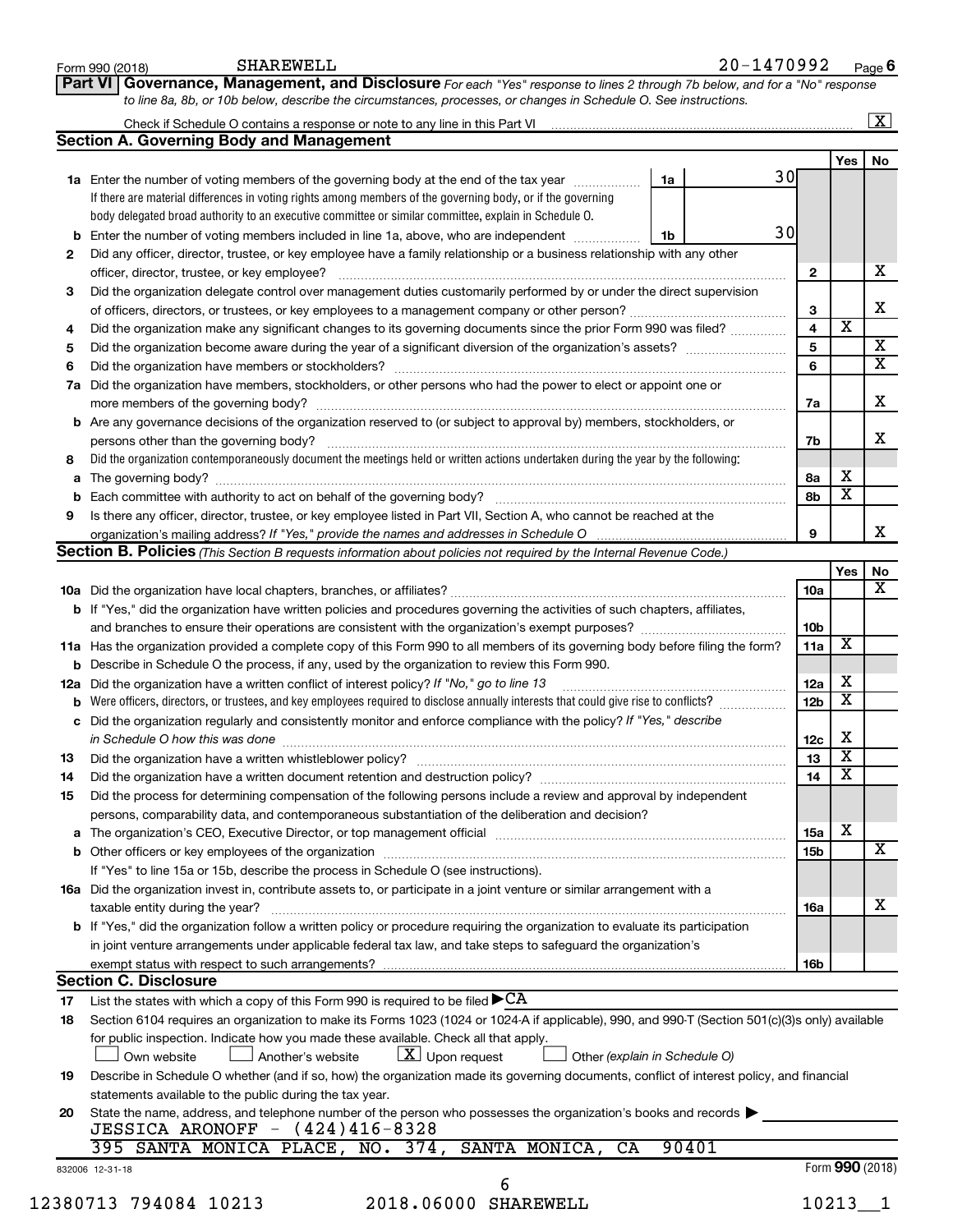$\Box$ 

| Part VII Compensation of Officers, Directors, Trustees, Key Employees, Highest Compensated |
|--------------------------------------------------------------------------------------------|
| <b>Employees, and Independent Contractors</b>                                              |

Check if Schedule O contains a response or note to any line in this Part VII

**Section A. Officers, Directors, Trustees, Key Employees, and Highest Compensated Employees**

**1a**  Complete this table for all persons required to be listed. Report compensation for the calendar year ending with or within the organization's tax year.

**•** List all of the organization's current officers, directors, trustees (whether individuals or organizations), regardless of amount of compensation. Enter -0- in columns  $(D)$ ,  $(E)$ , and  $(F)$  if no compensation was paid.

**•** List all of the organization's **current** key employees, if any. See instructions for definition of "key employee."

**•** List the organization's five current highest compensated employees (other than an officer, director, trustee, or key employee) who received reportable compensation (Box 5 of Form W-2 and/or Box 7 of Form 1099-MISC) of more than \$100,000 from the organization and any related organizations.

**•** List all of the organization's former officers, key employees, and highest compensated employees who received more than \$100,000 of reportable compensation from the organization and any related organizations.

**•** List all of the organization's former directors or trustees that received, in the capacity as a former director or trustee of the organization, more than \$10,000 of reportable compensation from the organization and any related organizations.

List persons in the following order: individual trustees or directors; institutional trustees; officers; key employees; highest compensated employees; and former such persons.

Check this box if neither the organization nor any related organization compensated any current officer, director, or trustee. †

| (A)                            | (B)               |                                |                                                                  | (C)         |              |                                 |        | (D)             | (E)                           | (F)                   |
|--------------------------------|-------------------|--------------------------------|------------------------------------------------------------------|-------------|--------------|---------------------------------|--------|-----------------|-------------------------------|-----------------------|
| Name and Title                 | Average           |                                | (do not check more than one                                      |             | Position     |                                 |        | Reportable      | Reportable                    | Estimated             |
|                                | hours per         |                                | box, unless person is both an<br>officer and a director/trustee) |             |              |                                 |        | compensation    | compensation                  | amount of             |
|                                | week<br>(list any |                                |                                                                  |             |              |                                 |        | from<br>the     | from related<br>organizations | other<br>compensation |
|                                | hours for         |                                |                                                                  |             |              |                                 |        | organization    | (W-2/1099-MISC)               | from the              |
|                                | related           |                                |                                                                  |             |              |                                 |        | (W-2/1099-MISC) |                               | organization          |
|                                | organizations     |                                |                                                                  |             |              |                                 |        |                 |                               | and related           |
|                                | below             | Individual trustee or director | Institutional trustee                                            | Officer     | Key employee | Highest compensated<br>employee | Former |                 |                               | organizations         |
|                                | line)             |                                |                                                                  |             |              |                                 |        |                 |                               |                       |
| ANDY KAPLAN<br>(1)             | 1.00              |                                |                                                                  |             |              |                                 |        |                 |                               |                       |
| CHAIRMAN                       |                   | $\mathbf X$                    |                                                                  | $\rm X$     |              |                                 |        | $\mathbf 0$     | $\mathbf 0$ .                 | $\mathbf 0$ .         |
| (2)<br>COURTNEY MIZEL          | 1.00              |                                |                                                                  |             |              |                                 |        |                 |                               |                       |
| VICE CHAIRMAN                  |                   | $\mathbf X$                    |                                                                  | X           |              |                                 |        | $\mathbf 0$     | $\mathbf 0$                   | $0$ .                 |
| <b>JAMES MANDELBAUM</b><br>(3) | 1.00              |                                |                                                                  |             |              |                                 |        |                 |                               |                       |
| VICE CHAIRMAN                  |                   | $\mathbf X$                    |                                                                  | X           |              |                                 |        | 0               | $\mathbf 0$                   | $\mathbf 0$ .         |
| ARYEH GOLDBERG<br>(4)          | 1.00              |                                |                                                                  |             |              |                                 |        |                 |                               |                       |
| <b>TREASURER</b>               |                   | $\mathbf X$                    |                                                                  | $\mathbf X$ |              |                                 |        | $\mathbf 0$     | $\mathbf 0$ .                 | $\mathbf 0$ .         |
| CARL FREED<br>(5)              | 1.00              |                                |                                                                  |             |              |                                 |        |                 |                               |                       |
| <b>SECRETARY</b>               |                   | X                              |                                                                  | $\mathbf X$ |              |                                 |        | $\mathbf 0$     | $\mathbf 0$ .                 | $\mathbf 0$ .         |
| ALON SHTRUZMAN<br>(6)          | 1.00              |                                |                                                                  |             |              |                                 |        |                 |                               |                       |
| <b>DIRECTOR</b>                |                   | X                              |                                                                  |             |              |                                 |        | $\mathbf 0$     | 0.                            | $\mathbf 0$ .         |
| ANDY MEYERS<br>(7)             | 1.00              |                                |                                                                  |             |              |                                 |        |                 |                               |                       |
| <b>DIRECTOR</b>                |                   | $\mathbf X$                    |                                                                  |             |              |                                 |        | 0               | $\mathbf 0$                   | $\mathbf 0$ .         |
| DANA PACHULSKI<br>(8)          | 1.00              |                                |                                                                  |             |              |                                 |        |                 |                               |                       |
| <b>DIRECTOR</b>                |                   | $\mathbf X$                    |                                                                  |             |              |                                 |        | $\mathbf 0$     | $\mathbf 0$                   | $\mathbf 0$ .         |
| (9)<br>DAVID STRAUS            | 1.00              |                                |                                                                  |             |              |                                 |        |                 |                               |                       |
| <b>DIRECTOR</b>                |                   | X                              |                                                                  |             |              |                                 |        | $\mathbf 0$     | 0                             | $0$ .                 |
| (10) FENANDO SZEW              | 1.00              |                                |                                                                  |             |              |                                 |        |                 |                               |                       |
| <b>DIRECTOR</b>                |                   | X                              |                                                                  |             |              |                                 |        | $\mathbf 0$     | $\mathbf 0$                   | $\mathbf 0$ .         |
| (11) GRANT WITHERS             | 1.00              |                                |                                                                  |             |              |                                 |        |                 |                               |                       |
| <b>DIRECTOR</b>                |                   | X                              |                                                                  |             |              |                                 |        | $\mathbf 0$ .   | $\mathbf 0$ .                 | $\mathbf 0$ .         |
| (12) HEATHER LINDSEY           | 1.00              |                                |                                                                  |             |              |                                 |        |                 |                               |                       |
| DIRECTOR                       |                   | $\mathbf X$                    |                                                                  |             |              |                                 |        | $\mathbf 0$ .   | $\mathbf 0$ .                 | $\mathbf 0$ .         |
| (13) JENNIFER E. COHEN         | 1.00              |                                |                                                                  |             |              |                                 |        |                 |                               |                       |
| <b>DIRECTOR</b>                |                   | X                              |                                                                  |             |              |                                 |        | $\mathbf 0$ .   | $\mathbf 0$ .                 | $\mathbf 0$ .         |
| (14) JEAN FRIEDMAN             | 1.00              |                                |                                                                  |             |              |                                 |        |                 |                               |                       |
| DIRECTOR (THRU 12/2018)        |                   | X                              |                                                                  |             |              |                                 |        | $\mathbf 0$ .   | $\mathbf 0$ .                 | $\mathbf 0$ .         |
| (15) KAREY BURKE               | 1.00              |                                |                                                                  |             |              |                                 |        |                 |                               |                       |
| <b>DIRECTOR</b>                |                   | X                              |                                                                  |             |              |                                 |        | $\mathbf 0$ .   | $\mathbf 0$ .                 | $\mathbf 0$ .         |
| (16) KENDRA BRACKEN-FERGUSON   | 1.00              |                                |                                                                  |             |              |                                 |        |                 |                               |                       |
| <b>DIRECTOR</b>                |                   | X                              |                                                                  |             |              |                                 |        | 0.              | $\mathbf 0$ .                 | $\mathbf 0$ .         |
| (17) KERRY PHELAN              | 1.00              |                                |                                                                  |             |              |                                 |        |                 |                               |                       |
| <b>DIRECTOR</b>                |                   | $\rm X$                        |                                                                  |             |              |                                 |        | $\mathbf 0$ .   | $\mathbf 0$ .                 | 0.                    |

832007 12-31-18

7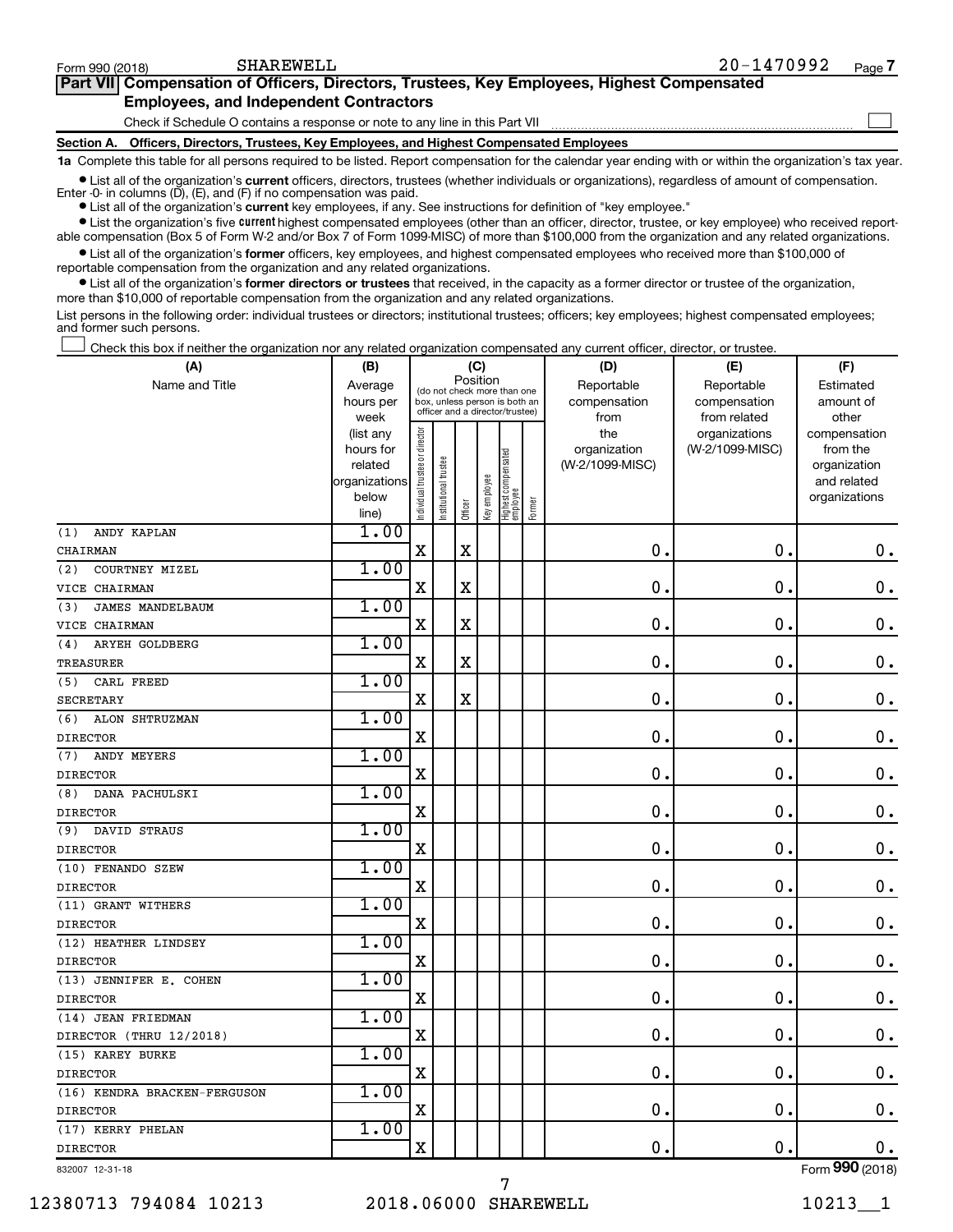| SHAREWELL<br>Form 990 (2018)                                                                                                               |                                 |                                |                       |         |              |                                                              |        |                            | 20-1470992      |                             |              |               | Page 8           |
|--------------------------------------------------------------------------------------------------------------------------------------------|---------------------------------|--------------------------------|-----------------------|---------|--------------|--------------------------------------------------------------|--------|----------------------------|-----------------|-----------------------------|--------------|---------------|------------------|
| <b>Part VII</b><br>Section A. Officers, Directors, Trustees, Key Employees, and Highest Compensated Employees (continued)                  |                                 |                                |                       |         |              |                                                              |        |                            |                 |                             |              |               |                  |
| (A)                                                                                                                                        | (B)<br>(C)<br>(F)<br>(D)<br>(E) |                                |                       |         |              |                                                              |        |                            |                 |                             |              |               |                  |
| Name and title                                                                                                                             | Average                         |                                |                       |         | Position     |                                                              |        | Reportable                 | Reportable      |                             |              | Estimated     |                  |
|                                                                                                                                            | hours per                       |                                |                       |         |              | (do not check more than one<br>box, unless person is both an |        | compensation               | compensation    |                             |              | amount of     |                  |
|                                                                                                                                            | week                            |                                |                       |         |              | officer and a director/trustee)                              |        | from                       | from related    |                             |              | other         |                  |
|                                                                                                                                            | (list any                       |                                |                       |         |              |                                                              |        | the                        | organizations   |                             |              |               | compensation     |
|                                                                                                                                            | hours for                       |                                |                       |         |              |                                                              |        | organization               | (W-2/1099-MISC) |                             |              | from the      |                  |
|                                                                                                                                            | related                         |                                |                       |         |              |                                                              |        | (W-2/1099-MISC)            |                 |                             |              | organization  |                  |
|                                                                                                                                            | organizations                   |                                |                       |         |              |                                                              |        |                            |                 |                             |              | and related   |                  |
|                                                                                                                                            | below                           | Individual trustee or director | Institutional trustee |         | Key employee | Highest compensated<br>  employee                            | Former |                            |                 |                             |              | organizations |                  |
|                                                                                                                                            | line)                           |                                |                       | Officer |              |                                                              |        |                            |                 |                             |              |               |                  |
| (18) KEVIN BEGGS                                                                                                                           | 1.00                            |                                |                       |         |              |                                                              |        |                            |                 |                             |              |               |                  |
| <b>DIRECTOR</b>                                                                                                                            |                                 | X                              |                       |         |              |                                                              |        | $\mathbf 0$ .              |                 | 0.                          |              |               | 0.               |
| (19) MATT HANOVER                                                                                                                          | 1.00                            |                                |                       |         |              |                                                              |        |                            |                 |                             |              |               |                  |
| <b>DIRECTOR</b>                                                                                                                            |                                 | X                              |                       |         |              |                                                              |        | $\mathbf 0$ .              |                 | $\mathbf 0$ .               |              |               | $\mathbf 0$ .    |
| (20) NATHANIEL BACH                                                                                                                        | 1.00                            |                                |                       |         |              |                                                              |        |                            |                 |                             |              |               |                  |
| <b>DIRECTOR</b>                                                                                                                            |                                 | X                              |                       |         |              |                                                              |        | $\mathbf 0$ .              |                 | $\mathbf 0$ .               |              |               | $\mathbf 0$ .    |
| (21) PAULINE MALCOLM-THORNTON                                                                                                              | 1.00                            |                                |                       |         |              |                                                              |        |                            |                 |                             |              |               |                  |
|                                                                                                                                            |                                 |                                |                       |         |              |                                                              |        | $\mathbf 0$ .              |                 | $\mathbf 0$ .               |              |               |                  |
| <b>DIRECTOR</b>                                                                                                                            |                                 | X                              |                       |         |              |                                                              |        |                            |                 |                             |              |               | $\mathbf 0$ .    |
| (22) RAYNI ROMITO WILLIAMS                                                                                                                 | 1.00                            |                                |                       |         |              |                                                              |        |                            |                 |                             |              |               |                  |
| <b>DIRECTOR</b>                                                                                                                            |                                 | X                              |                       |         |              |                                                              |        | $\mathbf 0$ .              |                 | $\mathbf 0$ .               |              |               | $\mathbf 0$ .    |
| (23) RICHARD A. SMITH                                                                                                                      | 1.00                            |                                |                       |         |              |                                                              |        |                            |                 |                             |              |               |                  |
| <b>DIRECTOR</b>                                                                                                                            |                                 | X                              |                       |         |              |                                                              |        | $\mathbf 0$ .              |                 | $\mathbf 0$ .               |              |               | $\mathbf 0$ .    |
| (24) ROB GOLDENBERG                                                                                                                        | 1.00                            |                                |                       |         |              |                                                              |        |                            |                 |                             |              |               |                  |
| <b>DIRECTOR</b>                                                                                                                            |                                 | X                              |                       |         |              |                                                              |        | 0.                         |                 | $\mathbf 0$ .               |              |               | $\mathbf 0$ .    |
| (25) RODNEY FREEMAN                                                                                                                        | 1.00                            |                                |                       |         |              |                                                              |        |                            |                 |                             |              |               |                  |
| <b>DIRECTOR</b>                                                                                                                            |                                 | X                              |                       |         |              |                                                              |        | 0.                         |                 | 0.                          |              |               | 0.               |
|                                                                                                                                            | 1.00                            |                                |                       |         |              |                                                              |        |                            |                 |                             |              |               |                  |
| (26) SHERYL WACHTEL                                                                                                                        |                                 | $\mathbf x$                    |                       |         |              |                                                              |        |                            |                 |                             |              |               |                  |
| <b>DIRECTOR</b>                                                                                                                            |                                 |                                |                       |         |              |                                                              |        | 0.                         |                 | 0.                          |              |               | 0.               |
| 1b Sub-total                                                                                                                               |                                 |                                |                       |         |              |                                                              |        | σ.                         |                 | $\overline{\mathfrak{o}}$ . |              |               | $\overline{0}$ . |
| c Total from continuation sheets to Part VII, Section A manuscreen continuum                                                               |                                 |                                |                       |         |              |                                                              |        | 410,941.                   |                 | $\overline{0}$ .            |              |               | 86,467.          |
|                                                                                                                                            |                                 |                                |                       |         |              |                                                              |        | 410,941.                   |                 | σ.                          |              |               | 86,467.          |
| Total number of individuals (including but not limited to those listed above) who received more than \$100,000 of reportable<br>2          |                                 |                                |                       |         |              |                                                              |        |                            |                 |                             |              |               |                  |
| compensation from the organization $\blacktriangleright$                                                                                   |                                 |                                |                       |         |              |                                                              |        |                            |                 |                             |              |               | 2                |
|                                                                                                                                            |                                 |                                |                       |         |              |                                                              |        |                            |                 |                             |              | Yes           | No               |
| Did the organization list any former officer, director, or trustee, key employee, or highest compensated employee on<br>3                  |                                 |                                |                       |         |              |                                                              |        |                            |                 |                             |              |               |                  |
|                                                                                                                                            |                                 |                                |                       |         |              |                                                              |        |                            |                 |                             | З            |               | X                |
| For any individual listed on line 1a, is the sum of reportable compensation and other compensation from the organization                   |                                 |                                |                       |         |              |                                                              |        |                            |                 |                             |              |               |                  |
| and related organizations greater than \$150,000? If "Yes," complete Schedule J for such individual                                        |                                 |                                |                       |         |              |                                                              |        |                            |                 |                             |              | х             |                  |
|                                                                                                                                            |                                 |                                |                       |         |              |                                                              |        |                            |                 |                             | 4            |               |                  |
| Did any person listed on line 1a receive or accrue compensation from any unrelated organization or individual for services<br>5            |                                 |                                |                       |         |              |                                                              |        |                            |                 |                             |              |               |                  |
|                                                                                                                                            |                                 |                                |                       |         |              |                                                              |        |                            |                 |                             | 5            |               | X                |
| <b>Section B. Independent Contractors</b>                                                                                                  |                                 |                                |                       |         |              |                                                              |        |                            |                 |                             |              |               |                  |
| Complete this table for your five highest compensated independent contractors that received more than \$100,000 of compensation from<br>1. |                                 |                                |                       |         |              |                                                              |        |                            |                 |                             |              |               |                  |
| the organization. Report compensation for the calendar year ending with or within the organization's tax year.                             |                                 |                                |                       |         |              |                                                              |        |                            |                 |                             |              |               |                  |
| (A)                                                                                                                                        |                                 |                                |                       |         |              |                                                              |        | (B)                        |                 |                             | (C)          |               |                  |
| Name and business address                                                                                                                  |                                 |                                |                       |         |              |                                                              |        | Description of services    |                 |                             | Compensation |               |                  |
| R&A ARCHITECTURE + DESIGN INC.                                                                                                             |                                 |                                |                       |         |              |                                                              |        | <b>ARCHITECTURE DESIGN</b> |                 |                             |              |               |                  |
| 4200 SEPULVEDA BLVD., CULVER CITY, CA 90230AND DEVLOPMENT                                                                                  |                                 |                                |                       |         |              |                                                              |        |                            |                 |                             |              |               | 638,049.         |
| SHAWMUT DESIGN AND CONSTRUCTION, 11390 W.                                                                                                  |                                 |                                |                       |         |              |                                                              |        | GENERAL                    |                 |                             |              |               |                  |
| OLYMPIC BLVD. SUITE 200, LOS ANGELES, CA                                                                                                   |                                 |                                |                       |         |              |                                                              |        | CONTRACTOR/NON EXHBI       |                 |                             |              |               | 612,644.         |
| COMMUNITY COUNSELING, 527 MADISON AVE.,                                                                                                    |                                 |                                |                       |         |              |                                                              |        |                            |                 |                             |              |               |                  |
|                                                                                                                                            |                                 |                                |                       |         |              |                                                              |        |                            |                 |                             |              |               |                  |
| 5TH FLOOR, NEW YORK, NY 10022<br>292,617.<br>CONSULTING                                                                                    |                                 |                                |                       |         |              |                                                              |        |                            |                 |                             |              |               |                  |
| PACIFIC STUDIO INC.                                                                                                                        |                                 |                                |                       |         |              |                                                              |        |                            |                 |                             |              |               |                  |
| 274,518.<br>5311 SHILSHOLE AVE. NW, SEATTLE, WA 98107<br>EXHIBIT INSTALLATION                                                              |                                 |                                |                       |         |              |                                                              |        |                            |                 |                             |              |               |                  |
| SCIENTIFIC ART STUDIO INC.                                                                                                                 |                                 |                                |                       |         |              |                                                              |        | <b>EXHIBIT DESIGN AND</b>  |                 |                             |              |               |                  |
| 500 B ST., RICHMOND, CA 94801                                                                                                              |                                 |                                |                       |         |              |                                                              |        | DEVELOP.                   |                 |                             |              |               | 259,000.         |
| Total number of independent contractors (including but not limited to those listed above) who received more than<br>$\mathbf{2}$           |                                 |                                |                       |         |              |                                                              |        |                            |                 |                             |              |               |                  |
| \$100,000 of compensation from the organization                                                                                            |                                 |                                |                       |         | 10           |                                                              |        |                            |                 |                             |              |               |                  |
| SEE PART VII, SECTION A CONTINUATION SHEETS                                                                                                |                                 |                                |                       |         |              |                                                              |        |                            |                 |                             |              |               | Form 990 (2018)  |
| 832008 12-31-18                                                                                                                            |                                 |                                |                       |         |              |                                                              |        |                            |                 |                             |              |               |                  |
|                                                                                                                                            |                                 |                                |                       |         |              | 8                                                            |        |                            |                 |                             |              |               |                  |
|                                                                                                                                            |                                 |                                |                       |         |              |                                                              |        |                            |                 |                             |              |               |                  |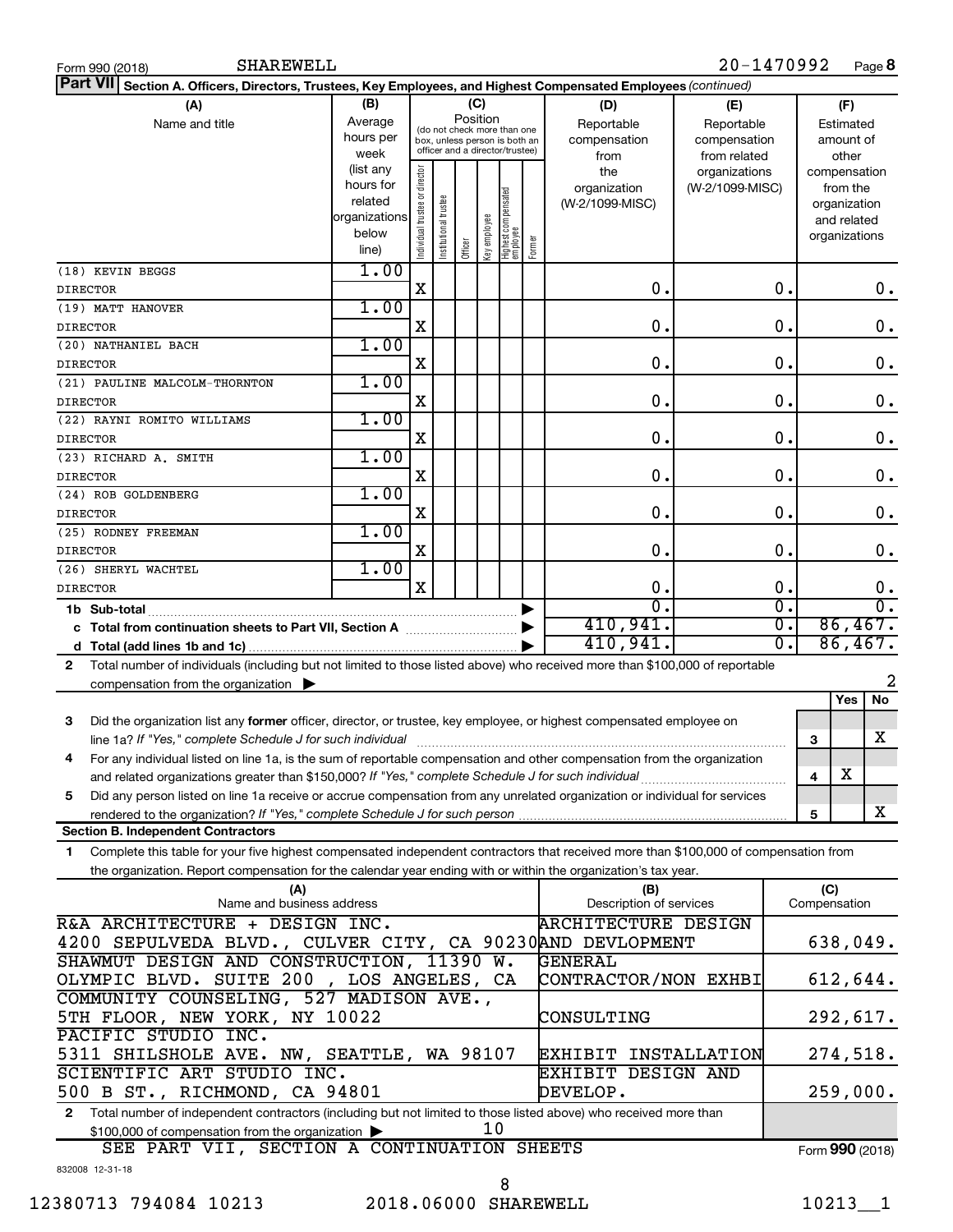| <b>SHAREWELL</b><br>Form 990                                                                                    |                                                                            |                                |                       |         |                 |                              |        |                                                | 20-1470992                                       |                                                                                   |
|-----------------------------------------------------------------------------------------------------------------|----------------------------------------------------------------------------|--------------------------------|-----------------------|---------|-----------------|------------------------------|--------|------------------------------------------------|--------------------------------------------------|-----------------------------------------------------------------------------------|
| Part VII Section A. Officers, Directors, Trustees, Key Employees, and Highest Compensated Employees (continued) |                                                                            |                                |                       |         |                 |                              |        |                                                |                                                  |                                                                                   |
| (A)                                                                                                             | (D)                                                                        | (E)                            | (F)                   |         |                 |                              |        |                                                |                                                  |                                                                                   |
| Name and title                                                                                                  | (B)<br>Average                                                             |                                |                       |         | (C)<br>Position |                              |        | Reportable                                     | Reportable                                       | Estimated                                                                         |
|                                                                                                                 | hours                                                                      | (check all that apply)         |                       |         |                 |                              |        | compensation                                   | compensation                                     | amount of                                                                         |
|                                                                                                                 | per<br>week<br>(list any<br>hours for<br>related<br>organizations<br>below | Individual trustee or director | Institutional trustee |         | Key employee    | Highest compensated employee |        | from<br>the<br>organization<br>(W-2/1099-MISC) | from related<br>organizations<br>(W-2/1099-MISC) | other<br>compensation<br>from the<br>organization<br>and related<br>organizations |
|                                                                                                                 | line)                                                                      |                                |                       | Officer |                 |                              | Former |                                                |                                                  |                                                                                   |
| (27) SUSAN AMSTER                                                                                               | 1.00                                                                       |                                |                       |         |                 |                              |        |                                                |                                                  |                                                                                   |
| <b>DIRECTOR</b>                                                                                                 |                                                                            | X                              |                       |         |                 |                              |        | $\mathbf 0$ .                                  | 0.                                               | $\mathbf 0$ .                                                                     |
| (28) TAMARA S. BRANDT                                                                                           | 1.00                                                                       |                                |                       |         |                 |                              |        |                                                |                                                  |                                                                                   |
| <b>DIRECTOR</b>                                                                                                 |                                                                            | X                              |                       |         |                 |                              |        | $\mathbf 0$ .                                  | 0.                                               | $\mathbf 0$ .                                                                     |
| (29) VANESSA FRANK                                                                                              | 1.00                                                                       |                                |                       |         |                 |                              |        |                                                |                                                  |                                                                                   |
| <b>DIRECTOR</b>                                                                                                 |                                                                            | X                              |                       |         |                 |                              |        | $\mathbf 0$ .                                  | 0.                                               | $\mathbf 0$ .                                                                     |
| (30) PATRICE COURTABAN                                                                                          | 1.00                                                                       |                                |                       |         |                 |                              |        |                                                |                                                  |                                                                                   |
| DIRECTOR (THRU 12/2018)                                                                                         |                                                                            | X                              |                       |         |                 |                              |        | 0.                                             | 0.                                               | $\mathbf 0$ .                                                                     |
| (31) STEPHEN DAVIS                                                                                              | 1.00                                                                       |                                |                       |         |                 |                              |        |                                                |                                                  |                                                                                   |
| DIRECTOR (THRU 12/2018)                                                                                         |                                                                            | X                              |                       |         |                 |                              |        | $\mathbf 0$ .                                  | 0.                                               | $\mathbf 0$ .                                                                     |
| (32) DICK LIPPIN                                                                                                | 1.00                                                                       |                                |                       |         |                 |                              |        |                                                |                                                  |                                                                                   |
| DIRECTOR (THRU 12/2018)                                                                                         |                                                                            | X                              |                       |         |                 |                              |        | $\mathbf 0$ .                                  | 0.                                               | $\mathbf 0$ .                                                                     |
| (33) JEREMY MITTMAN                                                                                             | 1.00                                                                       |                                |                       |         |                 |                              |        |                                                |                                                  |                                                                                   |
| DIRECTOR (THRU 01/2019)                                                                                         |                                                                            | X                              |                       |         |                 |                              |        | $\mathbf 0$ .                                  | 0.                                               | $\mathbf 0$ .                                                                     |
| (34) BENYAMIN ROSS                                                                                              | 1.00                                                                       |                                |                       |         |                 |                              |        |                                                |                                                  |                                                                                   |
| <b>DIRECTOR</b>                                                                                                 |                                                                            | X                              |                       |         |                 |                              |        | $\mathbf 0$ .                                  | 0.                                               | $\mathbf 0$ .                                                                     |
| (35) EILEEN STRINGER                                                                                            | 1.00                                                                       |                                |                       |         |                 |                              |        |                                                |                                                  |                                                                                   |
| <b>DIRECTOR</b>                                                                                                 |                                                                            | X                              |                       |         |                 |                              |        | 0.                                             | $\mathbf 0$ .                                    | $\mathbf 0$ .                                                                     |
| (36) ESTHER NETTER                                                                                              | 40.00                                                                      |                                |                       |         |                 |                              |        |                                                |                                                  |                                                                                   |
| CEO/FOUNDER                                                                                                     |                                                                            |                                |                       | X       |                 |                              |        | 261,313.                                       | 0.                                               | 71,937.                                                                           |
| (37) AMY SHAPIRO                                                                                                | 40.00                                                                      |                                |                       |         |                 |                              |        |                                                |                                                  |                                                                                   |
| MANAGING DIRECTOR                                                                                               |                                                                            |                                |                       |         |                 | X                            |        | 149,628.                                       | 0.                                               | 14,530.                                                                           |
|                                                                                                                 |                                                                            |                                |                       |         |                 |                              |        |                                                |                                                  |                                                                                   |
|                                                                                                                 |                                                                            |                                |                       |         |                 |                              |        |                                                |                                                  |                                                                                   |
|                                                                                                                 |                                                                            |                                |                       |         |                 |                              |        |                                                |                                                  |                                                                                   |
|                                                                                                                 |                                                                            |                                |                       |         |                 |                              |        |                                                |                                                  |                                                                                   |
|                                                                                                                 |                                                                            |                                |                       |         |                 |                              |        |                                                |                                                  |                                                                                   |
|                                                                                                                 |                                                                            |                                |                       |         |                 |                              |        |                                                |                                                  |                                                                                   |
|                                                                                                                 |                                                                            |                                |                       |         |                 |                              |        |                                                |                                                  |                                                                                   |
|                                                                                                                 |                                                                            |                                |                       |         |                 |                              |        |                                                |                                                  |                                                                                   |
|                                                                                                                 |                                                                            |                                |                       |         |                 |                              |        |                                                |                                                  |                                                                                   |
|                                                                                                                 |                                                                            |                                |                       |         |                 |                              |        |                                                |                                                  |                                                                                   |
|                                                                                                                 |                                                                            |                                |                       |         |                 |                              |        |                                                |                                                  |                                                                                   |
|                                                                                                                 |                                                                            |                                |                       |         |                 |                              |        |                                                |                                                  |                                                                                   |
|                                                                                                                 |                                                                            |                                |                       |         |                 |                              |        |                                                |                                                  |                                                                                   |
|                                                                                                                 |                                                                            |                                |                       |         |                 |                              |        |                                                |                                                  |                                                                                   |
|                                                                                                                 |                                                                            |                                |                       |         |                 |                              |        |                                                |                                                  |                                                                                   |
|                                                                                                                 |                                                                            |                                |                       |         |                 |                              |        |                                                |                                                  |                                                                                   |
|                                                                                                                 |                                                                            |                                |                       |         |                 |                              |        |                                                |                                                  |                                                                                   |
|                                                                                                                 |                                                                            |                                |                       |         |                 |                              |        |                                                |                                                  |                                                                                   |
|                                                                                                                 |                                                                            |                                |                       |         |                 |                              |        | 410,941.                                       |                                                  | 86,467.                                                                           |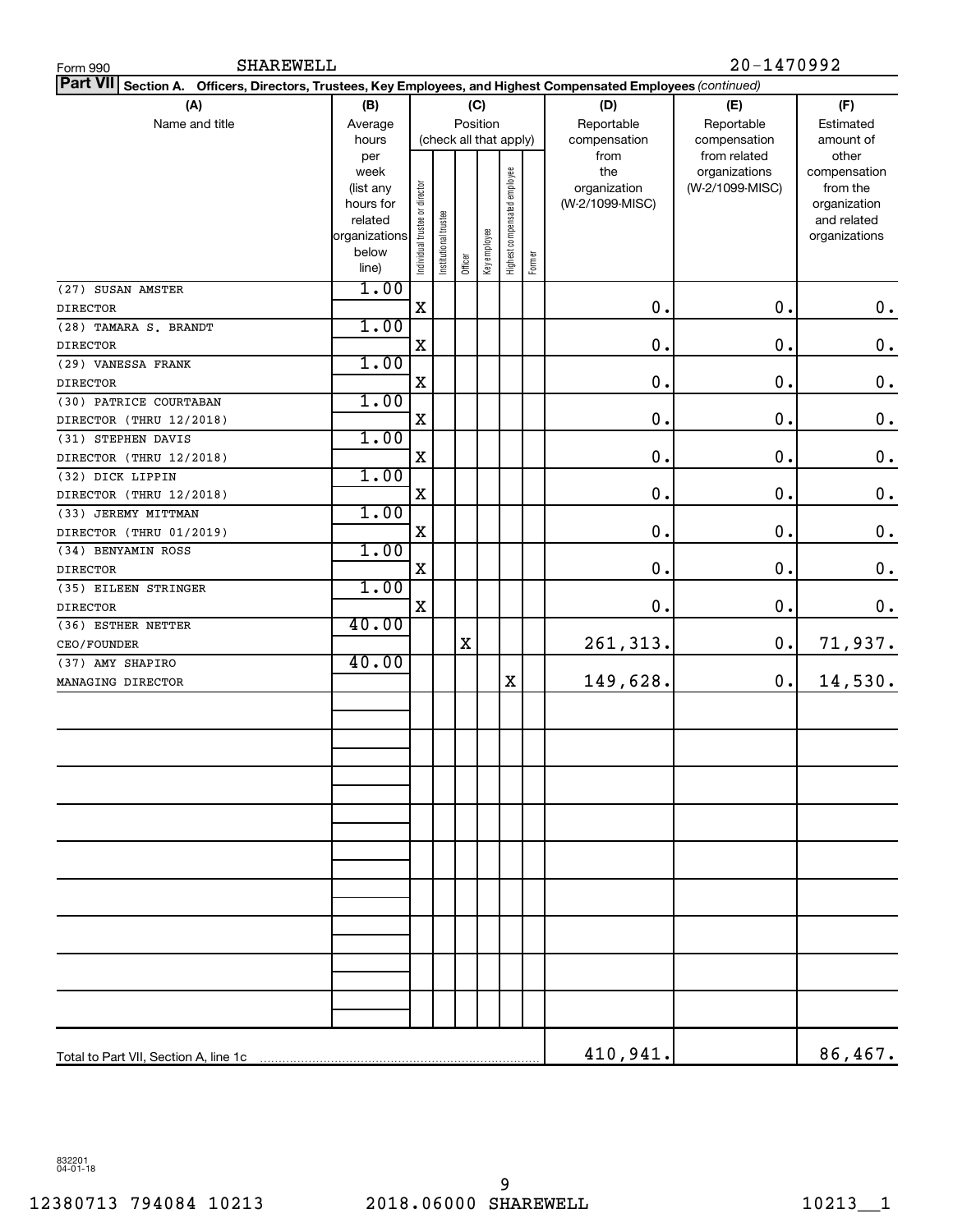|                                                           |                  | SHAREWELL<br>Form 990 (2018)                                             |                |                       |                             |                                                 | 20-1470992                                         | Page 9                                                             |
|-----------------------------------------------------------|------------------|--------------------------------------------------------------------------|----------------|-----------------------|-----------------------------|-------------------------------------------------|----------------------------------------------------|--------------------------------------------------------------------|
|                                                           | <b>Part VIII</b> | <b>Statement of Revenue</b>                                              |                |                       |                             |                                                 |                                                    |                                                                    |
|                                                           |                  |                                                                          |                |                       |                             |                                                 |                                                    |                                                                    |
|                                                           |                  |                                                                          |                |                       | (A)<br>Total revenue        | (B)<br>Related or<br>exempt function<br>revenue | $\overline{C}$<br>Unrelated<br>business<br>revenue | (D)<br>Revenue excluded<br>from tax under<br>sections<br>512 - 514 |
| Contributions, Gifts, Grants<br>and Other Similar Amounts |                  | 1 a Federated campaigns                                                  | 1a             |                       |                             |                                                 |                                                    |                                                                    |
|                                                           |                  | <b>b</b> Membership dues                                                 | 1 <sub>b</sub> | 78,923.               |                             |                                                 |                                                    |                                                                    |
|                                                           |                  | c Fundraising events                                                     | 1 <sub>c</sub> | 617,438.              |                             |                                                 |                                                    |                                                                    |
|                                                           |                  | d Related organizations                                                  | 1 <sub>d</sub> |                       |                             |                                                 |                                                    |                                                                    |
|                                                           |                  | e Government grants (contributions)                                      | 1e             | 20,900.               |                             |                                                 |                                                    |                                                                    |
|                                                           |                  | f All other contributions, gifts, grants, and                            |                |                       |                             |                                                 |                                                    |                                                                    |
|                                                           |                  | similar amounts not included above                                       |                | $1$ 1   $7,079,919$ . |                             |                                                 |                                                    |                                                                    |
|                                                           |                  | g Noncash contributions included in lines 1a-1f: \$                      |                | 64, 233.              |                             |                                                 |                                                    |                                                                    |
|                                                           |                  |                                                                          |                | $\blacktriangleright$ | $\vert 7$ ,797,180.         |                                                 |                                                    |                                                                    |
|                                                           |                  |                                                                          |                | <b>Business Code</b>  |                             |                                                 |                                                    |                                                                    |
|                                                           |                  | 2 a MUSEUM ADMISSIONS                                                    |                | 900099                | 161, 112.                   | 161,112.                                        |                                                    |                                                                    |
|                                                           |                  | <b>b</b> CAMP REVENUE                                                    |                | 900099                | 119,865.                    | 119,865.                                        |                                                    |                                                                    |
|                                                           |                  | RENTAL INCOME                                                            |                | 900099                | 33,034.                     | 33,034.                                         |                                                    |                                                                    |
|                                                           |                  | ZIMMER A LA CARTE<br>$\mathbf d$                                         |                | 900099                | 32, 264.                    | 32, 264.                                        |                                                    |                                                                    |
| Program Service<br>Revenue                                |                  | <b>GIFT SHOP</b>                                                         |                | 900099                | 28,926.                     | 28,926.                                         |                                                    |                                                                    |
|                                                           |                  | f All other program service revenue                                      |                | 900099                | 25,697.                     | 25,697.                                         |                                                    |                                                                    |
|                                                           |                  | a                                                                        |                | ▶                     | 400,898.                    |                                                 |                                                    |                                                                    |
|                                                           | 3                | Investment income (including dividends, interest, and                    |                |                       |                             |                                                 |                                                    |                                                                    |
|                                                           |                  |                                                                          |                |                       | 19,382.                     |                                                 |                                                    | 19,382.                                                            |
|                                                           | 4                | Income from investment of tax-exempt bond proceeds                       |                |                       |                             |                                                 |                                                    |                                                                    |
|                                                           | 5                |                                                                          |                |                       |                             |                                                 |                                                    |                                                                    |
|                                                           |                  |                                                                          | (i) Real       | (ii) Personal         |                             |                                                 |                                                    |                                                                    |
|                                                           |                  | 6 a Gross rents                                                          |                |                       |                             |                                                 |                                                    |                                                                    |
|                                                           |                  | <b>b</b> Less: rental expenses                                           |                |                       |                             |                                                 |                                                    |                                                                    |
|                                                           |                  | c Rental income or (loss)                                                |                |                       |                             |                                                 |                                                    |                                                                    |
|                                                           |                  |                                                                          |                | ▶                     |                             |                                                 |                                                    |                                                                    |
|                                                           |                  | 7 a Gross amount from sales of                                           | (i) Securities | (ii) Other            |                             |                                                 |                                                    |                                                                    |
|                                                           |                  | assets other than inventory                                              | 84,644.        |                       |                             |                                                 |                                                    |                                                                    |
|                                                           |                  | <b>b</b> Less: cost or other basis                                       |                |                       |                             |                                                 |                                                    |                                                                    |
|                                                           |                  | and sales expenses                                                       | 75,192.        |                       |                             |                                                 |                                                    |                                                                    |
|                                                           |                  |                                                                          | 9,452.         |                       |                             |                                                 |                                                    |                                                                    |
|                                                           |                  | c Gain or (loss)                                                         |                |                       | 9,452.                      |                                                 |                                                    | 9,452.                                                             |
|                                                           |                  | 8 a Gross income from fundraising events (not                            |                |                       |                             |                                                 |                                                    |                                                                    |
| <b>Other Revenue</b>                                      |                  | including \$ $617,438.$ of                                               |                |                       |                             |                                                 |                                                    |                                                                    |
|                                                           |                  | contributions reported on line 1c). See                                  |                |                       |                             |                                                 |                                                    |                                                                    |
|                                                           |                  |                                                                          |                | a 180,710.            |                             |                                                 |                                                    |                                                                    |
|                                                           |                  |                                                                          |                | $b\sqrt{180, 710}$ .  |                             |                                                 |                                                    |                                                                    |
|                                                           |                  |                                                                          |                |                       | 0.                          |                                                 |                                                    |                                                                    |
|                                                           |                  | 9 a Gross income from gaming activities. See                             |                |                       |                             |                                                 |                                                    |                                                                    |
|                                                           |                  |                                                                          |                |                       |                             |                                                 |                                                    |                                                                    |
|                                                           |                  |                                                                          | $\mathbf b$    |                       |                             |                                                 |                                                    |                                                                    |
|                                                           |                  | c Net income or (loss) from gaming activities                            |                |                       |                             |                                                 |                                                    |                                                                    |
|                                                           |                  | 10 a Gross sales of inventory, less returns                              |                |                       |                             |                                                 |                                                    |                                                                    |
|                                                           |                  |                                                                          |                |                       |                             |                                                 |                                                    |                                                                    |
|                                                           |                  | <b>b</b> Less: cost of goods sold $\ldots$ <b>b</b>                      |                |                       |                             |                                                 |                                                    |                                                                    |
|                                                           |                  | c Net income or (loss) from sales of inventory                           |                | ▶                     |                             |                                                 |                                                    |                                                                    |
|                                                           |                  | Miscellaneous Revenue                                                    |                | <b>Business Code</b>  |                             |                                                 |                                                    |                                                                    |
|                                                           | 11 a             |                                                                          |                |                       |                             |                                                 |                                                    |                                                                    |
|                                                           |                  | b<br><u> 1980 - Johann Stein, mars an deus Amerikaansk kommunister (</u> |                |                       |                             |                                                 |                                                    |                                                                    |
|                                                           |                  | c                                                                        |                |                       |                             |                                                 |                                                    |                                                                    |
|                                                           |                  | d                                                                        |                |                       |                             |                                                 |                                                    |                                                                    |
|                                                           |                  |                                                                          |                |                       | $\triangleright$ 8,226,912. | 400,898.                                        | $\overline{\overline{\phantom{0}}\!\!\!}$          | 28,834.                                                            |
|                                                           | 12               |                                                                          |                |                       |                             |                                                 |                                                    | Form 990 (2018)                                                    |
| 832009 12-31-18                                           |                  |                                                                          |                |                       |                             |                                                 |                                                    |                                                                    |

832009 12-31-18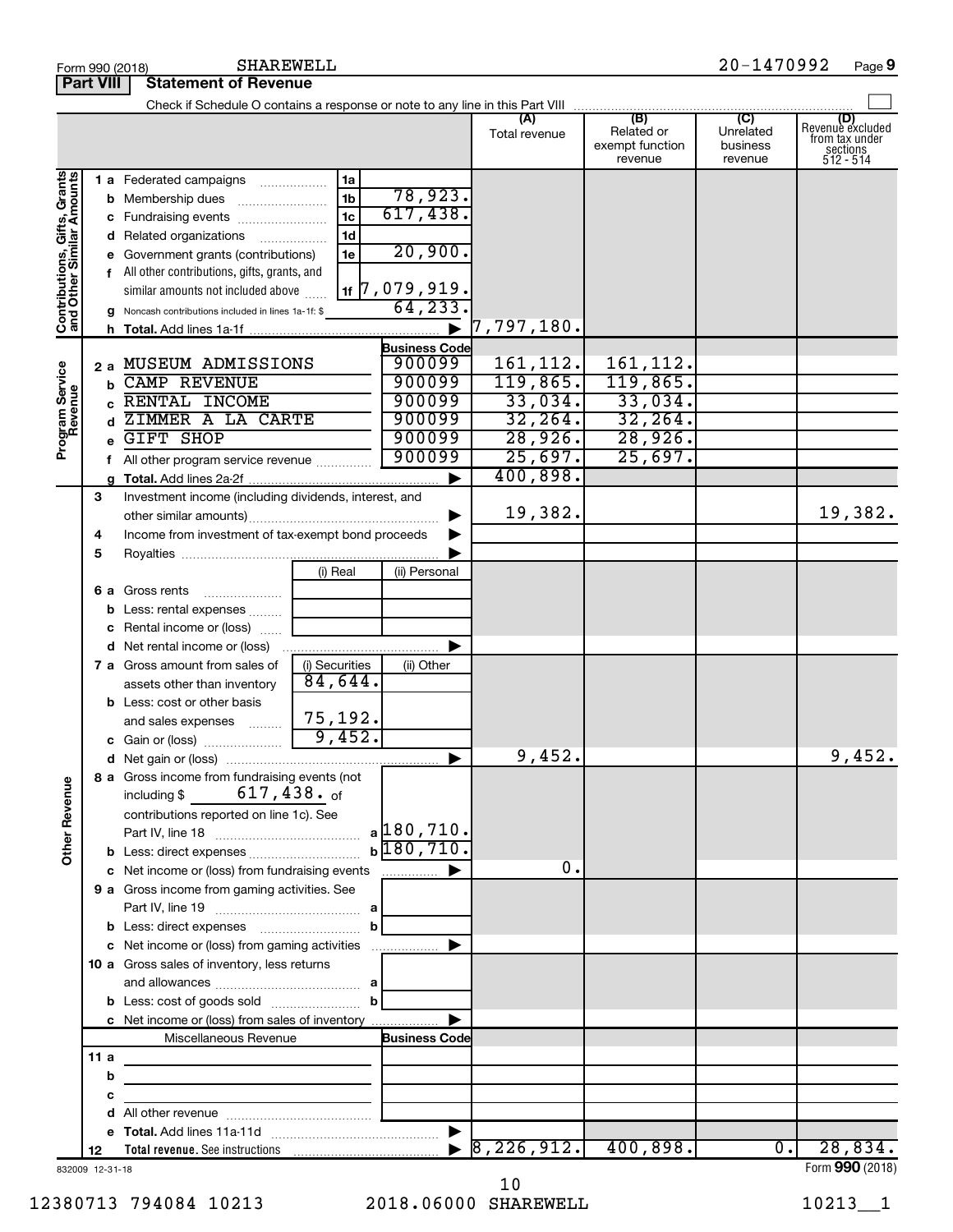|              | Do not include amounts reported on lines 6b,<br>7b, 8b, 9b, and 10b of Part VIII.               | (A)<br>Total expenses | (B)<br>Program service<br>expenses | $\overline{C}$<br>Management and<br>general expenses | (D)<br>Fundraising<br>expenses |
|--------------|-------------------------------------------------------------------------------------------------|-----------------------|------------------------------------|------------------------------------------------------|--------------------------------|
| 1.           | Grants and other assistance to domestic organizations                                           |                       |                                    |                                                      |                                |
|              | and domestic governments. See Part IV, line 21                                                  |                       |                                    |                                                      |                                |
| $\mathbf{2}$ | Grants and other assistance to domestic                                                         |                       |                                    |                                                      |                                |
|              | individuals. See Part IV, line 22                                                               |                       |                                    |                                                      |                                |
| 3            | Grants and other assistance to foreign                                                          |                       |                                    |                                                      |                                |
|              | organizations, foreign governments, and foreign                                                 |                       |                                    |                                                      |                                |
|              | individuals. See Part IV, lines 15 and 16                                                       |                       |                                    |                                                      |                                |
| 4            | Benefits paid to or for members                                                                 |                       |                                    |                                                      |                                |
| 5            | Compensation of current officers, directors,                                                    |                       |                                    |                                                      |                                |
|              | trustees, and key employees                                                                     | 338,423.              | 169,979.                           | 18,278.                                              | 150,166.                       |
| 6            | Compensation not included above, to disqualified                                                |                       |                                    |                                                      |                                |
|              | persons (as defined under section 4958(f)(1)) and                                               |                       |                                    |                                                      |                                |
|              | persons described in section 4958(c)(3)(B)<br>1.1.1.1.1.1.1                                     |                       |                                    |                                                      |                                |
| 7            | Other salaries and wages                                                                        | 1, 213, 569.          | 979,823.                           | 82,670.                                              | 151,076.                       |
| 8            | Pension plan accruals and contributions (include                                                |                       |                                    |                                                      |                                |
|              | section 401(k) and 403(b) employer contributions)                                               | 127,826.              | 65,206.                            | 8,677.                                               | 53,943.                        |
| 9            | Other employee benefits                                                                         | 39,493.               | 20, 146.                           | 2,681.                                               | 16,666.                        |
| 10           |                                                                                                 | 114,643.              | 58,481.                            | 7,782.                                               | 48,380.                        |
| 11           | Fees for services (non-employees):                                                              |                       |                                    |                                                      |                                |
| a            |                                                                                                 |                       |                                    |                                                      |                                |
| b            |                                                                                                 |                       |                                    |                                                      |                                |
| с            |                                                                                                 | 65, 275.              |                                    | 65, 275.                                             |                                |
| d            |                                                                                                 |                       |                                    |                                                      |                                |
| e            | Professional fundraising services. See Part IV, line 17                                         | 127,500.              |                                    |                                                      | 127,500.                       |
| f            | Investment management fees                                                                      | 4,729.                |                                    | 4,729.                                               |                                |
| a            | Other. (If line 11g amount exceeds 10% of line 25,                                              |                       |                                    |                                                      |                                |
|              | column (A) amount, list line 11g expenses on Sch O.)                                            | 232,388.              | 168,056.                           | 22,887.                                              | 41,445.                        |
| 12           |                                                                                                 |                       |                                    |                                                      |                                |
| 13           |                                                                                                 | 62,058.               | 46,712.                            | 4,027.                                               | 11,319.                        |
| 14           |                                                                                                 |                       |                                    |                                                      |                                |
| 15           |                                                                                                 | 191,027.              | 179,651.                           | 5,688.                                               | 5,688.                         |
| 16           |                                                                                                 | 96,805.               | 72,867.                            | 6, 282.                                              | 17,656.                        |
| 17           | Travel                                                                                          |                       |                                    |                                                      |                                |
| 18           | Payments of travel or entertainment expenses                                                    |                       |                                    |                                                      |                                |
|              | for any federal, state, or local public officials                                               | 6,821.                | 5,134.                             | 443.                                                 | 1,244.                         |
| 19           | Conferences, conventions, and meetings                                                          |                       |                                    |                                                      |                                |
| 20           | Interest                                                                                        |                       |                                    |                                                      |                                |
| 21<br>22     | Depreciation, depletion, and amortization                                                       | 37,388.               | 28, 142.                           | 2,427.                                               | 6,819.                         |
| 23           | Insurance                                                                                       | $11,240$ .            | 8,461.                             | 729.                                                 | 2,050.                         |
| 24           | Other expenses. Itemize expenses not covered                                                    |                       |                                    |                                                      |                                |
|              | above. (List miscellaneous expenses in line 24e. If line                                        |                       |                                    |                                                      |                                |
|              | 24e amount exceeds 10% of line 25, column (A)<br>amount, list line 24e expenses on Schedule O.) |                       |                                    |                                                      |                                |
| a            | DIRECT PROGRAM EXPENSES                                                                         | 211,811.              | 211,811.                           |                                                      |                                |
| b            | <b>BANK FEES</b>                                                                                | 63,771.               | 48,001.                            | 4,139.                                               | 11,631.                        |
| C            | NEW SITE EXPENSES                                                                               | 54,439.               | 40,977.                            | 3,533.                                               | 9,929.                         |
| d            |                                                                                                 |                       |                                    |                                                      |                                |
| е            | All other expenses                                                                              | $23,760$ .            | 16, 118.                           | 1,638.                                               | 6,004.                         |
| 25           | Total functional expenses. Add lines 1 through 24e                                              | 3,022,966.            | 2,119,565.                         | 241,885.                                             | 661,516.                       |
| 26           | Joint costs. Complete this line only if the organization                                        |                       |                                    |                                                      |                                |
|              | reported in column (B) joint costs from a combined                                              |                       |                                    |                                                      |                                |
|              | educational campaign and fundraising solicitation.                                              |                       |                                    |                                                      |                                |
|              | Check here $\blacktriangleright$<br>if following SOP 98-2 (ASC 958-720)                         |                       |                                    |                                                      |                                |

*Section 501(c)(3) and 501(c)(4) organizations must complete all columns. All other organizations must complete column (A).*

 $\Box$ 

832010 12-31-18

Form (2018) **990**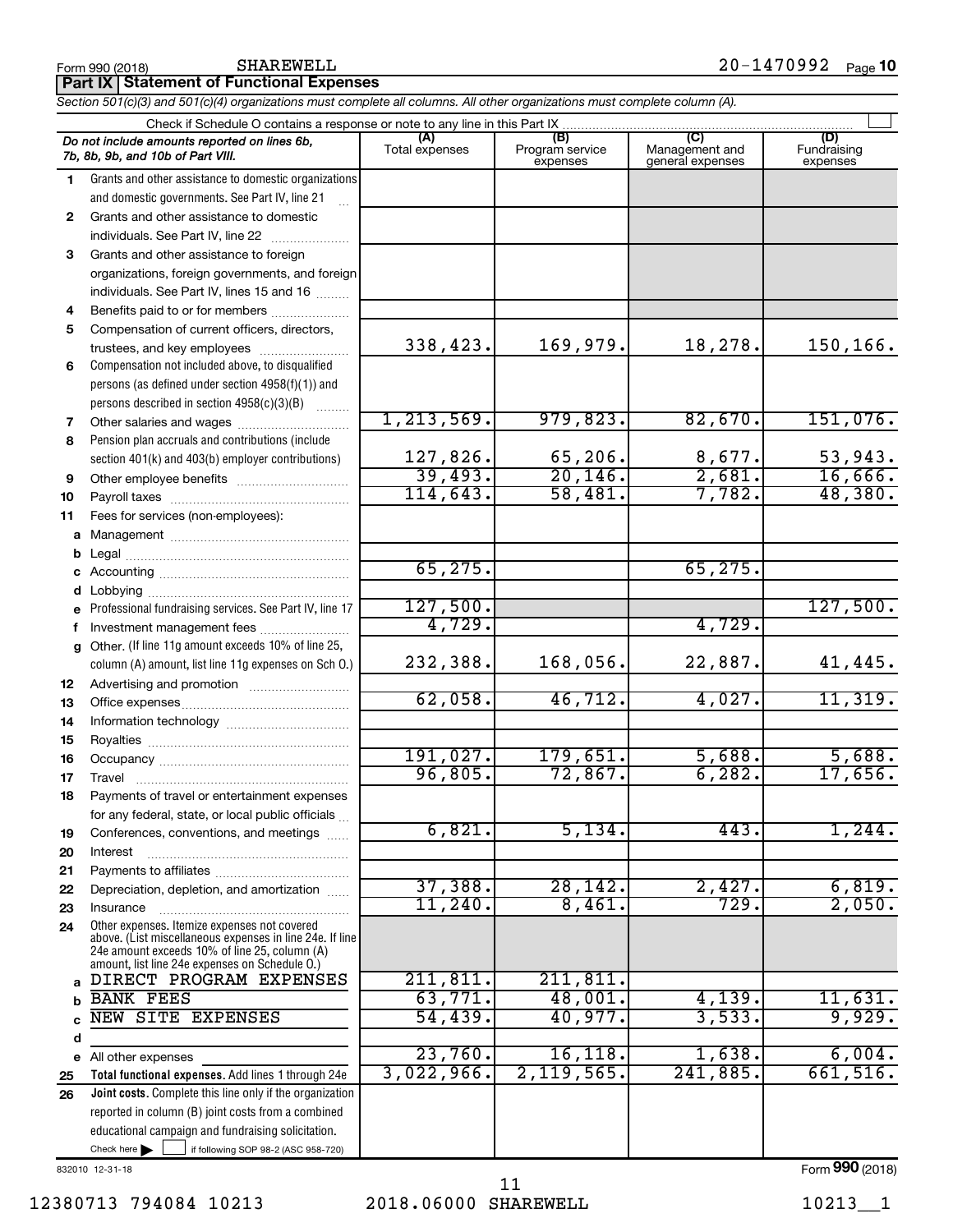12

| Form 990 (2018) |                      | SHAREWELL | $20 -$<br><br>Vフフム | Page |
|-----------------|----------------------|-----------|--------------------|------|
| Part X          | <b>Balance Sheet</b> |           |                    |      |

|                      | Part X   | <b>Balance Sheet</b>                                                                                                         |            |                               |                 |                              |
|----------------------|----------|------------------------------------------------------------------------------------------------------------------------------|------------|-------------------------------|-----------------|------------------------------|
|                      |          |                                                                                                                              |            |                               |                 |                              |
|                      |          |                                                                                                                              |            | (A)<br>Beginning of year      |                 | (B)<br>End of year           |
|                      | 1        |                                                                                                                              |            | 2,082,784.                    | 1               | 1,325,080.                   |
|                      | 2        |                                                                                                                              | 5,255.     | $\mathbf{2}$                  | 7,581.          |                              |
|                      | З        |                                                                                                                              | 4,379,971. | 3                             | 6,854,783.      |                              |
|                      | 4        |                                                                                                                              |            |                               | 4               |                              |
|                      | 5        | Loans and other receivables from current and former officers, directors,                                                     |            |                               |                 |                              |
|                      |          | trustees, key employees, and highest compensated employees. Complete                                                         |            |                               |                 |                              |
|                      |          | Part II of Schedule L                                                                                                        |            |                               | 5               |                              |
|                      | 6        | Loans and other receivables from other disqualified persons (as defined under                                                |            |                               |                 |                              |
|                      |          | section $4958(f)(1)$ , persons described in section $4958(c)(3)(B)$ , and contributing                                       |            |                               |                 |                              |
|                      |          | employers and sponsoring organizations of section 501(c)(9) voluntary                                                        |            |                               |                 |                              |
|                      |          | employees' beneficiary organizations (see instr). Complete Part II of Sch L                                                  |            |                               | 6               |                              |
| Assets               | 7        |                                                                                                                              |            |                               | 7               |                              |
|                      | 8        |                                                                                                                              |            |                               | 8               |                              |
|                      | 9        |                                                                                                                              |            | 24, 265.                      | 9               | 41,732.                      |
|                      |          | 10a Land, buildings, and equipment: cost or other                                                                            |            |                               |                 |                              |
|                      |          | basis. Complete Part VI of Schedule D  10a 13,086,216.                                                                       |            |                               |                 |                              |
|                      |          |                                                                                                                              |            | 956,121.                      | 10 <sub>c</sub> | 12,330,449.                  |
|                      | 11       |                                                                                                                              |            | 467,732.                      | 11              | 505, 351.                    |
|                      | 12       |                                                                                                                              |            |                               | 12              |                              |
|                      | 13       |                                                                                                                              |            | 13                            |                 |                              |
|                      | 14       |                                                                                                                              |            | 14                            |                 |                              |
|                      | 15       |                                                                                                                              |            | 7,916,128.                    | 15              | 21,064,976.                  |
|                      | 16       |                                                                                                                              |            | 216,670.                      | 16              | 3,595,185.                   |
|                      | 17       |                                                                                                                              |            |                               | 17              |                              |
|                      | 18       |                                                                                                                              |            | 112, 346.                     | 18<br>19        | 113,364.                     |
|                      | 19<br>20 |                                                                                                                              |            |                               | 20              |                              |
|                      | 21       | Escrow or custodial account liability. Complete Part IV of Schedule D                                                        |            |                               | 21              |                              |
|                      | 22       | Loans and other payables to current and former officers, directors, trustees,                                                |            |                               |                 |                              |
| Liabilities          |          | key employees, highest compensated employees, and disqualified persons.                                                      |            |                               |                 |                              |
|                      |          |                                                                                                                              |            |                               | 22              |                              |
|                      | 23       | Secured mortgages and notes payable to unrelated third parties                                                               |            | 0.                            | 23              | 4,501,137.                   |
|                      | 24       | Unsecured notes and loans payable to unrelated third parties                                                                 |            |                               | 24              |                              |
|                      | 25       | Other liabilities (including federal income tax, payables to related third                                                   |            |                               |                 |                              |
|                      |          | parties, and other liabilities not included on lines 17-24). Complete Part X of                                              |            |                               |                 |                              |
|                      |          | Schedule D                                                                                                                   |            | 25,000.                       | 25              | 75,000.                      |
|                      | 26       | Total liabilities. Add lines 17 through 25                                                                                   |            | 354,016.                      | 26              | 8, 284, 686.                 |
|                      |          | Organizations that follow SFAS 117 (ASC 958), check here $\blacktriangleright \begin{array}{c} \boxed{X} \\ \end{array}$ and |            |                               |                 |                              |
|                      |          | complete lines 27 through 29, and lines 33 and 34.                                                                           |            |                               |                 |                              |
|                      | 27       |                                                                                                                              |            | $\frac{1,291,300}{6,270,812}$ | 27              | $\frac{12,402,781}{377,509}$ |
| <b>Fund Balances</b> | 28       |                                                                                                                              |            |                               | 28              |                              |
|                      | 29       | Permanently restricted net assets                                                                                            |            |                               | 29              |                              |
|                      |          | Organizations that do not follow SFAS 117 (ASC 958), check here $\blacktriangleright$                                        |            |                               |                 |                              |
|                      |          | and complete lines 30 through 34.                                                                                            |            |                               |                 |                              |
| Net Assets or        | 30       |                                                                                                                              |            |                               | 30              |                              |
|                      | 31       | Paid-in or capital surplus, or land, building, or equipment fund                                                             |            |                               | 31              |                              |
|                      | 32       | Retained earnings, endowment, accumulated income, or other funds                                                             |            |                               | 32              |                              |
|                      | 33       |                                                                                                                              |            | 7,562,112.                    | 33              | 12,780,290.                  |
|                      | 34       |                                                                                                                              |            | 7,916,128.                    | 34              | 21,064,976.                  |

Form (2018) **990**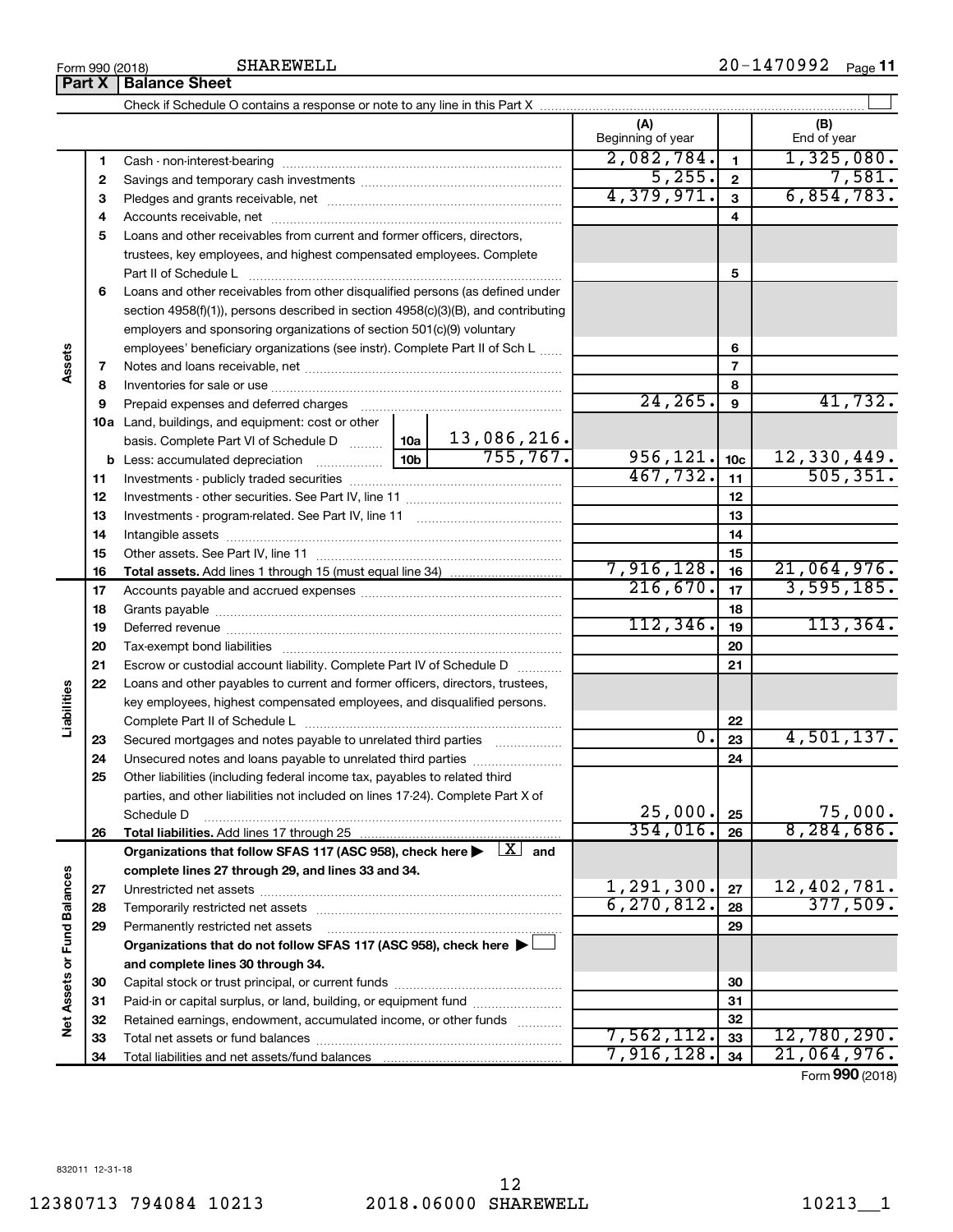|    | <b>SHAREWELL</b><br>Form 990 (2018)                                                                                                                               |                         | 20-1470992 Page 12 |            |                  |
|----|-------------------------------------------------------------------------------------------------------------------------------------------------------------------|-------------------------|--------------------|------------|------------------|
|    | Part XI<br><b>Reconciliation of Net Assets</b>                                                                                                                    |                         |                    |            |                  |
|    | Check if Schedule O contains a response or note to any line in this Part XI [11] [12] Check if Schedule O contains a response or note to any line in this Part XI |                         |                    |            |                  |
|    |                                                                                                                                                                   |                         |                    |            |                  |
| 1  |                                                                                                                                                                   | $\mathbf{1}$            | 8,226,912.         |            |                  |
| 2  |                                                                                                                                                                   | $\mathfrak{p}$          | 3,022,966.         |            |                  |
| 3  | Revenue less expenses. Subtract line 2 from line 1                                                                                                                | $\overline{3}$          | 5, 203, 946.       |            |                  |
| 4  |                                                                                                                                                                   | $\overline{\mathbf{4}}$ | 7,562,112.         |            |                  |
| 5  |                                                                                                                                                                   | 5                       |                    | 14,232.    |                  |
| 6  | Donated services and use of facilities                                                                                                                            | 6                       |                    |            |                  |
| 7  | Investment expenses                                                                                                                                               | $\overline{7}$          |                    |            |                  |
| 8  | Prior period adjustments                                                                                                                                          | 8                       |                    |            |                  |
| 9  |                                                                                                                                                                   | 9                       |                    |            | $\overline{0}$ . |
| 10 | Net assets or fund balances at end of year. Combine lines 3 through 9 (must equal Part X, line 33,                                                                |                         |                    |            |                  |
|    | column (B))                                                                                                                                                       | 10                      | 12,780,290.        |            |                  |
|    | Part XII Financial Statements and Reporting                                                                                                                       |                         |                    |            |                  |
|    |                                                                                                                                                                   |                         |                    |            |                  |
|    |                                                                                                                                                                   |                         |                    | Yes        | <b>No</b>        |
| 1  | $\mathbf{X}$ Accrual<br>Accounting method used to prepare the Form 990: $\Box$ Cash<br>Other                                                                      |                         |                    |            |                  |
|    | If the organization changed its method of accounting from a prior year or checked "Other," explain in Schedule O.                                                 |                         |                    |            |                  |
|    |                                                                                                                                                                   |                         | 2a                 |            | x                |
|    | If "Yes," check a box below to indicate whether the financial statements for the year were compiled or reviewed on a                                              |                         |                    |            |                  |
|    | separate basis, consolidated basis, or both:                                                                                                                      |                         |                    |            |                  |
|    | Both consolidated and separate basis<br>Separate basis<br><b>Consolidated basis</b>                                                                               |                         |                    |            |                  |
|    | <b>b</b> Were the organization's financial statements audited by an independent accountant?                                                                       |                         | 2 <sub>b</sub>     | х          |                  |
|    | If "Yes," check a box below to indicate whether the financial statements for the year were audited on a separate basis,                                           |                         |                    |            |                  |
|    | consolidated basis, or both:                                                                                                                                      |                         |                    |            |                  |
|    | $\lfloor \underline{X} \rfloor$ Separate basis<br>Consolidated basis<br>Both consolidated and separate basis                                                      |                         |                    |            |                  |
|    | c If "Yes" to line 2a or 2b, does the organization have a committee that assumes responsibility for oversight of the audit,                                       |                         |                    |            |                  |
|    | review, or compilation of its financial statements and selection of an independent accountant?                                                                    |                         | 2c                 | X          |                  |
|    | If the organization changed either its oversight process or selection process during the tax year, explain in Schedule O.                                         |                         |                    |            |                  |
|    | 3a As a result of a federal award, was the organization required to undergo an audit or audits as set forth in the Single Audit                                   |                         |                    |            |                  |
|    |                                                                                                                                                                   |                         | За                 |            | x                |
|    | b If "Yes," did the organization undergo the required audit or audits? If the organization did not undergo the required audit                                     |                         |                    |            |                  |
|    |                                                                                                                                                                   |                         | 3b                 | <b>000</b> |                  |

Form (2018) **990**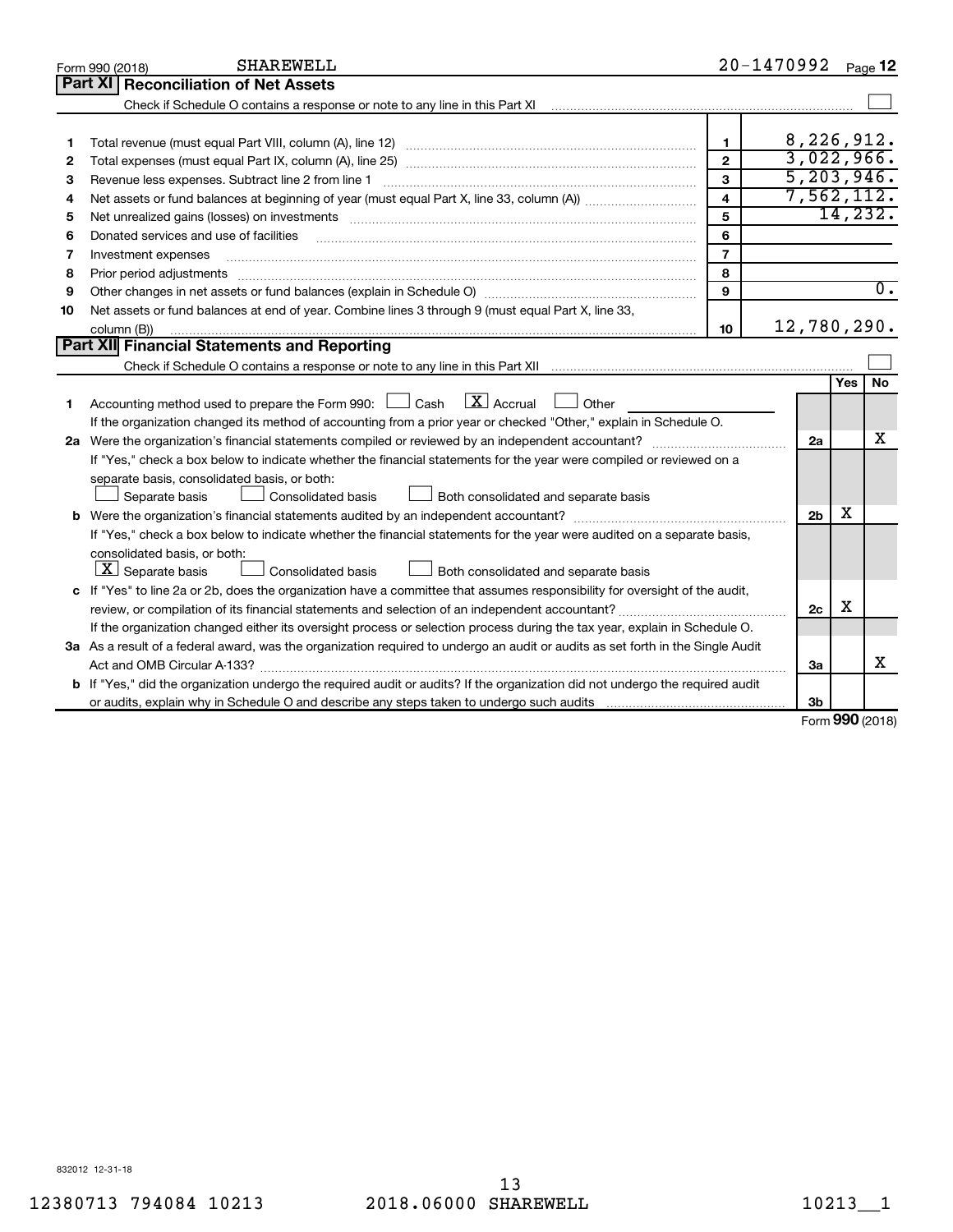| <b>SCHEDULE A</b> |  |
|-------------------|--|
|-------------------|--|

| (Form 990 or 990-EZ) |  |  |  |  |
|----------------------|--|--|--|--|
|----------------------|--|--|--|--|

Department of the Treasury Internal Revenue Service

# Form 990 or 990-EZ)<br>
Complete if the organization is a section 501(c)(3) organization or a section<br> **Public Charity Status and Public Support**

**4947(a)(1) nonexempt charitable trust. | Attach to Form 990 or Form 990-EZ.** 

**| Go to www.irs.gov/Form990 for instructions and the latest information.**

| <b>Open to Public</b><br>Inspection |  |  |  |  |  |
|-------------------------------------|--|--|--|--|--|
| r identification numbe              |  |  |  |  |  |

OMB No. 1545-0047

| Name of the organization<br><b>SHAREWELL</b> |       |                                                                                                                                               |          |                            |     | <b>Employer identification number</b> |                            |  |                                                    |
|----------------------------------------------|-------|-----------------------------------------------------------------------------------------------------------------------------------------------|----------|----------------------------|-----|---------------------------------------|----------------------------|--|----------------------------------------------------|
|                                              |       |                                                                                                                                               |          |                            |     |                                       |                            |  | 20-1470992                                         |
| Part I                                       |       | Reason for Public Charity Status (All organizations must complete this part.) See instructions.                                               |          |                            |     |                                       |                            |  |                                                    |
|                                              |       | The organization is not a private foundation because it is: (For lines 1 through 12, check only one box.)                                     |          |                            |     |                                       |                            |  |                                                    |
| 1                                            |       | A church, convention of churches, or association of churches described in section 170(b)(1)(A)(i).                                            |          |                            |     |                                       |                            |  |                                                    |
| 2                                            |       | A school described in section 170(b)(1)(A)(ii). (Attach Schedule E (Form 990 or 990-EZ).)                                                     |          |                            |     |                                       |                            |  |                                                    |
| 3                                            |       | A hospital or a cooperative hospital service organization described in section 170(b)(1)(A)(iii).                                             |          |                            |     |                                       |                            |  |                                                    |
| 4                                            |       | A medical research organization operated in conjunction with a hospital described in section 170(b)(1)(A)(iii). Enter the hospital's name,    |          |                            |     |                                       |                            |  |                                                    |
|                                              |       | city, and state:                                                                                                                              |          |                            |     |                                       |                            |  |                                                    |
| 5                                            |       | An organization operated for the benefit of a college or university owned or operated by a governmental unit described in                     |          |                            |     |                                       |                            |  |                                                    |
|                                              |       | section 170(b)(1)(A)(iv). (Complete Part II.)                                                                                                 |          |                            |     |                                       |                            |  |                                                    |
| 6                                            |       | A federal, state, or local government or governmental unit described in section 170(b)(1)(A)(v).                                              |          |                            |     |                                       |                            |  |                                                    |
|                                              | 7   X | An organization that normally receives a substantial part of its support from a governmental unit or from the general public described in     |          |                            |     |                                       |                            |  |                                                    |
|                                              |       | section 170(b)(1)(A)(vi). (Complete Part II.)                                                                                                 |          |                            |     |                                       |                            |  |                                                    |
| 8                                            |       | A community trust described in section 170(b)(1)(A)(vi). (Complete Part II.)                                                                  |          |                            |     |                                       |                            |  |                                                    |
| 9                                            |       | An agricultural research organization described in section 170(b)(1)(A)(ix) operated in conjunction with a land-grant college                 |          |                            |     |                                       |                            |  |                                                    |
|                                              |       | or university or a non-land-grant college of agriculture (see instructions). Enter the name, city, and state of the college or                |          |                            |     |                                       |                            |  |                                                    |
|                                              |       | university:                                                                                                                                   |          |                            |     |                                       |                            |  |                                                    |
| 10                                           |       | An organization that normally receives: (1) more than 33 1/3% of its support from contributions, membership fees, and gross receipts from     |          |                            |     |                                       |                            |  |                                                    |
|                                              |       | activities related to its exempt functions - subject to certain exceptions, and (2) no more than 33 1/3% of its support from gross investment |          |                            |     |                                       |                            |  |                                                    |
|                                              |       | income and unrelated business taxable income (less section 511 tax) from businesses acquired by the organization after June 30, 1975.         |          |                            |     |                                       |                            |  |                                                    |
|                                              |       | See section 509(a)(2). (Complete Part III.)                                                                                                   |          |                            |     |                                       |                            |  |                                                    |
| 11                                           |       | An organization organized and operated exclusively to test for public safety. See section 509(a)(4).                                          |          |                            |     |                                       |                            |  |                                                    |
| 12                                           |       | An organization organized and operated exclusively for the benefit of, to perform the functions of, or to carry out the purposes of one or    |          |                            |     |                                       |                            |  |                                                    |
|                                              |       | more publicly supported organizations described in section 509(a)(1) or section 509(a)(2). See section 509(a)(3). Check the box in            |          |                            |     |                                       |                            |  |                                                    |
|                                              |       | lines 12a through 12d that describes the type of supporting organization and complete lines 12e, 12f, and 12g.                                |          |                            |     |                                       |                            |  |                                                    |
| a                                            |       | Type I. A supporting organization operated, supervised, or controlled by its supported organization(s), typically by giving                   |          |                            |     |                                       |                            |  |                                                    |
|                                              |       | the supported organization(s) the power to regularly appoint or elect a majority of the directors or trustees of the supporting               |          |                            |     |                                       |                            |  |                                                    |
|                                              |       | organization. You must complete Part IV, Sections A and B.                                                                                    |          |                            |     |                                       |                            |  |                                                    |
| b                                            |       | Type II. A supporting organization supervised or controlled in connection with its supported organization(s), by having                       |          |                            |     |                                       |                            |  |                                                    |
|                                              |       | control or management of the supporting organization vested in the same persons that control or manage the supported                          |          |                            |     |                                       |                            |  |                                                    |
|                                              |       | organization(s). You must complete Part IV, Sections A and C.                                                                                 |          |                            |     |                                       |                            |  |                                                    |
| с                                            |       | Type III functionally integrated. A supporting organization operated in connection with, and functionally integrated with,                    |          |                            |     |                                       |                            |  |                                                    |
|                                              |       | its supported organization(s) (see instructions). You must complete Part IV, Sections A, D, and E.                                            |          |                            |     |                                       |                            |  |                                                    |
| d                                            |       | Type III non-functionally integrated. A supporting organization operated in connection with its supported organization(s)                     |          |                            |     |                                       |                            |  |                                                    |
|                                              |       | that is not functionally integrated. The organization generally must satisfy a distribution requirement and an attentiveness                  |          |                            |     |                                       |                            |  |                                                    |
|                                              |       | requirement (see instructions). You must complete Part IV, Sections A and D, and Part V.                                                      |          |                            |     |                                       |                            |  |                                                    |
|                                              |       | Check this box if the organization received a written determination from the IRS that it is a Type I, Type II, Type III                       |          |                            |     |                                       |                            |  |                                                    |
|                                              |       | functionally integrated, or Type III non-functionally integrated supporting organization.                                                     |          |                            |     |                                       |                            |  |                                                    |
|                                              |       | f Enter the number of supported organizations                                                                                                 |          |                            |     |                                       |                            |  |                                                    |
|                                              |       | g Provide the following information about the supported organization(s).<br>(i) Name of supported                                             | (ii) EIN | (iii) Type of organization |     | (iv) Is the organization listed       | (v) Amount of monetary     |  |                                                    |
|                                              |       | organization                                                                                                                                  |          | (described on lines 1-10   |     | in your governing document?           | support (see instructions) |  | (vi) Amount of other<br>support (see instructions) |
|                                              |       |                                                                                                                                               |          | above (see instructions))  | Yes | No                                    |                            |  |                                                    |
|                                              |       |                                                                                                                                               |          |                            |     |                                       |                            |  |                                                    |
|                                              |       |                                                                                                                                               |          |                            |     |                                       |                            |  |                                                    |
|                                              |       |                                                                                                                                               |          |                            |     |                                       |                            |  |                                                    |
|                                              |       |                                                                                                                                               |          |                            |     |                                       |                            |  |                                                    |
|                                              |       |                                                                                                                                               |          |                            |     |                                       |                            |  |                                                    |
|                                              |       |                                                                                                                                               |          |                            |     |                                       |                            |  |                                                    |
|                                              |       |                                                                                                                                               |          |                            |     |                                       |                            |  |                                                    |
|                                              |       |                                                                                                                                               |          |                            |     |                                       |                            |  |                                                    |
|                                              |       |                                                                                                                                               |          |                            |     |                                       |                            |  |                                                    |
| Total                                        |       |                                                                                                                                               |          |                            |     |                                       |                            |  |                                                    |

LHA For Paperwork Reduction Act Notice, see the Instructions for Form 990 or 990-EZ. 832021 10-11-18 Schedule A (Form 990 or 990-EZ) 2018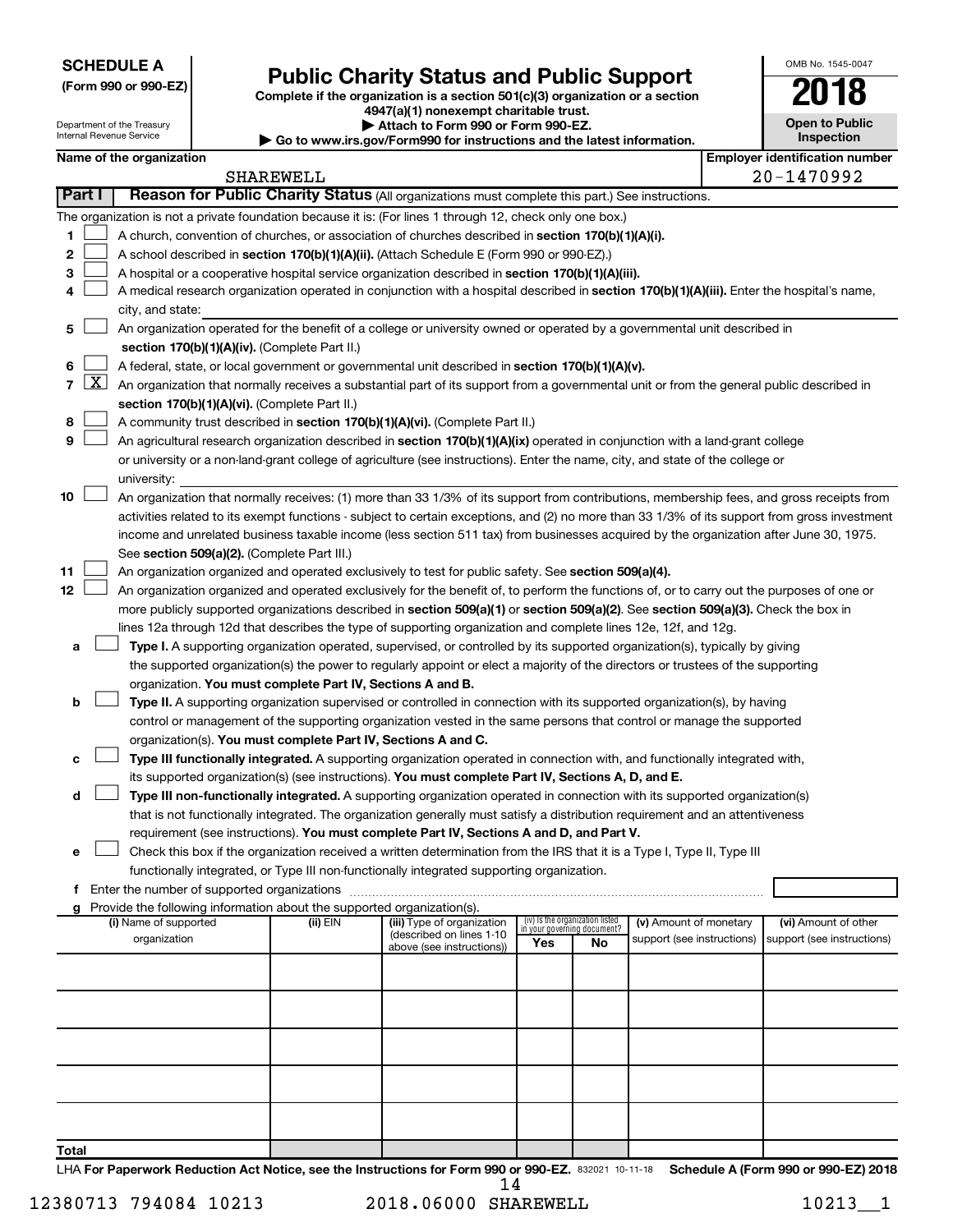### Schedule A (Form 990 or 990-EZ) 2018 SHAREWELL

(Complete only if you checked the box on line 5, 7, or 8 of Part I or if the organization failed to qualify under Part III. If the organization fails to qualify under the tests listed below, please complete Part III.) **Part II Support Schedule for Organizations Described in Sections 170(b)(1)(A)(iv) and 170(b)(1)(A)(vi)**

| <b>Section A. Public Support</b>                                                                                                                |            |            |            |            |                 |                                    |  |
|-------------------------------------------------------------------------------------------------------------------------------------------------|------------|------------|------------|------------|-----------------|------------------------------------|--|
| Calendar year (or fiscal year beginning in)                                                                                                     | (a) 2014   | (b) 2015   | $(c)$ 2016 | $(d)$ 2017 | (e) 2018        | (f) Total                          |  |
| 1 Gifts, grants, contributions, and                                                                                                             |            |            |            |            |                 |                                    |  |
| membership fees received. (Do not                                                                                                               |            |            |            |            |                 |                                    |  |
| include any "unusual grants.")                                                                                                                  | 1,742,045. | 2,003,696. | 1,798,798. | 8,757,122. | 7,797,180.      | 22,098,841.                        |  |
| 2 Tax revenues levied for the organ-                                                                                                            |            |            |            |            |                 |                                    |  |
| ization's benefit and either paid to                                                                                                            |            |            |            |            |                 |                                    |  |
| or expended on its behalf                                                                                                                       |            |            |            |            |                 |                                    |  |
| 3 The value of services or facilities                                                                                                           |            |            |            |            |                 |                                    |  |
| furnished by a governmental unit to                                                                                                             |            |            |            |            |                 |                                    |  |
| the organization without charge                                                                                                                 |            |            |            |            |                 |                                    |  |
| 4 Total. Add lines 1 through 3                                                                                                                  | 1,742,045. | 2,003,696. | 1,798,798. | 8,757,122. | 7,797,180.      | 22,098,841.                        |  |
| 5 The portion of total contributions                                                                                                            |            |            |            |            |                 |                                    |  |
| by each person (other than a                                                                                                                    |            |            |            |            |                 |                                    |  |
| governmental unit or publicly                                                                                                                   |            |            |            |            |                 |                                    |  |
| supported organization) included                                                                                                                |            |            |            |            |                 |                                    |  |
| on line 1 that exceeds 2% of the                                                                                                                |            |            |            |            |                 |                                    |  |
| amount shown on line 11,                                                                                                                        |            |            |            |            |                 |                                    |  |
| column (f)                                                                                                                                      |            |            |            |            |                 | 7,588,124.                         |  |
| 6 Public support. Subtract line 5 from line 4.                                                                                                  |            |            |            |            |                 | 14,510,717.                        |  |
| <b>Section B. Total Support</b>                                                                                                                 |            |            |            |            |                 |                                    |  |
| Calendar year (or fiscal year beginning in)                                                                                                     | (a) 2014   | $(b)$ 2015 | $(c)$ 2016 | $(d)$ 2017 | (e) 2018        | (f) Total                          |  |
| 7 Amounts from line 4                                                                                                                           | 1,742,045. | 2,003,696. | 1,798,798  | 8,757,122  | 7,797,180.      | 22,098,841.                        |  |
| 8 Gross income from interest,                                                                                                                   |            |            |            |            |                 |                                    |  |
| dividends, payments received on                                                                                                                 |            |            |            |            |                 |                                    |  |
| securities loans, rents, royalties,                                                                                                             |            |            |            |            |                 |                                    |  |
| and income from similar sources                                                                                                                 | 73, 133.   | 31,964.    | 13,507.    | 9,046.     |                 | 19,382. 147,032.                   |  |
| <b>9</b> Net income from unrelated business                                                                                                     |            |            |            |            |                 |                                    |  |
| activities, whether or not the                                                                                                                  |            |            |            |            |                 |                                    |  |
| business is regularly carried on                                                                                                                |            |            | 228,051.   |            |                 | 228,051.                           |  |
| 10 Other income. Do not include gain                                                                                                            |            |            |            |            |                 |                                    |  |
| or loss from the sale of capital                                                                                                                |            |            |            |            |                 |                                    |  |
| assets (Explain in Part VI.)                                                                                                                    |            |            |            |            |                 |                                    |  |
| 11 Total support. Add lines 7 through 10                                                                                                        |            |            |            |            |                 | 22, 473, 924.                      |  |
| 12 Gross receipts from related activities, etc. (see instructions)                                                                              |            |            |            |            | 12 <sup>2</sup> | 2,676,777.                         |  |
| 13 First five years. If the Form 990 is for the organization's first, second, third, fourth, or fifth tax year as a section 501(c)(3)           |            |            |            |            |                 |                                    |  |
| organization, check this box and stop here                                                                                                      |            |            |            |            |                 |                                    |  |
| Section C. Computation of Public Support Percentage                                                                                             |            |            |            |            |                 |                                    |  |
|                                                                                                                                                 |            |            |            |            | 14              | 64.57<br>%                         |  |
|                                                                                                                                                 |            |            |            |            | 15              | 57.77<br>$\%$                      |  |
| 16a 33 1/3% support test - 2018. If the organization did not check the box on line 13, and line 14 is 33 1/3% or more, check this box and       |            |            |            |            |                 |                                    |  |
|                                                                                                                                                 |            |            |            |            |                 | $\blacktriangleright$ $\mathbf{X}$ |  |
| <b>b 33 1/3% support test - 2017.</b> If the organization did not check a box on line 13 or 16a, and line 15 is 33 1/3% or more, check this box |            |            |            |            |                 |                                    |  |
|                                                                                                                                                 |            |            |            |            |                 |                                    |  |
| 17a 10% -facts-and-circumstances test - 2018. If the organization did not check a box on line 13, 16a, or 16b, and line 14 is 10% or more,      |            |            |            |            |                 |                                    |  |
| and if the organization meets the "facts-and-circumstances" test, check this box and stop here. Explain in Part VI how the organization         |            |            |            |            |                 |                                    |  |
|                                                                                                                                                 |            |            |            |            |                 |                                    |  |
| b 10% -facts-and-circumstances test - 2017. If the organization did not check a box on line 13, 16a, 16b, or 17a, and line 15 is 10% or         |            |            |            |            |                 |                                    |  |
| more, and if the organization meets the "facts-and-circumstances" test, check this box and stop here. Explain in Part VI how the                |            |            |            |            |                 |                                    |  |
| organization meets the "facts-and-circumstances" test. The organization qualifies as a publicly supported organization                          |            |            |            |            |                 |                                    |  |
| 18 Private foundation. If the organization did not check a box on line 13, 16a, 16b, 17a, or 17b, check this box and see instructions           |            |            |            |            |                 |                                    |  |

**Schedule A (Form 990 or 990-EZ) 2018**

832022 10-11-18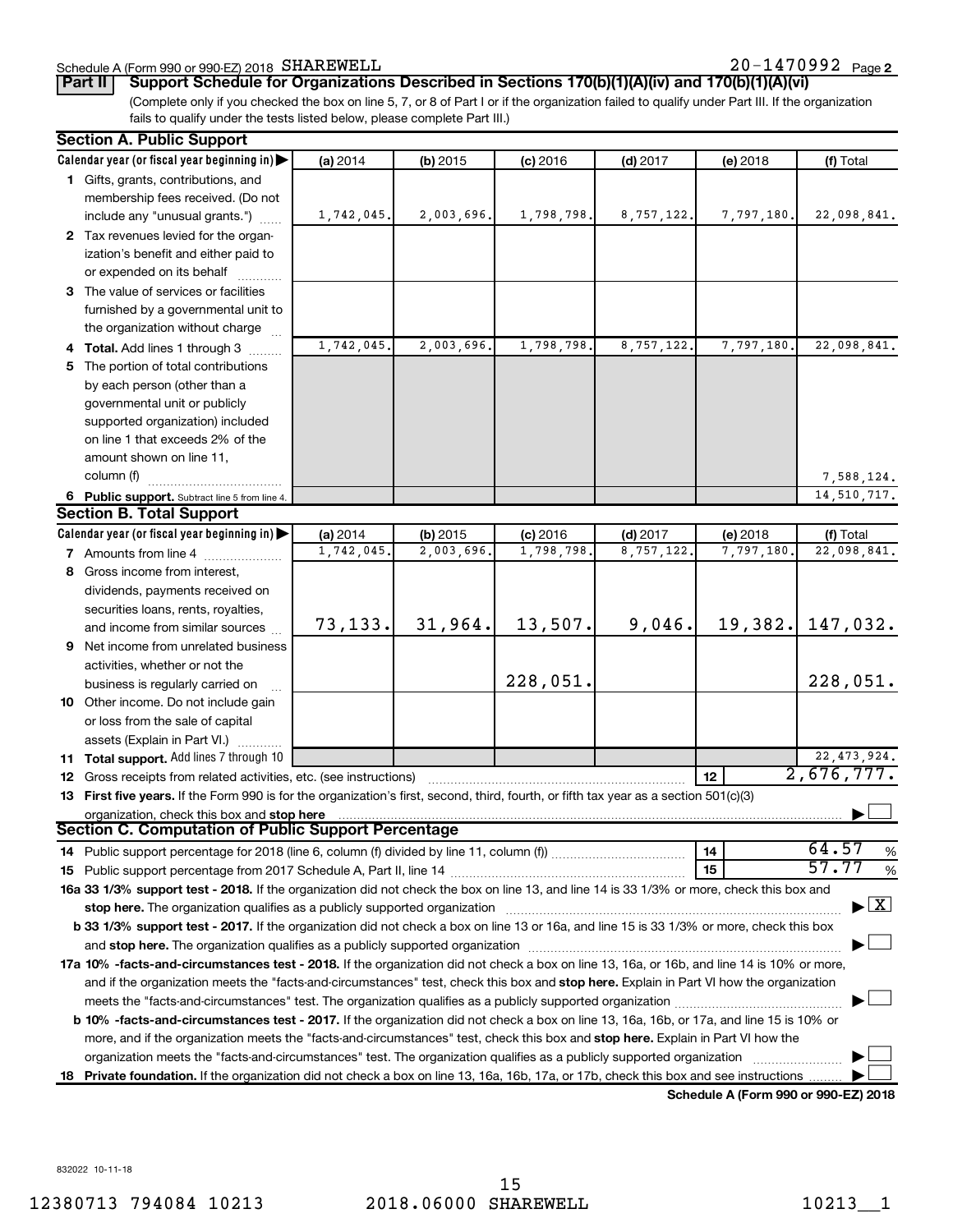#### Schedule A (Form 990 or 990-EZ) 2018 SHAREWELL

#### **Part III Support Schedule for Organizations Described in Section 509(a)(2)**

(Complete only if you checked the box on line 10 of Part I or if the organization failed to qualify under Part II. If the organization fails to qualify under the tests listed below, please complete Part II.)

| <b>Section A. Public Support</b>                                                                                                                                                                                                        |          |            |            |            |          |                                      |
|-----------------------------------------------------------------------------------------------------------------------------------------------------------------------------------------------------------------------------------------|----------|------------|------------|------------|----------|--------------------------------------|
| Calendar year (or fiscal year beginning in)                                                                                                                                                                                             | (a) 2014 | (b) 2015   | $(c)$ 2016 | $(d)$ 2017 | (e) 2018 | (f) Total                            |
| 1 Gifts, grants, contributions, and                                                                                                                                                                                                     |          |            |            |            |          |                                      |
| membership fees received. (Do not                                                                                                                                                                                                       |          |            |            |            |          |                                      |
| include any "unusual grants.")                                                                                                                                                                                                          |          |            |            |            |          |                                      |
| <b>2</b> Gross receipts from admissions,<br>merchandise sold or services per-<br>formed, or facilities furnished in<br>any activity that is related to the<br>organization's tax-exempt purpose                                         |          |            |            |            |          |                                      |
| 3 Gross receipts from activities that<br>are not an unrelated trade or bus-                                                                                                                                                             |          |            |            |            |          |                                      |
| iness under section 513                                                                                                                                                                                                                 |          |            |            |            |          |                                      |
| 4 Tax revenues levied for the organ-                                                                                                                                                                                                    |          |            |            |            |          |                                      |
| ization's benefit and either paid to<br>or expended on its behalf                                                                                                                                                                       |          |            |            |            |          |                                      |
| 5 The value of services or facilities                                                                                                                                                                                                   |          |            |            |            |          |                                      |
| furnished by a governmental unit to                                                                                                                                                                                                     |          |            |            |            |          |                                      |
| the organization without charge                                                                                                                                                                                                         |          |            |            |            |          |                                      |
| 6 Total. Add lines 1 through 5                                                                                                                                                                                                          |          |            |            |            |          |                                      |
| 7a Amounts included on lines 1, 2, and                                                                                                                                                                                                  |          |            |            |            |          |                                      |
| 3 received from disqualified persons                                                                                                                                                                                                    |          |            |            |            |          |                                      |
| <b>b</b> Amounts included on lines 2 and 3 received<br>from other than disqualified persons that<br>exceed the greater of \$5,000 or 1% of the<br>amount on line 13 for the year                                                        |          |            |            |            |          |                                      |
| c Add lines 7a and 7b                                                                                                                                                                                                                   |          |            |            |            |          |                                      |
| 8 Public support. (Subtract line 7c from line 6.)                                                                                                                                                                                       |          |            |            |            |          |                                      |
| <b>Section B. Total Support</b>                                                                                                                                                                                                         |          |            |            |            |          |                                      |
| Calendar year (or fiscal year beginning in)                                                                                                                                                                                             | (a) 2014 | $(b)$ 2015 | $(c)$ 2016 | $(d)$ 2017 | (e) 2018 | (f) Total                            |
| 9 Amounts from line 6                                                                                                                                                                                                                   |          |            |            |            |          |                                      |
| <b>10a</b> Gross income from interest,<br>dividends, payments received on<br>securities loans, rents, royalties,<br>and income from similar sources                                                                                     |          |            |            |            |          |                                      |
| <b>b</b> Unrelated business taxable income                                                                                                                                                                                              |          |            |            |            |          |                                      |
| (less section 511 taxes) from businesses                                                                                                                                                                                                |          |            |            |            |          |                                      |
| acquired after June 30, 1975                                                                                                                                                                                                            |          |            |            |            |          |                                      |
| c Add lines 10a and 10b<br><b>11</b> Net income from unrelated business<br>activities not included in line 10b.<br>whether or not the business is<br>regularly carried on                                                               |          |            |            |            |          |                                      |
| 12 Other income. Do not include gain<br>or loss from the sale of capital<br>assets (Explain in Part VI.)                                                                                                                                |          |            |            |            |          |                                      |
| <b>13</b> Total support. (Add lines 9, 10c, 11, and 12.)                                                                                                                                                                                |          |            |            |            |          |                                      |
| 14 First five years. If the Form 990 is for the organization's first, second, third, fourth, or fifth tax year as a section 501(c)(3) organization,                                                                                     |          |            |            |            |          |                                      |
| check this box and stop here <b>contained and the contained and stop here</b> check this box and stop here <b>contained and the contained and stop here</b> contained and stop here contained and and stop here contained and stop here |          |            |            |            |          |                                      |
| Section C. Computation of Public Support Percentage                                                                                                                                                                                     |          |            |            |            |          |                                      |
| 15 Public support percentage for 2018 (line 8, column (f), divided by line 13, column (f) <i></i>                                                                                                                                       |          |            |            |            | 15       | ℅                                    |
| 16 Public support percentage from 2017 Schedule A, Part III, line 15                                                                                                                                                                    |          |            |            |            | 16       | %                                    |
| Section D. Computation of Investment Income Percentage                                                                                                                                                                                  |          |            |            |            |          |                                      |
|                                                                                                                                                                                                                                         |          |            |            |            | 17       | %                                    |
| 18 Investment income percentage from 2017 Schedule A, Part III, line 17                                                                                                                                                                 |          |            |            |            | 18       | %                                    |
| 19a 33 1/3% support tests - 2018. If the organization did not check the box on line 14, and line 15 is more than 33 1/3%, and line 17 is not                                                                                            |          |            |            |            |          |                                      |
| more than 33 1/3%, check this box and stop here. The organization qualifies as a publicly supported organization                                                                                                                        |          |            |            |            |          |                                      |
| b 33 1/3% support tests - 2017. If the organization did not check a box on line 14 or line 19a, and line 16 is more than 33 1/3%, and                                                                                                   |          |            |            |            |          |                                      |
| line 18 is not more than 33 1/3%, check this box and stop here. The organization qualifies as a publicly supported organization                                                                                                         |          |            |            |            |          |                                      |
|                                                                                                                                                                                                                                         |          |            |            |            |          |                                      |
| 832023 10-11-18                                                                                                                                                                                                                         |          |            |            |            |          | Schedule A (Form 990 or 990-EZ) 2018 |

<sup>12380713 794084 10213 2018.06000</sup> SHAREWELL 10213\_1 16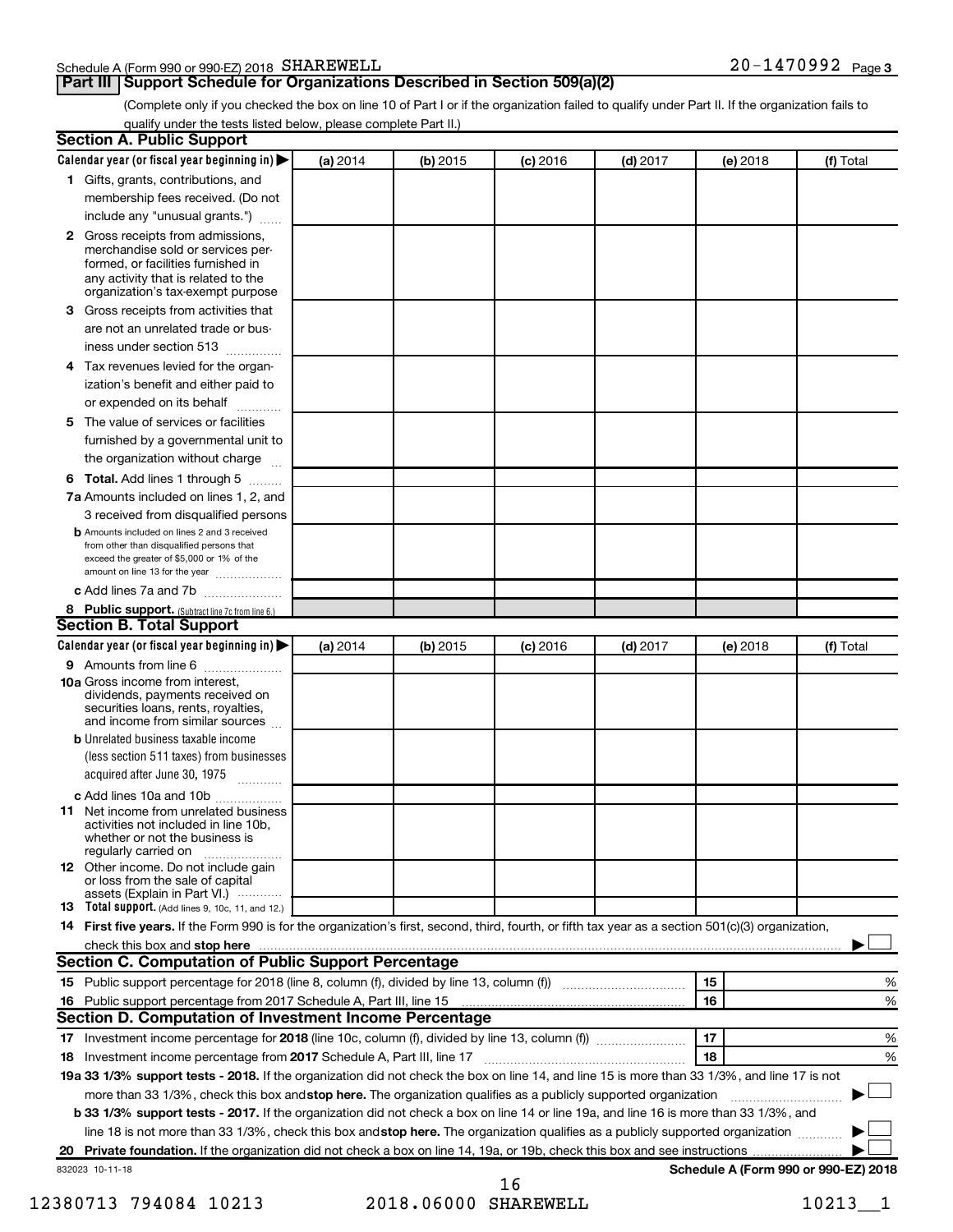**Yes No**

#### **Part IV Supporting Organizations**

(Complete only if you checked a box in line 12 on Part I. If you checked 12a of Part I, complete Sections A and B. If you checked 12b of Part I, complete Sections A and C. If you checked 12c of Part I, complete Sections A, D, and E. If you checked 12d of Part I, complete Sections A and D, and complete Part V.)

#### **Section A. All Supporting Organizations**

- **1** Are all of the organization's supported organizations listed by name in the organization's governing documents? If "No," describe in Part VI how the supported organizations are designated. If designated by *class or purpose, describe the designation. If historic and continuing relationship, explain.*
- **2** Did the organization have any supported organization that does not have an IRS determination of status under section 509(a)(1) or (2)? If "Yes," explain in Part **VI** how the organization determined that the supported *organization was described in section 509(a)(1) or (2).*
- **3a** Did the organization have a supported organization described in section 501(c)(4), (5), or (6)? If "Yes," answer *(b) and (c) below.*
- **b** Did the organization confirm that each supported organization qualified under section 501(c)(4), (5), or (6) and satisfied the public support tests under section 509(a)(2)? If "Yes," describe in Part VI when and how the *organization made the determination.*
- **c** Did the organization ensure that all support to such organizations was used exclusively for section 170(c)(2)(B) purposes? If "Yes," explain in Part VI what controls the organization put in place to ensure such use.
- **4 a** *If* Was any supported organization not organized in the United States ("foreign supported organization")? *"Yes," and if you checked 12a or 12b in Part I, answer (b) and (c) below.*
- **b** Did the organization have ultimate control and discretion in deciding whether to make grants to the foreign supported organization? If "Yes," describe in Part VI how the organization had such control and discretion *despite being controlled or supervised by or in connection with its supported organizations.*
- **c** Did the organization support any foreign supported organization that does not have an IRS determination under sections 501(c)(3) and 509(a)(1) or (2)? If "Yes," explain in Part VI what controls the organization used *to ensure that all support to the foreign supported organization was used exclusively for section 170(c)(2)(B) purposes.*
- **5a** Did the organization add, substitute, or remove any supported organizations during the tax year? If "Yes," answer (b) and (c) below (if applicable). Also, provide detail in **Part VI,** including (i) the names and EIN *numbers of the supported organizations added, substituted, or removed; (ii) the reasons for each such action; (iii) the authority under the organization's organizing document authorizing such action; and (iv) how the action was accomplished (such as by amendment to the organizing document).*
- **b** Type I or Type II only. Was any added or substituted supported organization part of a class already designated in the organization's organizing document?
- **c Substitutions only.**  Was the substitution the result of an event beyond the organization's control?
- **6** Did the organization provide support (whether in the form of grants or the provision of services or facilities) to **Part VI.** support or benefit one or more of the filing organization's supported organizations? If "Yes," provide detail in anyone other than (i) its supported organizations, (ii) individuals that are part of the charitable class benefited by one or more of its supported organizations, or (iii) other supporting organizations that also
- **7** Did the organization provide a grant, loan, compensation, or other similar payment to a substantial contributor regard to a substantial contributor? If "Yes," complete Part I of Schedule L (Form 990 or 990-EZ). (as defined in section 4958(c)(3)(C)), a family member of a substantial contributor, or a 35% controlled entity with
- **8** Did the organization make a loan to a disqualified person (as defined in section 4958) not described in line 7? *If "Yes," complete Part I of Schedule L (Form 990 or 990-EZ).*
- **9 a** Was the organization controlled directly or indirectly at any time during the tax year by one or more in section 509(a)(1) or (2))? If "Yes," provide detail in **Part VI.** disqualified persons as defined in section 4946 (other than foundation managers and organizations described
- **b** Did one or more disqualified persons (as defined in line 9a) hold a controlling interest in any entity in which the supporting organization had an interest? If "Yes," provide detail in Part VI.
- **c** Did a disqualified person (as defined in line 9a) have an ownership interest in, or derive any personal benefit from, assets in which the supporting organization also had an interest? If "Yes," provide detail in Part VI.
- **10 a** Was the organization subject to the excess business holdings rules of section 4943 because of section supporting organizations)? If "Yes," answer 10b below. 4943(f) (regarding certain Type II supporting organizations, and all Type III non-functionally integrated
	- **b** Did the organization have any excess business holdings in the tax year? (Use Schedule C, Form 4720, to *determine whether the organization had excess business holdings.)*

832024 10-11-18

12380713 794084 10213 2018.06000 SHAREWELL 10213 1

17

**1 2 3a 3b 3c 4a 4b 4c 5a 5b 5c 6 7 8 9a 9b 9c 10a 10b**

**Schedule A (Form 990 or 990-EZ) 2018**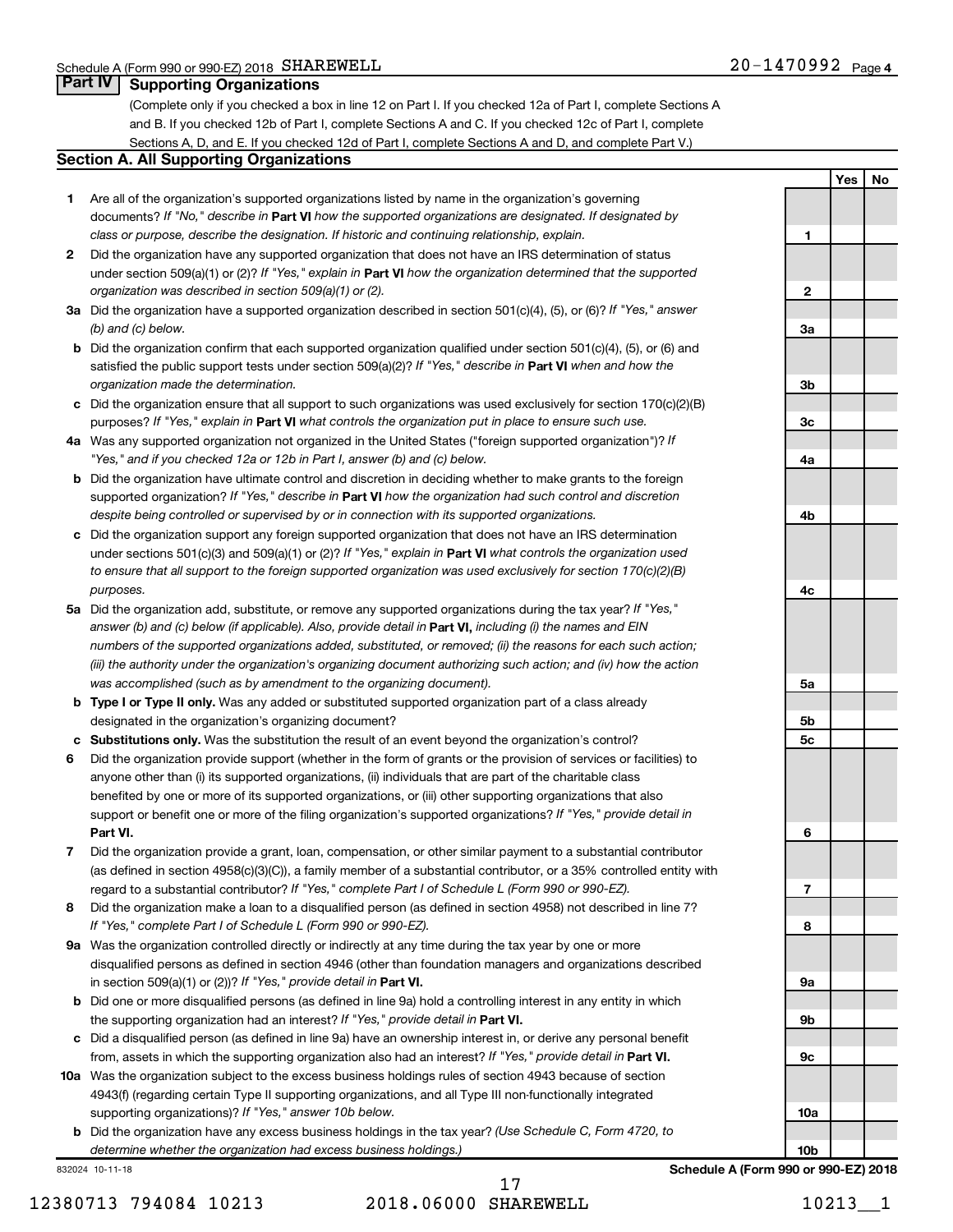|             | Part IV<br><b>Supporting Organizations (continued)</b>                                                                          |                 |     |    |
|-------------|---------------------------------------------------------------------------------------------------------------------------------|-----------------|-----|----|
|             |                                                                                                                                 |                 | Yes | No |
| 11          | Has the organization accepted a gift or contribution from any of the following persons?                                         |                 |     |    |
|             | a A person who directly or indirectly controls, either alone or together with persons described in (b) and (c)                  |                 |     |    |
|             | below, the governing body of a supported organization?                                                                          | 11a             |     |    |
|             | <b>b</b> A family member of a person described in (a) above?                                                                    | 11 <sub>b</sub> |     |    |
|             | c A 35% controlled entity of a person described in (a) or (b) above? If "Yes" to a, b, or c, provide detail in Part VI.         | 11c             |     |    |
|             | <b>Section B. Type I Supporting Organizations</b>                                                                               |                 |     |    |
|             |                                                                                                                                 |                 | Yes | No |
| 1           | Did the directors, trustees, or membership of one or more supported organizations have the power to                             |                 |     |    |
|             | regularly appoint or elect at least a majority of the organization's directors or trustees at all times during the              |                 |     |    |
|             | tax year? If "No," describe in Part VI how the supported organization(s) effectively operated, supervised, or                   |                 |     |    |
|             | controlled the organization's activities. If the organization had more than one supported organization,                         |                 |     |    |
|             | describe how the powers to appoint and/or remove directors or trustees were allocated among the supported                       |                 |     |    |
|             | organizations and what conditions or restrictions, if any, applied to such powers during the tax year.                          | 1               |     |    |
| 2           | Did the organization operate for the benefit of any supported organization other than the supported                             |                 |     |    |
|             | organization(s) that operated, supervised, or controlled the supporting organization? If "Yes," explain in                      |                 |     |    |
|             | Part VI how providing such benefit carried out the purposes of the supported organization(s) that operated,                     |                 |     |    |
|             | supervised, or controlled the supporting organization.                                                                          | 2               |     |    |
|             | <b>Section C. Type II Supporting Organizations</b>                                                                              |                 |     |    |
|             |                                                                                                                                 |                 | Yes | No |
| 1           | Were a majority of the organization's directors or trustees during the tax year also a majority of the directors                |                 |     |    |
|             | or trustees of each of the organization's supported organization(s)? If "No," describe in Part VI how control                   |                 |     |    |
|             | or management of the supporting organization was vested in the same persons that controlled or managed                          |                 |     |    |
|             | the supported organization(s).                                                                                                  | 1               |     |    |
|             | <b>Section D. All Type III Supporting Organizations</b>                                                                         |                 |     |    |
|             |                                                                                                                                 |                 | Yes | No |
| 1           | Did the organization provide to each of its supported organizations, by the last day of the fifth month of the                  |                 |     |    |
|             | organization's tax year, (i) a written notice describing the type and amount of support provided during the prior tax           |                 |     |    |
|             | year, (ii) a copy of the Form 990 that was most recently filed as of the date of notification, and (iii) copies of the          |                 |     |    |
|             | organization's governing documents in effect on the date of notification, to the extent not previously provided?                | 1               |     |    |
| 2           | Were any of the organization's officers, directors, or trustees either (i) appointed or elected by the supported                |                 |     |    |
|             | organization(s) or (ii) serving on the governing body of a supported organization? If "No," explain in Part VI how              |                 |     |    |
|             | the organization maintained a close and continuous working relationship with the supported organization(s).                     | $\mathbf{2}$    |     |    |
| 3           | By reason of the relationship described in (2), did the organization's supported organizations have a                           |                 |     |    |
|             | significant voice in the organization's investment policies and in directing the use of the organization's                      |                 |     |    |
|             | income or assets at all times during the tax year? If "Yes," describe in Part VI the role the organization's                    |                 |     |    |
|             | supported organizations played in this regard.                                                                                  | з               |     |    |
|             | Section E. Type III Functionally Integrated Supporting Organizations                                                            |                 |     |    |
| 1           | Check the box next to the method that the organization used to satisfy the Integral Part Test during the yealsee instructions). |                 |     |    |
| a           | The organization satisfied the Activities Test. Complete line 2 below.                                                          |                 |     |    |
| $\mathbf b$ | The organization is the parent of each of its supported organizations. Complete line 3 below.                                   |                 |     |    |
| c           | The organization supported a governmental entity. Describe in Part VI how you supported a government entity (see instructions). |                 |     |    |
| 2           | Activities Test. Answer (a) and (b) below.                                                                                      |                 | Yes | No |
| а           | Did substantially all of the organization's activities during the tax year directly further the exempt purposes of              |                 |     |    |
|             | the supported organization(s) to which the organization was responsive? If "Yes," then in Part VI identify                      |                 |     |    |
|             | those supported organizations and explain how these activities directly furthered their exempt purposes,                        |                 |     |    |
|             | how the organization was responsive to those supported organizations, and how the organization determined                       |                 |     |    |
|             | that these activities constituted substantially all of its activities.                                                          | 2a              |     |    |
|             | <b>b</b> Did the activities described in (a) constitute activities that, but for the organization's involvement, one or more    |                 |     |    |
|             | of the organization's supported organization(s) would have been engaged in? If "Yes," explain in Part VI the                    |                 |     |    |
|             | reasons for the organization's position that its supported organization(s) would have engaged in these                          |                 |     |    |
|             | activities but for the organization's involvement.                                                                              | 2b              |     |    |
| З           | Parent of Supported Organizations. Answer (a) and (b) below.                                                                    |                 |     |    |
|             | a Did the organization have the power to regularly appoint or elect a majority of the officers, directors, or                   |                 |     |    |
|             | trustees of each of the supported organizations? Provide details in Part VI.                                                    | За              |     |    |
|             | <b>b</b> Did the organization exercise a substantial degree of direction over the policies, programs, and activities of each    |                 |     |    |
|             | of its supported organizations? If "Yes," describe in Part VI the role played by the organization in this regard.               | 3b              |     |    |
|             | Schedule A (Form 990 or 990-EZ) 2018<br>832025 10-11-18                                                                         |                 |     |    |

12380713 794084 10213 2018.06000 SHAREWELL 10213\_1 18

**Schedule A (Form 990 or 990-EZ) 2018**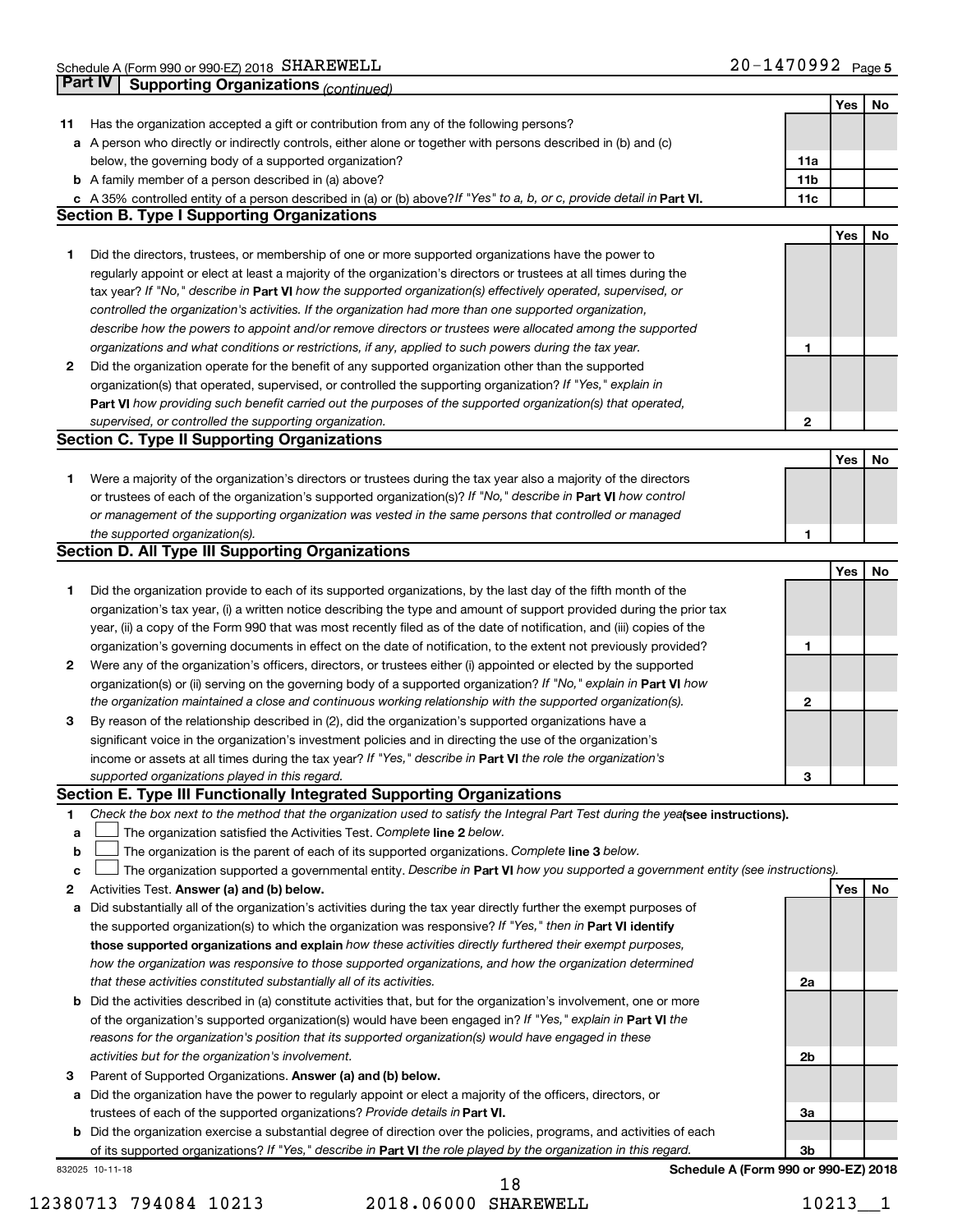Schedule A (Form 990 or 990-EZ) 2018 SHAREWELL

1 **Letter See instructions.** All Check here if the organization satisfied the Integral Part Test as a qualifying trust on Nov. 20, 1970 (explain in Part VI.) See instructions. All other Type III non-functionally integrated supporting organizations must complete Sections A through E. **Part V Type III Non-Functionally Integrated 509(a)(3) Supporting Organizations** 

|                | Section A - Adjusted Net Income                                              |                | (A) Prior Year | (B) Current Year<br>(optional) |
|----------------|------------------------------------------------------------------------------|----------------|----------------|--------------------------------|
| 1.             | Net short-term capital gain                                                  | 1              |                |                                |
| 2              | Recoveries of prior-year distributions                                       | $\overline{2}$ |                |                                |
| З              | Other gross income (see instructions)                                        | 3              |                |                                |
| 4              | Add lines 1 through 3                                                        | 4              |                |                                |
| 5              | Depreciation and depletion                                                   | 5              |                |                                |
| 6              | Portion of operating expenses paid or incurred for production or             |                |                |                                |
|                | collection of gross income or for management, conservation, or               |                |                |                                |
|                | maintenance of property held for production of income (see instructions)     | 6              |                |                                |
| 7              | Other expenses (see instructions)                                            | $\overline{7}$ |                |                                |
| 8              | Adjusted Net Income (subtract lines 5, 6, and 7 from line 4)                 | 8              |                |                                |
|                | <b>Section B - Minimum Asset Amount</b>                                      |                | (A) Prior Year | (B) Current Year<br>(optional) |
| 1              | Aggregate fair market value of all non-exempt-use assets (see                |                |                |                                |
|                | instructions for short tax year or assets held for part of year):            |                |                |                                |
|                | a Average monthly value of securities                                        | 1a             |                |                                |
|                | <b>b</b> Average monthly cash balances                                       | 1b             |                |                                |
|                | c Fair market value of other non-exempt-use assets                           | 1c             |                |                                |
|                | d Total (add lines 1a, 1b, and 1c)                                           | 1 <sub>d</sub> |                |                                |
|                | e Discount claimed for blockage or other                                     |                |                |                                |
|                | factors (explain in detail in <b>Part VI</b> ):                              |                |                |                                |
| 2              | Acquisition indebtedness applicable to non-exempt-use assets                 | $\mathbf{2}$   |                |                                |
| З              | Subtract line 2 from line 1d                                                 | 3              |                |                                |
| 4              | Cash deemed held for exempt use. Enter 1-1/2% of line 3 (for greater amount, |                |                |                                |
|                | see instructions)                                                            | 4              |                |                                |
| 5              | Net value of non-exempt-use assets (subtract line 4 from line 3)             | 5              |                |                                |
| 6              | Multiply line 5 by .035                                                      | 6              |                |                                |
| $\overline{7}$ | Recoveries of prior-year distributions                                       | 7              |                |                                |
| 8              | <b>Minimum Asset Amount (add line 7 to line 6)</b>                           | 8              |                |                                |
|                | <b>Section C - Distributable Amount</b>                                      |                |                | <b>Current Year</b>            |
| 1              | Adjusted net income for prior year (from Section A, line 8, Column A)        | 1              |                |                                |
| $\mathbf{2}$   | Enter 85% of line 1                                                          | $\mathbf{2}$   |                |                                |
| 3              | Minimum asset amount for prior year (from Section B, line 8, Column A)       | 3              |                |                                |
| 4              | Enter greater of line 2 or line 3                                            | 4              |                |                                |
| 5              | Income tax imposed in prior year                                             | 5              |                |                                |
| 6              | <b>Distributable Amount.</b> Subtract line 5 from line 4, unless subject to  |                |                |                                |
|                | emergency temporary reduction (see instructions)                             | 6              |                |                                |
|                |                                                                              |                |                |                                |

**7** Check here if the current year is the organization's first as a non-functionally integrated Type III supporting organization (see † instructions).

**Schedule A (Form 990 or 990-EZ) 2018**

832026 10-11-18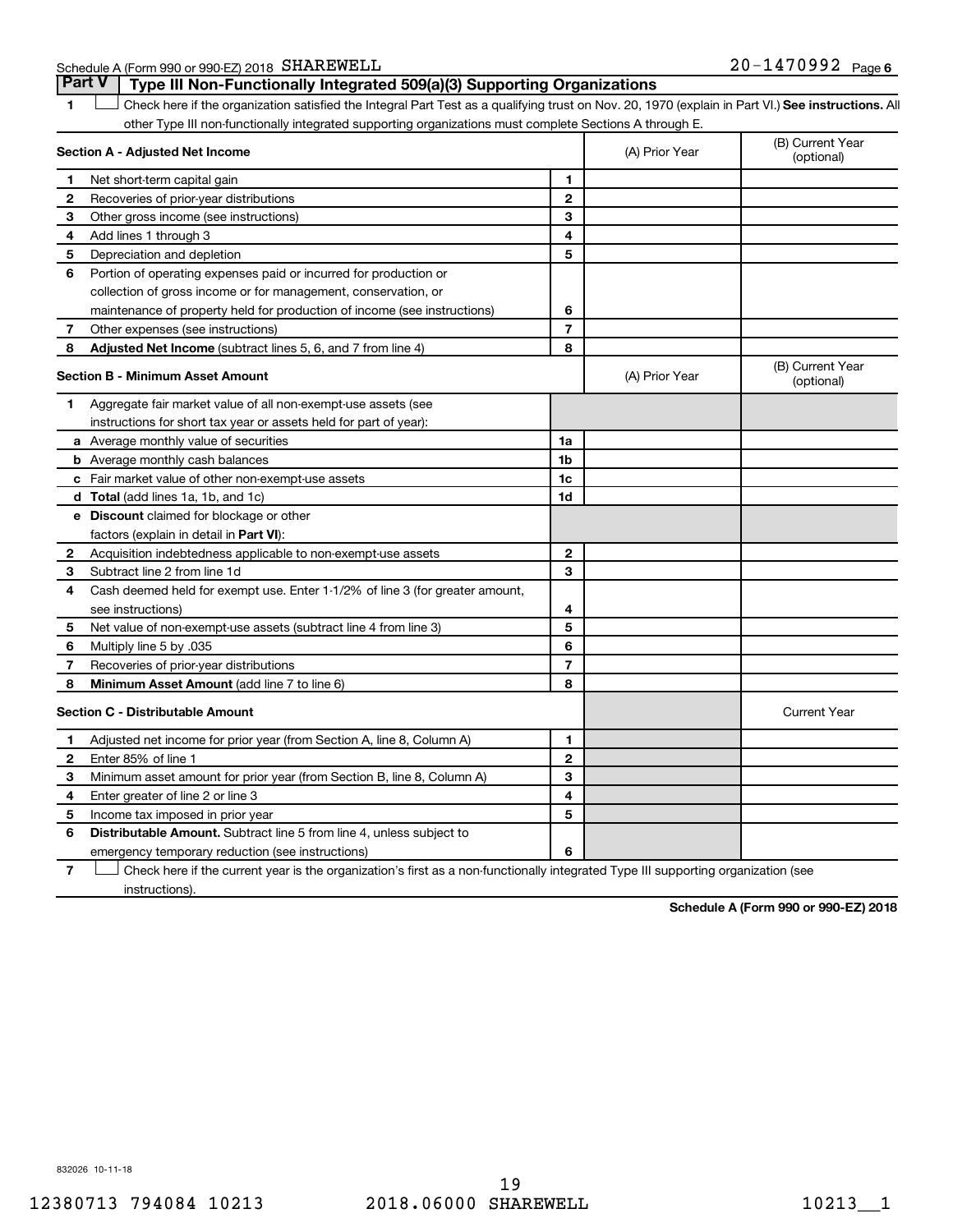| <b>Part V</b><br>Type III Non-Functionally Integrated 509(a)(3) Supporting Organizations (continued) |                                                                                            |                             |                                       |                                         |  |  |  |
|------------------------------------------------------------------------------------------------------|--------------------------------------------------------------------------------------------|-----------------------------|---------------------------------------|-----------------------------------------|--|--|--|
|                                                                                                      | <b>Current Year</b><br><b>Section D - Distributions</b>                                    |                             |                                       |                                         |  |  |  |
| 1                                                                                                    | Amounts paid to supported organizations to accomplish exempt purposes                      |                             |                                       |                                         |  |  |  |
| $\mathbf{2}$                                                                                         | Amounts paid to perform activity that directly furthers exempt purposes of supported       |                             |                                       |                                         |  |  |  |
|                                                                                                      | organizations, in excess of income from activity                                           |                             |                                       |                                         |  |  |  |
| 3                                                                                                    | Administrative expenses paid to accomplish exempt purposes of supported organizations      |                             |                                       |                                         |  |  |  |
| 4                                                                                                    | Amounts paid to acquire exempt-use assets                                                  |                             |                                       |                                         |  |  |  |
| 5                                                                                                    | Qualified set-aside amounts (prior IRS approval required)                                  |                             |                                       |                                         |  |  |  |
| 6                                                                                                    | Other distributions (describe in <b>Part VI</b> ). See instructions.                       |                             |                                       |                                         |  |  |  |
| 7                                                                                                    | Total annual distributions. Add lines 1 through 6.                                         |                             |                                       |                                         |  |  |  |
| 8                                                                                                    | Distributions to attentive supported organizations to which the organization is responsive |                             |                                       |                                         |  |  |  |
|                                                                                                      | (provide details in Part VI). See instructions.                                            |                             |                                       |                                         |  |  |  |
| 9                                                                                                    | Distributable amount for 2018 from Section C, line 6                                       |                             |                                       |                                         |  |  |  |
| 10                                                                                                   | Line 8 amount divided by line 9 amount                                                     |                             |                                       |                                         |  |  |  |
|                                                                                                      |                                                                                            | (i)                         | (ii)                                  | (iii)                                   |  |  |  |
|                                                                                                      | <b>Section E - Distribution Allocations (see instructions)</b>                             | <b>Excess Distributions</b> | <b>Underdistributions</b><br>Pre-2018 | <b>Distributable</b><br>Amount for 2018 |  |  |  |
| 1                                                                                                    | Distributable amount for 2018 from Section C, line 6                                       |                             |                                       |                                         |  |  |  |
| $\mathbf{2}$                                                                                         | Underdistributions, if any, for years prior to 2018 (reason-                               |                             |                                       |                                         |  |  |  |
|                                                                                                      | able cause required-explain in Part VI). See instructions.                                 |                             |                                       |                                         |  |  |  |
| 3                                                                                                    | Excess distributions carryover, if any, to 2018                                            |                             |                                       |                                         |  |  |  |
|                                                                                                      | <b>a</b> From 2013                                                                         |                             |                                       |                                         |  |  |  |
|                                                                                                      | <b>b</b> From 2014                                                                         |                             |                                       |                                         |  |  |  |
|                                                                                                      | c From 2015                                                                                |                             |                                       |                                         |  |  |  |
|                                                                                                      | d From 2016                                                                                |                             |                                       |                                         |  |  |  |
|                                                                                                      | e From 2017                                                                                |                             |                                       |                                         |  |  |  |
|                                                                                                      | f Total of lines 3a through e                                                              |                             |                                       |                                         |  |  |  |
|                                                                                                      | g Applied to underdistributions of prior years                                             |                             |                                       |                                         |  |  |  |
|                                                                                                      | h Applied to 2018 distributable amount                                                     |                             |                                       |                                         |  |  |  |
| Ť.                                                                                                   | Carryover from 2013 not applied (see instructions)                                         |                             |                                       |                                         |  |  |  |
|                                                                                                      | Remainder. Subtract lines 3g, 3h, and 3i from 3f.                                          |                             |                                       |                                         |  |  |  |
| 4                                                                                                    | Distributions for 2018 from Section D,                                                     |                             |                                       |                                         |  |  |  |
|                                                                                                      | line $7:$                                                                                  |                             |                                       |                                         |  |  |  |
|                                                                                                      | a Applied to underdistributions of prior years                                             |                             |                                       |                                         |  |  |  |
|                                                                                                      | <b>b</b> Applied to 2018 distributable amount                                              |                             |                                       |                                         |  |  |  |
| с                                                                                                    | Remainder. Subtract lines 4a and 4b from 4.                                                |                             |                                       |                                         |  |  |  |
| 5                                                                                                    | Remaining underdistributions for years prior to 2018, if                                   |                             |                                       |                                         |  |  |  |
|                                                                                                      | any. Subtract lines 3g and 4a from line 2. For result greater                              |                             |                                       |                                         |  |  |  |
|                                                                                                      | than zero, explain in Part VI. See instructions.                                           |                             |                                       |                                         |  |  |  |
| 6                                                                                                    | Remaining underdistributions for 2018. Subtract lines 3h                                   |                             |                                       |                                         |  |  |  |
|                                                                                                      | and 4b from line 1. For result greater than zero, explain in                               |                             |                                       |                                         |  |  |  |
|                                                                                                      | <b>Part VI.</b> See instructions.                                                          |                             |                                       |                                         |  |  |  |
| $\mathbf{7}$                                                                                         | Excess distributions carryover to 2019. Add lines 3j                                       |                             |                                       |                                         |  |  |  |
|                                                                                                      | and 4c.                                                                                    |                             |                                       |                                         |  |  |  |
| 8                                                                                                    | Breakdown of line 7:                                                                       |                             |                                       |                                         |  |  |  |
|                                                                                                      | a Excess from 2014                                                                         |                             |                                       |                                         |  |  |  |
|                                                                                                      | <b>b</b> Excess from 2015                                                                  |                             |                                       |                                         |  |  |  |
|                                                                                                      | c Excess from 2016                                                                         |                             |                                       |                                         |  |  |  |
|                                                                                                      | d Excess from 2017                                                                         |                             |                                       |                                         |  |  |  |
|                                                                                                      | e Excess from 2018                                                                         |                             |                                       |                                         |  |  |  |

**Schedule A (Form 990 or 990-EZ) 2018**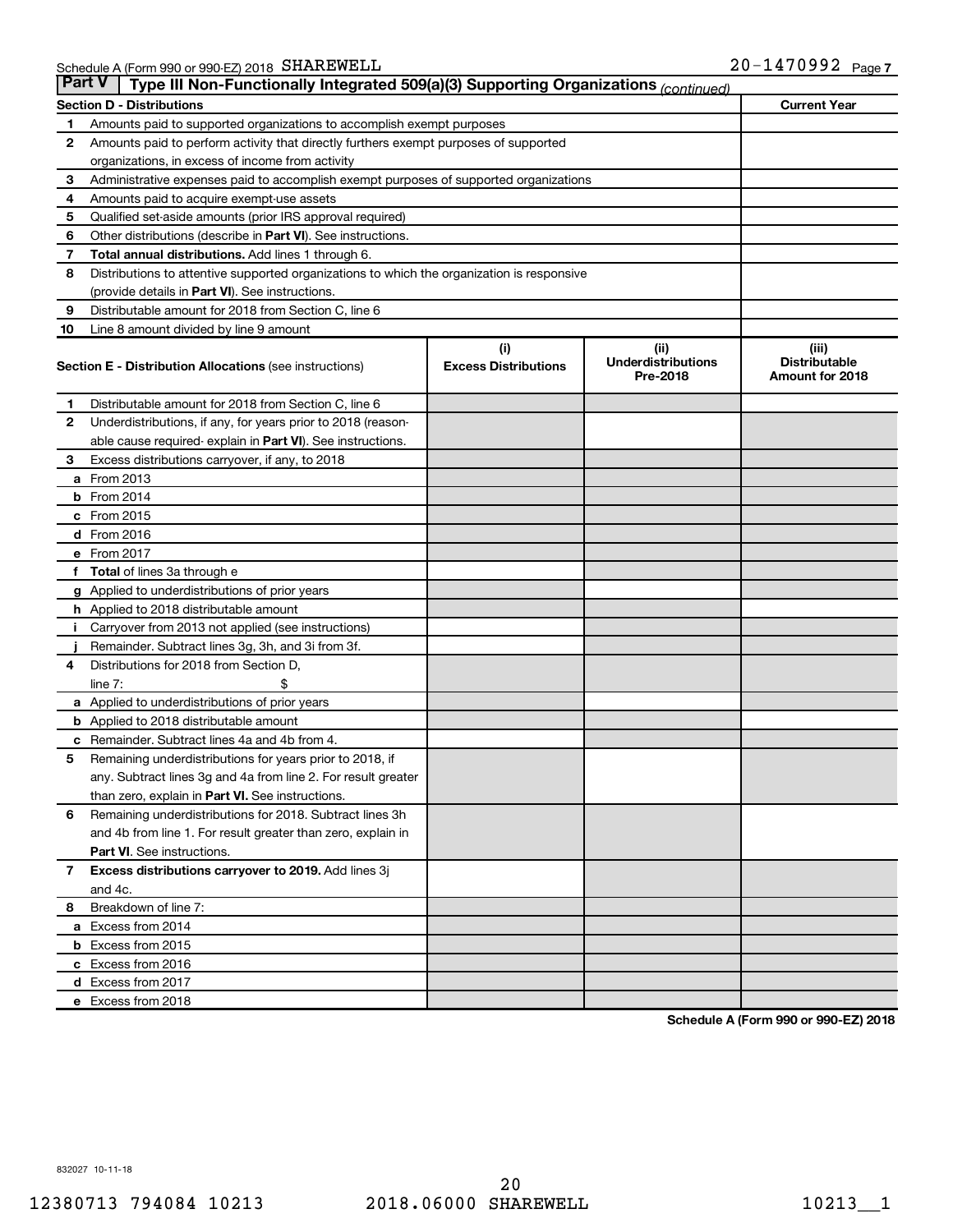### Schedule A (Form 990 or 990-EZ) 2018 SHAREWELL

| <b>Part VI</b>  |                                                                                                                                                                                                                                        |    |                                      |
|-----------------|----------------------------------------------------------------------------------------------------------------------------------------------------------------------------------------------------------------------------------------|----|--------------------------------------|
|                 | <b>Supplemental Information.</b> Provide the explanations required by Part II, line 10; Part II, line 17a or 17b; Part III, line 12;<br>Part IV, Section A, lines 1, 2, 3b, 3c, 4b, 4c, 5a, 6, 9a, 9b, 9c, 11a, 11b, and 11c; Part IV, |    |                                      |
|                 | Section D, lines 5, 6, and 8; and Part V, Section E, lines 2, 5, and 6. Also complete this part for any additional information.<br>(See instructions.)                                                                                 |    |                                      |
|                 |                                                                                                                                                                                                                                        |    |                                      |
|                 |                                                                                                                                                                                                                                        |    |                                      |
|                 |                                                                                                                                                                                                                                        |    |                                      |
|                 |                                                                                                                                                                                                                                        |    |                                      |
|                 |                                                                                                                                                                                                                                        |    |                                      |
|                 |                                                                                                                                                                                                                                        |    |                                      |
|                 |                                                                                                                                                                                                                                        |    |                                      |
|                 |                                                                                                                                                                                                                                        |    |                                      |
|                 |                                                                                                                                                                                                                                        |    |                                      |
|                 |                                                                                                                                                                                                                                        |    |                                      |
|                 |                                                                                                                                                                                                                                        |    |                                      |
|                 |                                                                                                                                                                                                                                        |    |                                      |
|                 |                                                                                                                                                                                                                                        |    |                                      |
|                 |                                                                                                                                                                                                                                        |    |                                      |
|                 |                                                                                                                                                                                                                                        |    |                                      |
|                 |                                                                                                                                                                                                                                        |    |                                      |
|                 |                                                                                                                                                                                                                                        |    |                                      |
|                 |                                                                                                                                                                                                                                        |    |                                      |
|                 |                                                                                                                                                                                                                                        |    |                                      |
|                 |                                                                                                                                                                                                                                        |    |                                      |
|                 |                                                                                                                                                                                                                                        |    |                                      |
|                 |                                                                                                                                                                                                                                        |    |                                      |
|                 |                                                                                                                                                                                                                                        |    |                                      |
|                 |                                                                                                                                                                                                                                        |    |                                      |
|                 |                                                                                                                                                                                                                                        |    |                                      |
|                 |                                                                                                                                                                                                                                        |    |                                      |
|                 |                                                                                                                                                                                                                                        |    |                                      |
|                 |                                                                                                                                                                                                                                        |    |                                      |
|                 |                                                                                                                                                                                                                                        |    |                                      |
|                 |                                                                                                                                                                                                                                        |    |                                      |
|                 |                                                                                                                                                                                                                                        |    |                                      |
|                 |                                                                                                                                                                                                                                        |    |                                      |
|                 |                                                                                                                                                                                                                                        |    |                                      |
| 832028 10-11-18 |                                                                                                                                                                                                                                        |    | Schedule A (Form 990 or 990-EZ) 2018 |
|                 |                                                                                                                                                                                                                                        | 21 |                                      |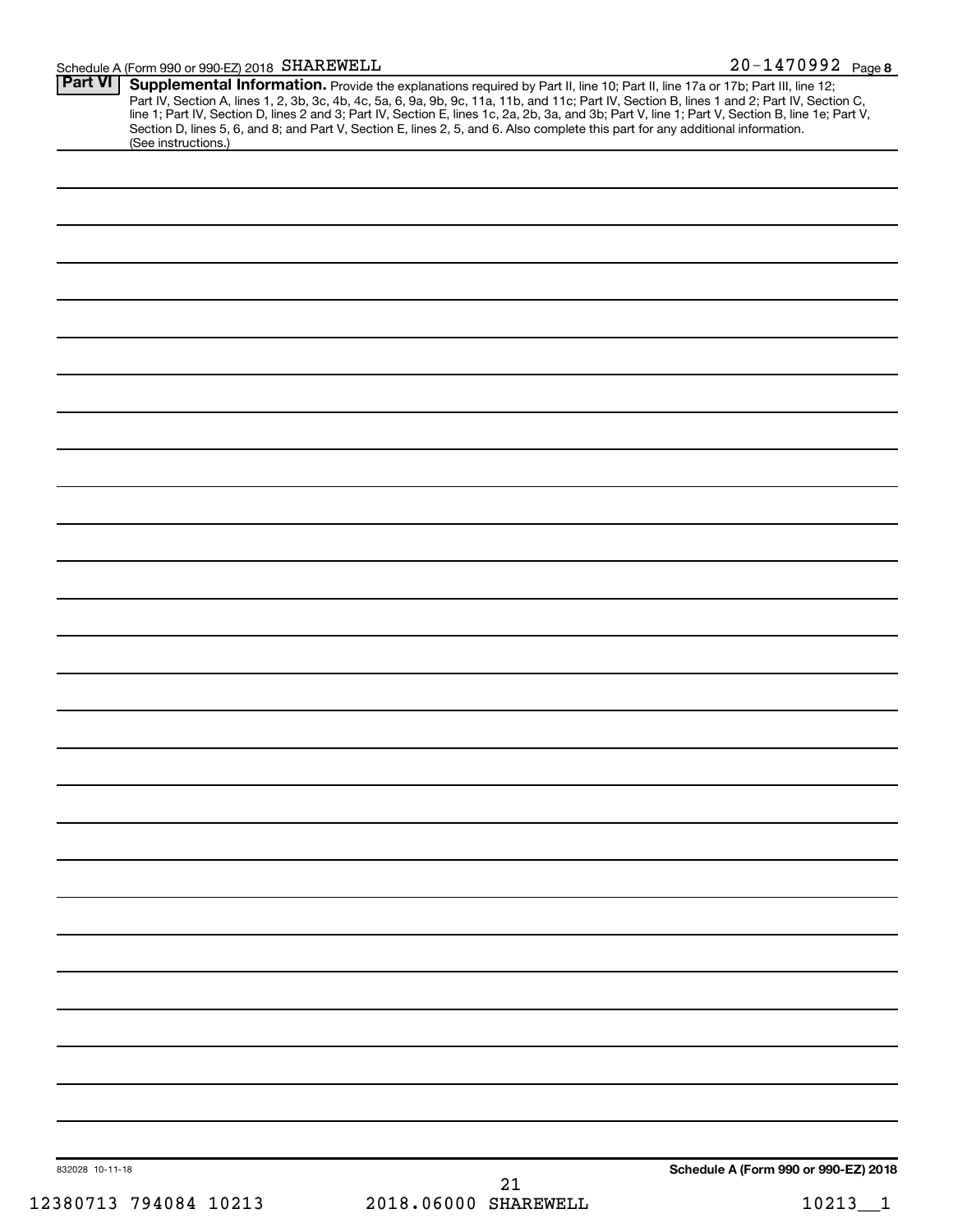Department of the Treasury Internal Revenue Service **(Form 990, 990-EZ,**

Name of the organization

#### \*\* PUBLIC DISCLOSURE COPY \*\*

## **Schedule B Schedule of Contributors**

**or 990-PF) | Attach to Form 990, Form 990-EZ, or Form 990-PF. | Go to www.irs.gov/Form990 for the latest information.** OMB No. 1545-0047

**2018**

**Employer identification number**

| SHAREWELL | 1470992<br>20 U |
|-----------|-----------------|
|-----------|-----------------|

| SHAREWELL |  |  |  |
|-----------|--|--|--|
|           |  |  |  |

| <b>Organization type (check one):</b> |                                                                                    |  |  |  |
|---------------------------------------|------------------------------------------------------------------------------------|--|--|--|
| Filers of:                            | Section:                                                                           |  |  |  |
| Form 990 or 990-EZ                    | $ \underline{X} $ 501(c)( 3) (enter number) organization                           |  |  |  |
|                                       | $4947(a)(1)$ nonexempt charitable trust <b>not</b> treated as a private foundation |  |  |  |
|                                       | 527 political organization                                                         |  |  |  |
| Form 990-PF                           | 501(c)(3) exempt private foundation                                                |  |  |  |
|                                       | 4947(a)(1) nonexempt charitable trust treated as a private foundation              |  |  |  |
|                                       | 501(c)(3) taxable private foundation                                               |  |  |  |

Check if your organization is covered by the General Rule or a Special Rule. **Note:**  Only a section 501(c)(7), (8), or (10) organization can check boxes for both the General Rule and a Special Rule. See instructions.

#### **General Rule**

 $\Box$ 

For an organization filing Form 990, 990-EZ, or 990-PF that received, during the year, contributions totaling \$5,000 or more (in money or property) from any one contributor. Complete Parts I and II. See instructions for determining a contributor's total contributions.

#### **Special Rules**

any one contributor, during the year, total contributions of the greater of (1) \$5,000; or (2) 2% of the amount on (i) Form 990, Part VIII, line 1h;  $\boxed{\text{X}}$  For an organization described in section 501(c)(3) filing Form 990 or 990-EZ that met the 33 1/3% support test of the regulations under sections 509(a)(1) and 170(b)(1)(A)(vi), that checked Schedule A (Form 990 or 990-EZ), Part II, line 13, 16a, or 16b, and that received from or (ii) Form 990-EZ, line 1. Complete Parts I and II.

year, total contributions of more than \$1,000 *exclusively* for religious, charitable, scientific, literary, or educational purposes, or for the For an organization described in section 501(c)(7), (8), or (10) filing Form 990 or 990-EZ that received from any one contributor, during the prevention of cruelty to children or animals. Complete Parts I (entering "N/A" in column (b) instead of the contributor name and address), II, and III.  $\Box$ 

purpose. Don't complete any of the parts unless the General Rule applies to this organization because it received nonexclusively year, contributions exclusively for religious, charitable, etc., purposes, but no such contributions totaled more than \$1,000. If this box is checked, enter here the total contributions that were received during the year for an exclusively religious, charitable, etc., For an organization described in section 501(c)(7), (8), or (10) filing Form 990 or 990-EZ that received from any one contributor, during the religious, charitable, etc., contributions totaling \$5,000 or more during the year  $\ldots$  $\ldots$  $\ldots$  $\ldots$  $\ldots$  $\ldots$  $\Box$ 

**Caution:**  An organization that isn't covered by the General Rule and/or the Special Rules doesn't file Schedule B (Form 990, 990-EZ, or 990-PF),  **must** but it answer "No" on Part IV, line 2, of its Form 990; or check the box on line H of its Form 990-EZ or on its Form 990-PF, Part I, line 2, to certify that it doesn't meet the filing requirements of Schedule B (Form 990, 990-EZ, or 990-PF).

**For Paperwork Reduction Act Notice, see the instructions for Form 990, 990-EZ, or 990-PF. Schedule B (Form 990, 990-EZ, or 990-PF) (2018)** LHA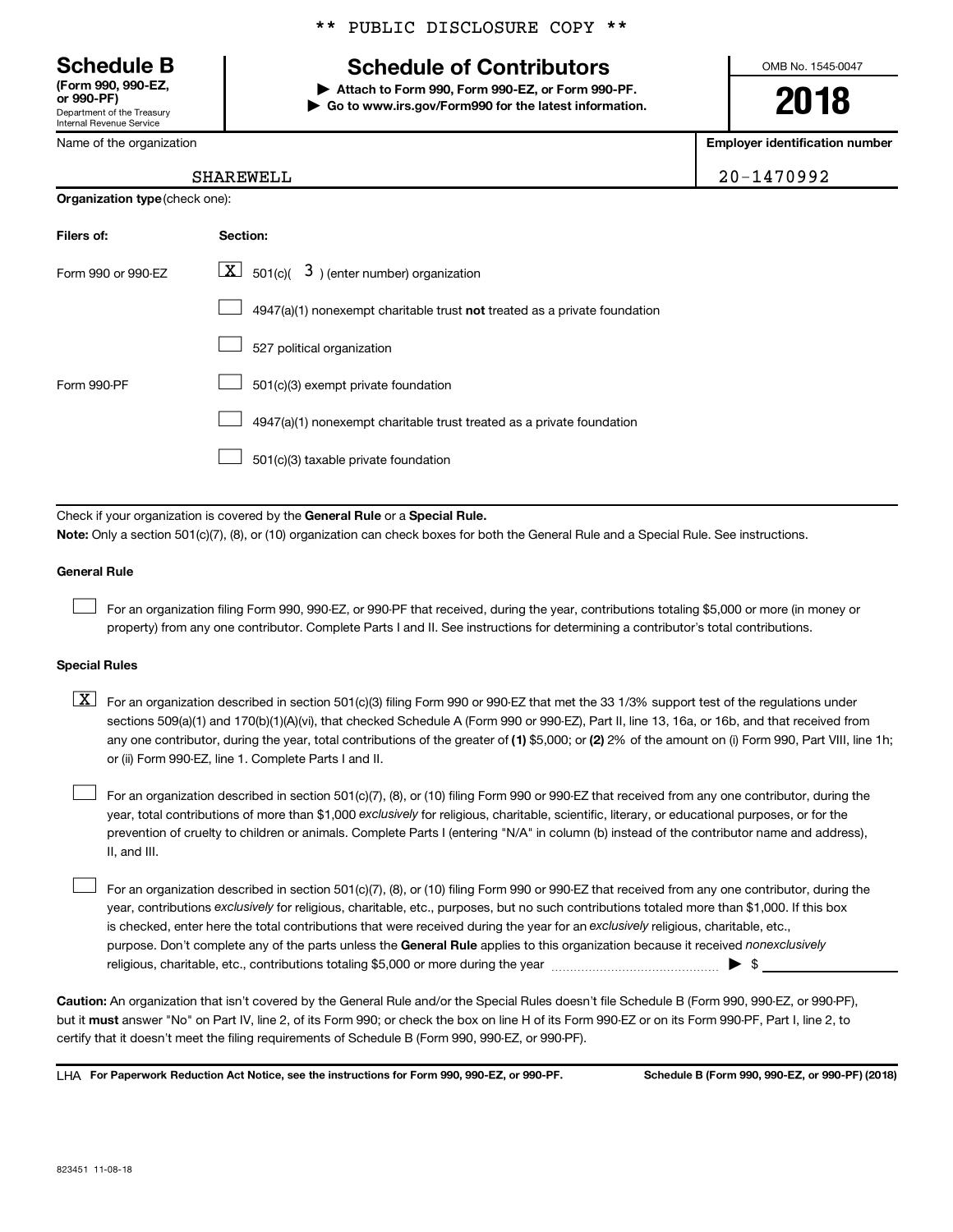#### Schedule B (Form 990, 990-EZ, or 990-PF) (2018)

Name of organization

**Employer identification number**

SHAREWELL 20-1470992

| (b)<br>(c)<br>(d)<br>(a)<br><b>Total contributions</b><br>Type of contribution<br>No.<br>Name, address, and ZIP + 4<br>1<br>$\overline{\text{X}}$<br>Person<br>Payroll<br>251,000.<br>Noncash<br>$\$$<br>(Complete Part II for<br>noncash contributions.)<br>(b)<br>(c)<br>(d)<br>(a)<br><b>Total contributions</b><br>Type of contribution<br>No.<br>Name, address, and ZIP + 4<br>2<br>$\overline{\text{X}}$<br>Person<br>Payroll<br>300,000.<br>Noncash<br>$\$$<br>(Complete Part II for<br>noncash contributions.)<br>(b)<br>(c)<br>(d)<br>(a)<br><b>Total contributions</b><br>Type of contribution<br>No.<br>Name, address, and ZIP + 4<br>3<br>X<br>Person<br>Payroll<br>300,000.<br>Noncash<br>$\$$<br>(Complete Part II for<br>noncash contributions.)<br>(c)<br>(b)<br>(d)<br>(a)<br><b>Total contributions</b><br>Type of contribution<br>No.<br>Name, address, and ZIP + 4<br>4<br>X<br>Person<br>Payroll<br>1,000,000.<br>Noncash<br>$\$$<br>(Complete Part II for<br>noncash contributions.)<br>(b)<br>(c)<br>(d)<br>(a)<br><b>Total contributions</b><br>Type of contribution<br>No.<br>Name, address, and ZIP + 4<br>5<br>х<br>Person<br>Payroll<br>473,470.<br>Noncash<br>\$<br>(Complete Part II for<br>noncash contributions.)<br>(d)<br>(b)<br>(c)<br>(a)<br><b>Total contributions</b><br>Name, address, and ZIP + 4<br>Type of contribution<br>No.<br>6<br>х<br>Person<br>Payroll<br>500,000.<br>Noncash<br>\$<br>(Complete Part II for<br>noncash contributions.)<br>Schedule B (Form 990, 990-EZ, or 990-PF) (2018) | Part I | Contributors (see instructions). Use duplicate copies of Part I if additional space is needed. |  |
|---------------------------------------------------------------------------------------------------------------------------------------------------------------------------------------------------------------------------------------------------------------------------------------------------------------------------------------------------------------------------------------------------------------------------------------------------------------------------------------------------------------------------------------------------------------------------------------------------------------------------------------------------------------------------------------------------------------------------------------------------------------------------------------------------------------------------------------------------------------------------------------------------------------------------------------------------------------------------------------------------------------------------------------------------------------------------------------------------------------------------------------------------------------------------------------------------------------------------------------------------------------------------------------------------------------------------------------------------------------------------------------------------------------------------------------------------------------------------------------------------------------------------------------------|--------|------------------------------------------------------------------------------------------------|--|
| 823452 11-08-18                                                                                                                                                                                                                                                                                                                                                                                                                                                                                                                                                                                                                                                                                                                                                                                                                                                                                                                                                                                                                                                                                                                                                                                                                                                                                                                                                                                                                                                                                                                             |        |                                                                                                |  |
|                                                                                                                                                                                                                                                                                                                                                                                                                                                                                                                                                                                                                                                                                                                                                                                                                                                                                                                                                                                                                                                                                                                                                                                                                                                                                                                                                                                                                                                                                                                                             |        |                                                                                                |  |
|                                                                                                                                                                                                                                                                                                                                                                                                                                                                                                                                                                                                                                                                                                                                                                                                                                                                                                                                                                                                                                                                                                                                                                                                                                                                                                                                                                                                                                                                                                                                             |        |                                                                                                |  |
|                                                                                                                                                                                                                                                                                                                                                                                                                                                                                                                                                                                                                                                                                                                                                                                                                                                                                                                                                                                                                                                                                                                                                                                                                                                                                                                                                                                                                                                                                                                                             |        |                                                                                                |  |
|                                                                                                                                                                                                                                                                                                                                                                                                                                                                                                                                                                                                                                                                                                                                                                                                                                                                                                                                                                                                                                                                                                                                                                                                                                                                                                                                                                                                                                                                                                                                             |        |                                                                                                |  |
|                                                                                                                                                                                                                                                                                                                                                                                                                                                                                                                                                                                                                                                                                                                                                                                                                                                                                                                                                                                                                                                                                                                                                                                                                                                                                                                                                                                                                                                                                                                                             |        |                                                                                                |  |
|                                                                                                                                                                                                                                                                                                                                                                                                                                                                                                                                                                                                                                                                                                                                                                                                                                                                                                                                                                                                                                                                                                                                                                                                                                                                                                                                                                                                                                                                                                                                             |        |                                                                                                |  |
|                                                                                                                                                                                                                                                                                                                                                                                                                                                                                                                                                                                                                                                                                                                                                                                                                                                                                                                                                                                                                                                                                                                                                                                                                                                                                                                                                                                                                                                                                                                                             |        |                                                                                                |  |
|                                                                                                                                                                                                                                                                                                                                                                                                                                                                                                                                                                                                                                                                                                                                                                                                                                                                                                                                                                                                                                                                                                                                                                                                                                                                                                                                                                                                                                                                                                                                             |        |                                                                                                |  |
|                                                                                                                                                                                                                                                                                                                                                                                                                                                                                                                                                                                                                                                                                                                                                                                                                                                                                                                                                                                                                                                                                                                                                                                                                                                                                                                                                                                                                                                                                                                                             |        |                                                                                                |  |
|                                                                                                                                                                                                                                                                                                                                                                                                                                                                                                                                                                                                                                                                                                                                                                                                                                                                                                                                                                                                                                                                                                                                                                                                                                                                                                                                                                                                                                                                                                                                             |        |                                                                                                |  |
|                                                                                                                                                                                                                                                                                                                                                                                                                                                                                                                                                                                                                                                                                                                                                                                                                                                                                                                                                                                                                                                                                                                                                                                                                                                                                                                                                                                                                                                                                                                                             |        |                                                                                                |  |

12380713 794084 10213 2018.06000 SHAREWELL 10213\_1 23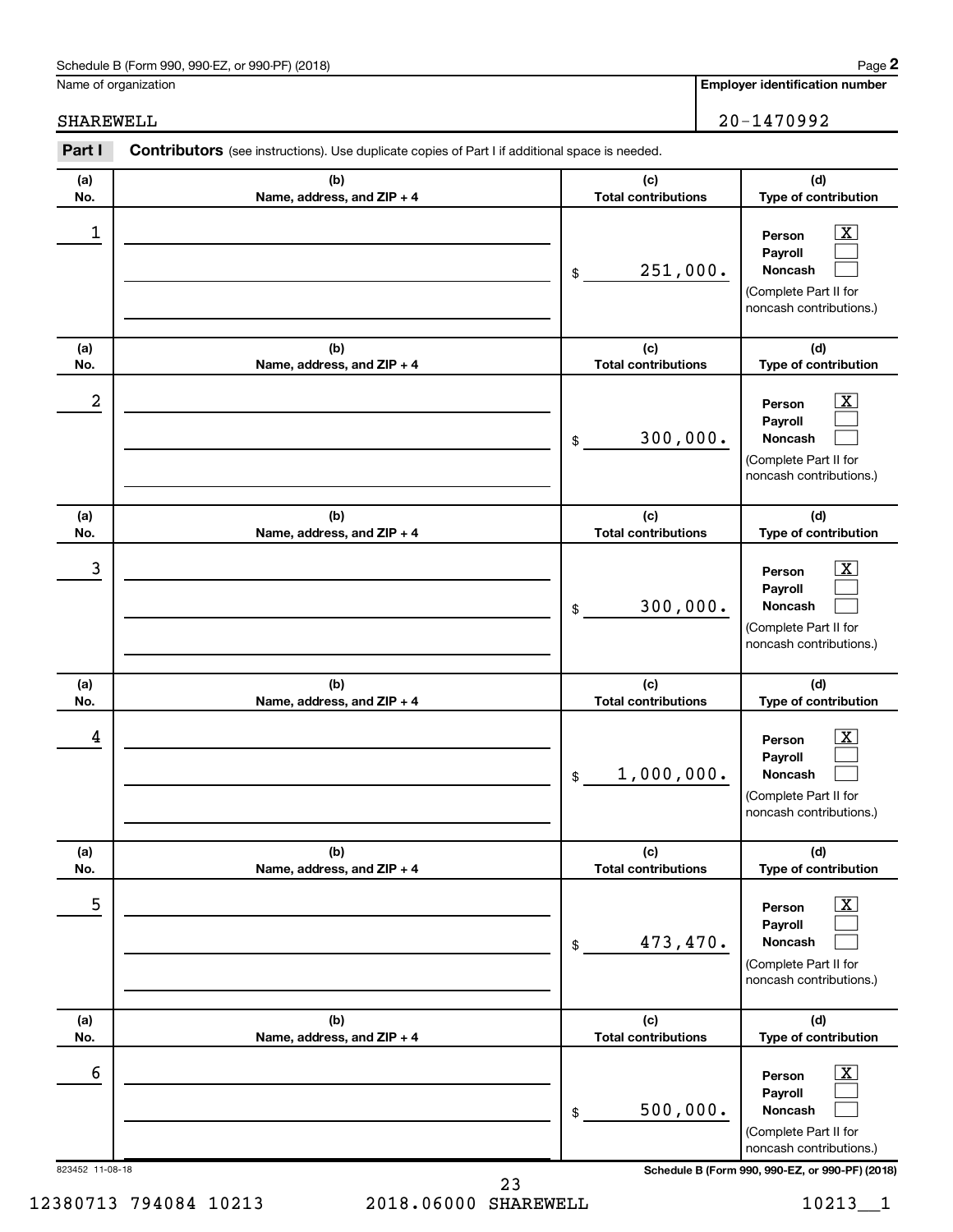#### Schedule B (Form 990, 990-EZ, or 990-PF) (2018)

Name of organization

**Employer identification number**

| Part I          | Contributors (see instructions). Use duplicate copies of Part I if additional space is needed. |                                   |                                                                                                           |
|-----------------|------------------------------------------------------------------------------------------------|-----------------------------------|-----------------------------------------------------------------------------------------------------------|
| (a)<br>No.      | (b)<br>Name, address, and ZIP + 4                                                              | (c)<br><b>Total contributions</b> | (d)<br>Type of contribution                                                                               |
| 7               |                                                                                                | 250,000.<br>$\$$                  | $\overline{\text{X}}$<br>Person<br>Payroll<br>Noncash<br>(Complete Part II for<br>noncash contributions.) |
| (a)<br>No.      | (b)<br>Name, address, and ZIP + 4                                                              | (c)<br><b>Total contributions</b> | (d)<br>Type of contribution                                                                               |
| 8               |                                                                                                | 250,000.<br>$\$$                  | $\overline{\text{X}}$<br>Person<br>Payroll<br>Noncash<br>(Complete Part II for<br>noncash contributions.) |
| (a)<br>No.      | (b)<br>Name, address, and ZIP + 4                                                              | (c)<br><b>Total contributions</b> | (d)<br>Type of contribution                                                                               |
| 9               |                                                                                                | 1,000,000.<br>$\$$                | X<br>Person<br>Payroll<br>Noncash<br>(Complete Part II for<br>noncash contributions.)                     |
| (a)<br>No.      | (b)<br>Name, address, and ZIP + 4                                                              | (c)<br><b>Total contributions</b> | (d)<br>Type of contribution                                                                               |
| 10              |                                                                                                | 250,000.<br>$\,$                  | X<br>Person<br>Payroll<br>Noncash<br>(Complete Part II for<br>noncash contributions.)                     |
| (a)<br>No.      | (b)<br>Name, address, and ZIP + 4                                                              | (c)<br><b>Total contributions</b> | (d)<br>Type of contribution                                                                               |
| 11              |                                                                                                | 500,000.<br>\$                    | х<br>Person<br>Payroll<br>Noncash<br>(Complete Part II for<br>noncash contributions.)                     |
| (a)<br>No.      | (b)<br>Name, address, and ZIP + 4                                                              | (c)<br><b>Total contributions</b> | (d)<br>Type of contribution                                                                               |
| 12              |                                                                                                | 250,000.<br>\$                    | х<br>Person<br>Payroll<br>Noncash<br>(Complete Part II for<br>noncash contributions.)                     |
| 823452 11-08-18 |                                                                                                |                                   | Schedule B (Form 990, 990-EZ, or 990-PF) (2018)                                                           |

12380713 794084 10213 2018.06000 SHAREWELL 10213\_1 24

SHAREWELL 20-1470992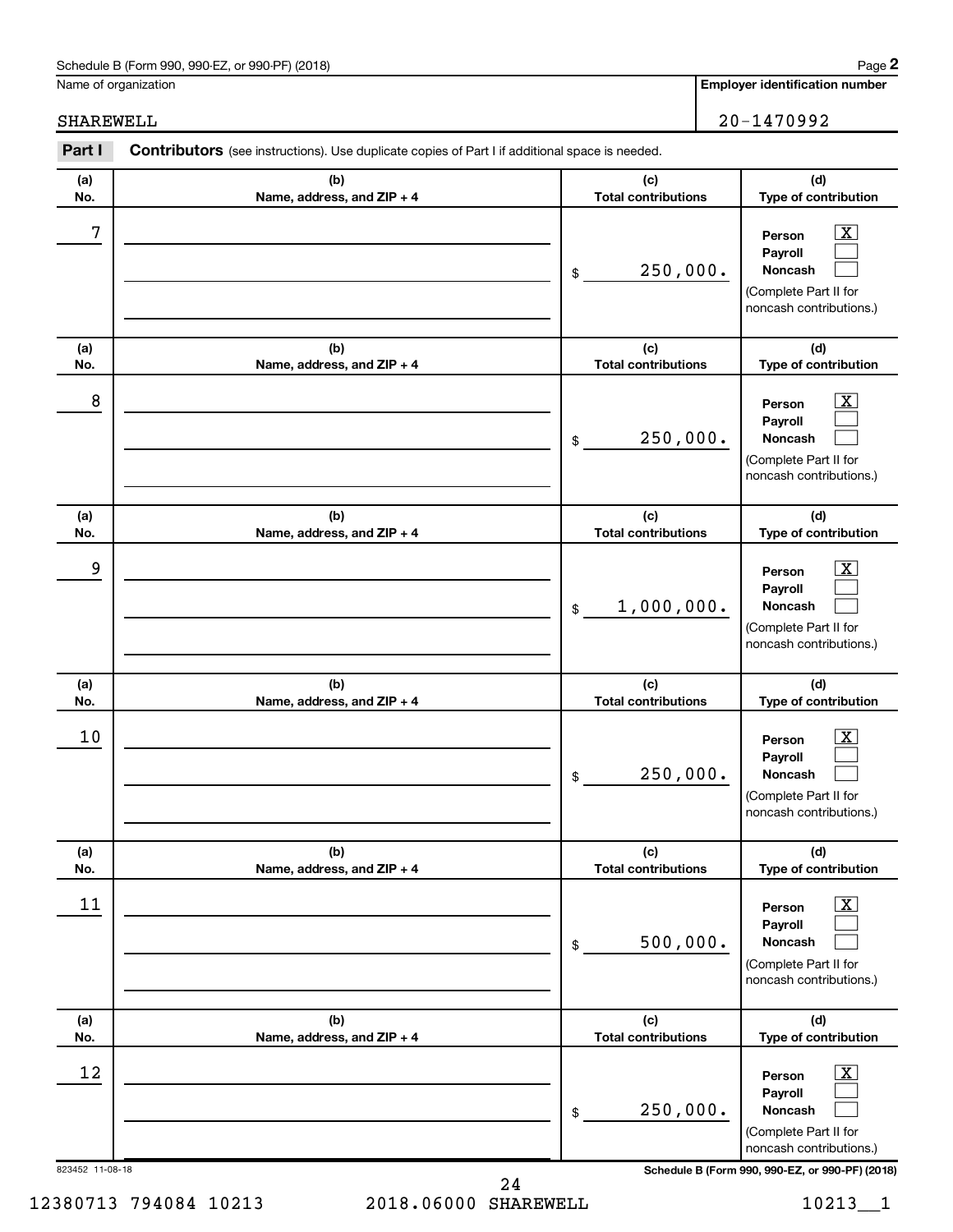| Schedule B (Form 990, 990-EZ, or 990-PF) (2018) | Page |
|-------------------------------------------------|------|
|-------------------------------------------------|------|

Name of organization

**Employer identification number**

#### 823453 11-08-18 **Schedule B (Form 990, 990-EZ, or 990-PF) (2018) (a) No. from Part I (c) FMV (or estimate) (b) Description of noncash property given (d) Date received (a) No. from Part I (c) FMV (or estimate) (b) Description of noncash property given (d) Date received (a) No. from Part I (c) FMV (or estimate) (b) Description of noncash property given (d) Date received (a) No. from Part I (c) FMV (or estimate) (b) Description of noncash property given (d) Date received (a) No. from Part I (c) FMV (or estimate) (b) Description of noncash property given (d) Date received (a) No. from Part I (c) FMV (or estimate) (b) Description of noncash property given (d) Date received** Part II Noncash Property (see instructions). Use duplicate copies of Part II if additional space is needed. (See instructions.) \$ (See instructions.) \$ (See instructions.) \$ (See instructions.) \$ (See instructions.) \$ (See instructions.) \$ SHAREWELL 20-1470992

12380713 794084 10213 2018.06000 SHAREWELL 10213 10213 25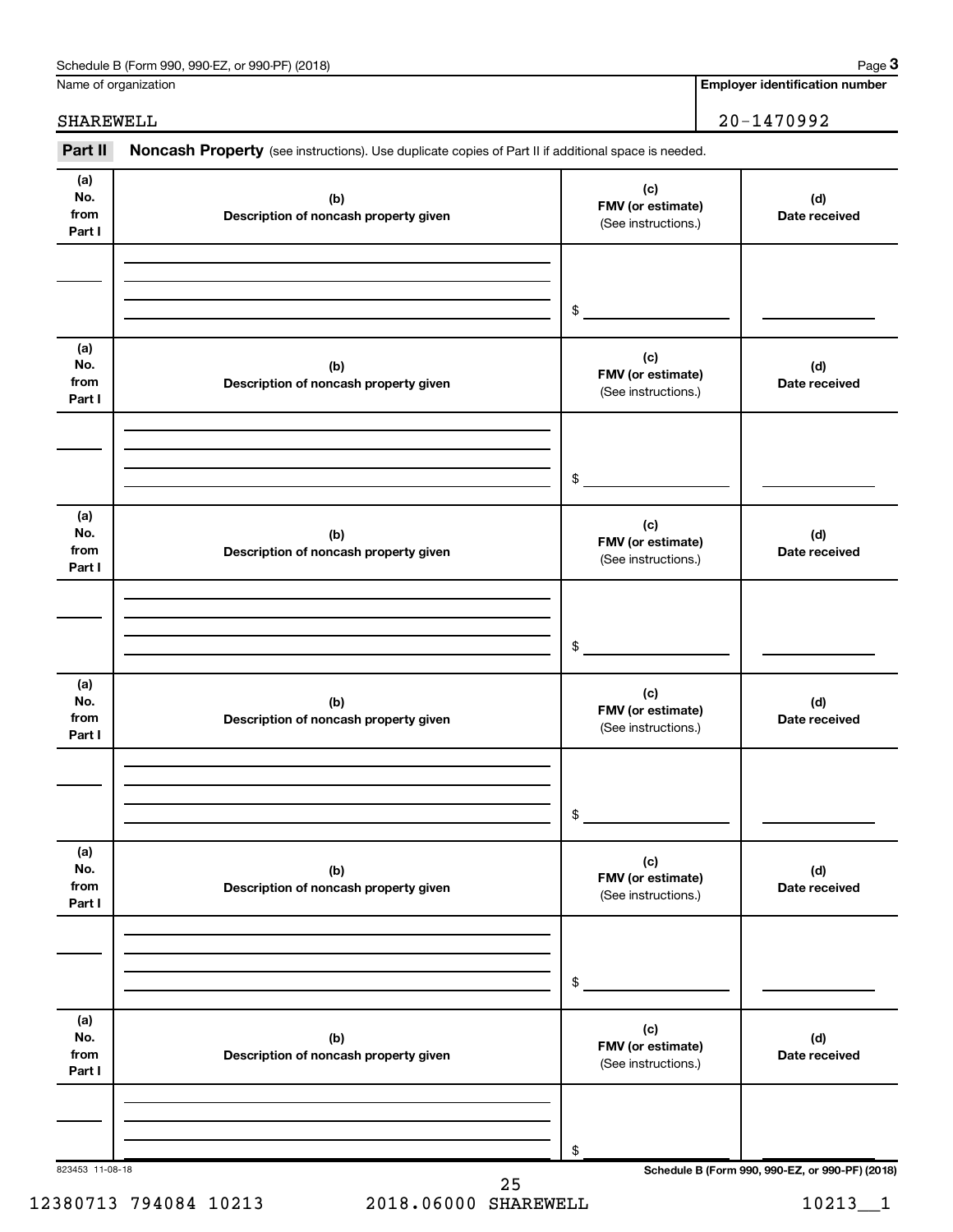| Schedule B (Form 990, 990-EZ, or 990-PF) (2018) | Page |
|-------------------------------------------------|------|
|-------------------------------------------------|------|

**4**

| Name of organization      |                                                                                                                                                                                                                                                                                                                                                                                                                                                                                                                  |                      |                                          | <b>Employer identification number</b>           |  |
|---------------------------|------------------------------------------------------------------------------------------------------------------------------------------------------------------------------------------------------------------------------------------------------------------------------------------------------------------------------------------------------------------------------------------------------------------------------------------------------------------------------------------------------------------|----------------------|------------------------------------------|-------------------------------------------------|--|
| SHAREWELL                 |                                                                                                                                                                                                                                                                                                                                                                                                                                                                                                                  |                      |                                          | 20-1470992                                      |  |
| Part III                  | Exclusively religious, charitable, etc., contributions to organizations described in section 501(c)(7), (8), or (10) that total more than \$1,000 for the year<br>from any one contributor. Complete columns (a) through (e) and the following line entry. For organizations<br>completing Part III, enter the total of exclusively religious, charitable, etc., contributions of \$1,000 or less for the year. (Enter this info. once.) ▶ \$<br>Use duplicate copies of Part III if additional space is needed. |                      |                                          |                                                 |  |
| (a) No.<br>from<br>Part I | (b) Purpose of gift                                                                                                                                                                                                                                                                                                                                                                                                                                                                                              | (c) Use of gift      |                                          | (d) Description of how gift is held             |  |
|                           |                                                                                                                                                                                                                                                                                                                                                                                                                                                                                                                  |                      |                                          |                                                 |  |
|                           |                                                                                                                                                                                                                                                                                                                                                                                                                                                                                                                  | (e) Transfer of gift |                                          |                                                 |  |
|                           | Transferee's name, address, and ZIP + 4                                                                                                                                                                                                                                                                                                                                                                                                                                                                          |                      |                                          | Relationship of transferor to transferee        |  |
| (a) No.<br>from           | (b) Purpose of gift                                                                                                                                                                                                                                                                                                                                                                                                                                                                                              | (c) Use of gift      |                                          | (d) Description of how gift is held             |  |
| Part I                    |                                                                                                                                                                                                                                                                                                                                                                                                                                                                                                                  |                      |                                          |                                                 |  |
|                           |                                                                                                                                                                                                                                                                                                                                                                                                                                                                                                                  | (e) Transfer of gift |                                          |                                                 |  |
|                           | Transferee's name, address, and ZIP + 4                                                                                                                                                                                                                                                                                                                                                                                                                                                                          |                      |                                          | Relationship of transferor to transferee        |  |
|                           |                                                                                                                                                                                                                                                                                                                                                                                                                                                                                                                  |                      |                                          |                                                 |  |
| (a) No.<br>from<br>Part I | (b) Purpose of gift                                                                                                                                                                                                                                                                                                                                                                                                                                                                                              | (c) Use of gift      |                                          | (d) Description of how gift is held             |  |
|                           |                                                                                                                                                                                                                                                                                                                                                                                                                                                                                                                  |                      |                                          |                                                 |  |
|                           | (e) Transfer of gift<br>Transferee's name, address, and ZIP + 4                                                                                                                                                                                                                                                                                                                                                                                                                                                  |                      | Relationship of transferor to transferee |                                                 |  |
|                           |                                                                                                                                                                                                                                                                                                                                                                                                                                                                                                                  |                      |                                          |                                                 |  |
| (a) No.<br>from<br>Part I | (b) Purpose of gift                                                                                                                                                                                                                                                                                                                                                                                                                                                                                              | (c) Use of gift      |                                          | (d) Description of how gift is held             |  |
|                           |                                                                                                                                                                                                                                                                                                                                                                                                                                                                                                                  |                      |                                          |                                                 |  |
|                           | (e) Transfer of gift                                                                                                                                                                                                                                                                                                                                                                                                                                                                                             |                      |                                          |                                                 |  |
|                           | Transferee's name, address, and ZIP + 4                                                                                                                                                                                                                                                                                                                                                                                                                                                                          |                      |                                          | Relationship of transferor to transferee        |  |
|                           |                                                                                                                                                                                                                                                                                                                                                                                                                                                                                                                  |                      |                                          |                                                 |  |
| 823454 11-08-18           |                                                                                                                                                                                                                                                                                                                                                                                                                                                                                                                  | 26                   |                                          | Schedule B (Form 990, 990-EZ, or 990-PF) (2018) |  |

 $12380713$  794084 10213  $2018.06000$  SHAREWELL  $10213\_1$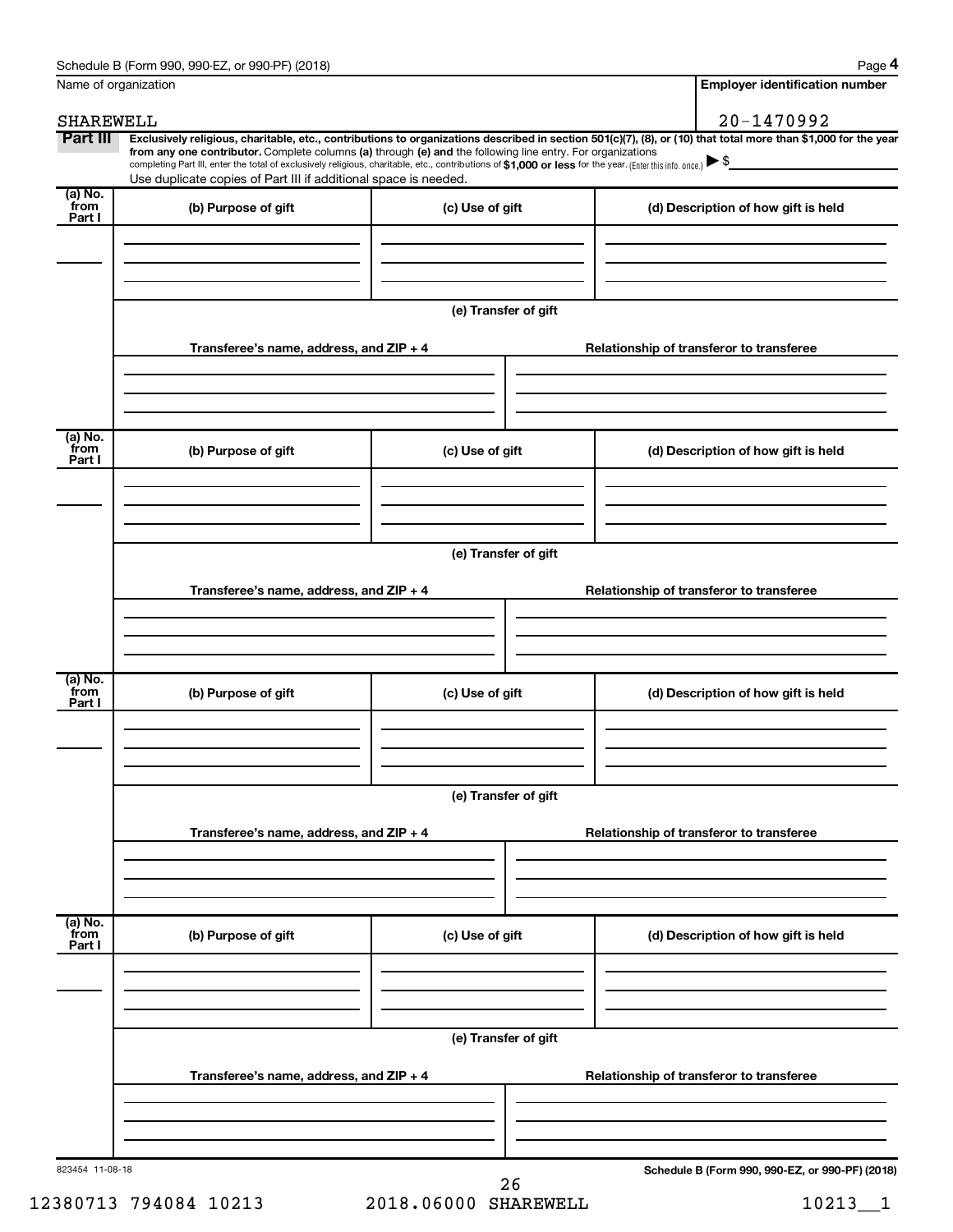Department of the Treasury Internal Revenue Service

| (Form 990) |  |
|------------|--|
|------------|--|

# **SCHEDULE D Supplemental Financial Statements**<br> **Form 990 2018**<br> **Part IV** line 6.7.8.9.10, 11a, 11b, 11d, 11d, 11d, 11d, 11d, 12a, 0r, 12b

**(Form 990) | Complete if the organization answered "Yes" on Form 990, Part IV, line 6, 7, 8, 9, 10, 11a, 11b, 11c, 11d, 11e, 11f, 12a, or 12b.**

**| Attach to Form 990. |Go to www.irs.gov/Form990 for instructions and the latest information.**



**Name of the organization Employer identification number** SHAREWELL 20-1470992

| Part I  | Organizations Maintaining Donor Advised Funds or Other Similar Funds or Accounts. Complete if the                                                                                                                             |                                                    |                                 |
|---------|-------------------------------------------------------------------------------------------------------------------------------------------------------------------------------------------------------------------------------|----------------------------------------------------|---------------------------------|
|         | organization answered "Yes" on Form 990, Part IV, line 6.                                                                                                                                                                     |                                                    |                                 |
|         |                                                                                                                                                                                                                               | (a) Donor advised funds                            | (b) Funds and other accounts    |
| 1.      |                                                                                                                                                                                                                               |                                                    |                                 |
| 2       | Aggregate value of contributions to (during year)                                                                                                                                                                             |                                                    |                                 |
| 3       | Aggregate value of grants from (during year)                                                                                                                                                                                  |                                                    |                                 |
| 4       |                                                                                                                                                                                                                               |                                                    |                                 |
| 5       | Did the organization inform all donors and donor advisors in writing that the assets held in donor advised funds                                                                                                              |                                                    |                                 |
|         |                                                                                                                                                                                                                               |                                                    | Yes<br>No                       |
| 6       | Did the organization inform all grantees, donors, and donor advisors in writing that grant funds can be used only                                                                                                             |                                                    |                                 |
|         | for charitable purposes and not for the benefit of the donor or donor advisor, or for any other purpose conferring                                                                                                            |                                                    |                                 |
|         | impermissible private benefit?                                                                                                                                                                                                |                                                    | Yes<br>No                       |
| Part II | Conservation Easements. Complete if the organization answered "Yes" on Form 990, Part IV, line 7.                                                                                                                             |                                                    |                                 |
| 1.      | Purpose(s) of conservation easements held by the organization (check all that apply).                                                                                                                                         |                                                    |                                 |
|         | Preservation of land for public use (e.g., recreation or education)                                                                                                                                                           | Preservation of a historically important land area |                                 |
|         | Protection of natural habitat                                                                                                                                                                                                 | Preservation of a certified historic structure     |                                 |
|         | Preservation of open space                                                                                                                                                                                                    |                                                    |                                 |
| 2       | Complete lines 2a through 2d if the organization held a qualified conservation contribution in the form of a conservation easement on the last                                                                                |                                                    |                                 |
|         | day of the tax year.                                                                                                                                                                                                          |                                                    | Held at the End of the Tax Year |
|         |                                                                                                                                                                                                                               |                                                    | 2a                              |
| b       | Total acreage restricted by conservation easements                                                                                                                                                                            |                                                    | 2b                              |
| с       |                                                                                                                                                                                                                               |                                                    | 2c                              |
| d       | Number of conservation easements included in (c) acquired after 7/25/06, and not on a historic structure                                                                                                                      |                                                    |                                 |
|         | listed in the National Register [111] Marshall Register [11] Marshall Register [11] Marshall Register [11] Marshall Register [11] Marshall Register [11] Marshall Register [11] Marshall Register [11] Marshall Register [11] |                                                    | 2d                              |
| 3       | Number of conservation easements modified, transferred, released, extinguished, or terminated by the organization during the tax                                                                                              |                                                    |                                 |
|         | year                                                                                                                                                                                                                          |                                                    |                                 |
| 4       | Number of states where property subject to conservation easement is located >                                                                                                                                                 |                                                    |                                 |
| 5       | Does the organization have a written policy regarding the periodic monitoring, inspection, handling of                                                                                                                        |                                                    |                                 |
|         | violations, and enforcement of the conservation easements it holds?                                                                                                                                                           |                                                    | Yes<br>No                       |
| 6       | Staff and volunteer hours devoted to monitoring, inspecting, handling of violations, and enforcing conservation easements during the year                                                                                     |                                                    |                                 |
|         |                                                                                                                                                                                                                               |                                                    |                                 |
| 7       | Amount of expenses incurred in monitoring, inspecting, handling of violations, and enforcing conservation easements during the year                                                                                           |                                                    |                                 |
|         | $\blacktriangleright$ \$                                                                                                                                                                                                      |                                                    |                                 |
| 8       | Does each conservation easement reported on line 2(d) above satisfy the requirements of section 170(h)(4)(B)(i)                                                                                                               |                                                    |                                 |
|         |                                                                                                                                                                                                                               |                                                    | <b>No</b><br>Yes                |
| 9       | In Part XIII, describe how the organization reports conservation easements in its revenue and expense statement, and balance sheet, and                                                                                       |                                                    |                                 |
|         | include, if applicable, the text of the footnote to the organization's financial statements that describes the organization's accounting for                                                                                  |                                                    |                                 |
|         | conservation easements.                                                                                                                                                                                                       |                                                    |                                 |
|         | Organizations Maintaining Collections of Art, Historical Treasures, or Other Similar Assets.<br>Part III                                                                                                                      |                                                    |                                 |
|         | Complete if the organization answered "Yes" on Form 990, Part IV, line 8.                                                                                                                                                     |                                                    |                                 |
|         | 1a If the organization elected, as permitted under SFAS 116 (ASC 958), not to report in its revenue statement and balance sheet works of art,                                                                                 |                                                    |                                 |
|         | historical treasures, or other similar assets held for public exhibition, education, or research in furtherance of public service, provide, in Part XIII,                                                                     |                                                    |                                 |
|         | the text of the footnote to its financial statements that describes these items.                                                                                                                                              |                                                    |                                 |
| b       | If the organization elected, as permitted under SFAS 116 (ASC 958), to report in its revenue statement and balance sheet works of art, historical                                                                             |                                                    |                                 |
|         | treasures, or other similar assets held for public exhibition, education, or research in furtherance of public service, provide the following amounts                                                                         |                                                    |                                 |
|         | relating to these items:                                                                                                                                                                                                      |                                                    |                                 |
|         | (i)                                                                                                                                                                                                                           |                                                    | $\triangleright$ \$             |
|         | (ii) Assets included in Form 990, Part X [11] [12] Assets included in Form 990, Part X                                                                                                                                        |                                                    | $\blacktriangleright$ \$        |
| 2       | If the organization received or held works of art, historical treasures, or other similar assets for financial gain, provide                                                                                                  |                                                    |                                 |
|         | the following amounts required to be reported under SFAS 116 (ASC 958) relating to these items:                                                                                                                               |                                                    |                                 |
| а       |                                                                                                                                                                                                                               |                                                    | \$<br>▶                         |
|         |                                                                                                                                                                                                                               |                                                    | \$<br>▶                         |
|         | LHA For Paperwork Reduction Act Notice, see the Instructions for Form 990.                                                                                                                                                    |                                                    | Schedule D (Form 990) 2018      |

832051 10-29-18

12380713 794084 10213 2018.06000 SHAREWELL 10213\_1 27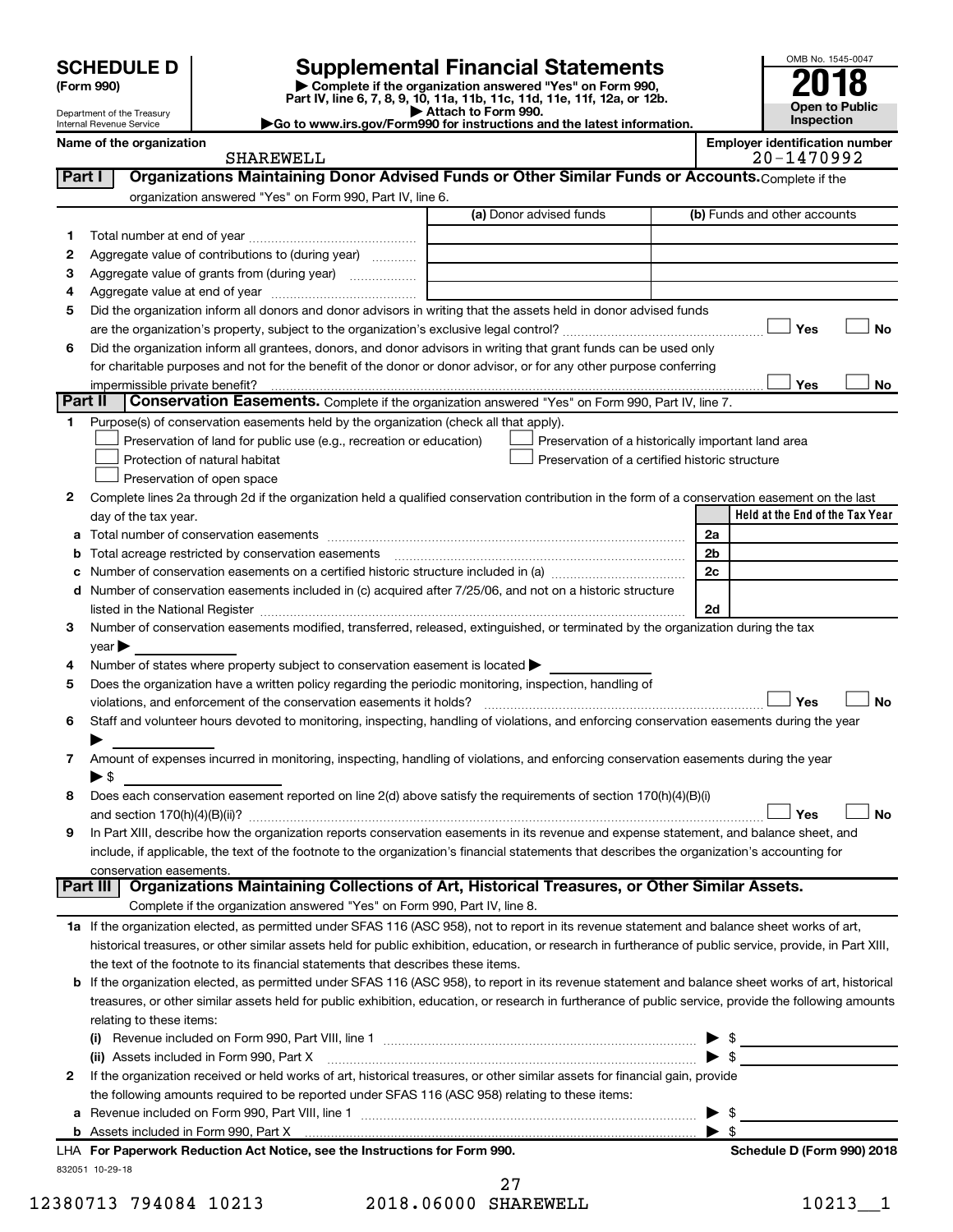|        | <b>SHAREWELL</b><br>Schedule D (Form 990) 2018                                                                                                                                                                                 |                                         |   |                |                                                                                                                                                                                                                               |                                 |                | $20 - 1470992$ Page 2                      |
|--------|--------------------------------------------------------------------------------------------------------------------------------------------------------------------------------------------------------------------------------|-----------------------------------------|---|----------------|-------------------------------------------------------------------------------------------------------------------------------------------------------------------------------------------------------------------------------|---------------------------------|----------------|--------------------------------------------|
|        | Part III<br>Organizations Maintaining Collections of Art, Historical Treasures, or Other Similar Assets (continued)                                                                                                            |                                         |   |                |                                                                                                                                                                                                                               |                                 |                |                                            |
| з      | Using the organization's acquisition, accession, and other records, check any of the following that are a significant use of its collection items                                                                              |                                         |   |                |                                                                                                                                                                                                                               |                                 |                |                                            |
|        | (check all that apply):                                                                                                                                                                                                        |                                         |   |                |                                                                                                                                                                                                                               |                                 |                |                                            |
| a      | Public exhibition                                                                                                                                                                                                              | d                                       |   |                | Loan or exchange programs                                                                                                                                                                                                     |                                 |                |                                            |
| b      | Scholarly research                                                                                                                                                                                                             | е                                       |   |                | Other and the contract of the contract of the contract of the contract of the contract of the contract of the contract of the contract of the contract of the contract of the contract of the contract of the contract of the |                                 |                |                                            |
| c      | Preservation for future generations                                                                                                                                                                                            |                                         |   |                |                                                                                                                                                                                                                               |                                 |                |                                            |
| 4      | Provide a description of the organization's collections and explain how they further the organization's exempt purpose in Part XIII.                                                                                           |                                         |   |                |                                                                                                                                                                                                                               |                                 |                |                                            |
| 5      | During the year, did the organization solicit or receive donations of art, historical treasures, or other similar assets                                                                                                       |                                         |   |                |                                                                                                                                                                                                                               |                                 |                |                                            |
|        |                                                                                                                                                                                                                                |                                         |   |                |                                                                                                                                                                                                                               |                                 | Yes            | No                                         |
|        | Part IV<br>Escrow and Custodial Arrangements. Complete if the organization answered "Yes" on Form 990, Part IV, line 9, or                                                                                                     |                                         |   |                |                                                                                                                                                                                                                               |                                 |                |                                            |
|        | reported an amount on Form 990, Part X, line 21.                                                                                                                                                                               |                                         |   |                |                                                                                                                                                                                                                               |                                 |                |                                            |
|        | 1a Is the organization an agent, trustee, custodian or other intermediary for contributions or other assets not included                                                                                                       |                                         |   |                |                                                                                                                                                                                                                               |                                 |                |                                            |
|        | on Form 990, Part X? <b>William Constitution Constitution</b> Construction Construction Construction Constitution Cons                                                                                                         |                                         |   |                |                                                                                                                                                                                                                               |                                 | Yes            | No                                         |
| b      | If "Yes," explain the arrangement in Part XIII and complete the following table:                                                                                                                                               |                                         |   |                |                                                                                                                                                                                                                               |                                 |                |                                            |
|        |                                                                                                                                                                                                                                |                                         |   |                |                                                                                                                                                                                                                               |                                 | Amount         |                                            |
| c      | Beginning balance measurements and contain the contract of the contract of the contract of the contract of the                                                                                                                 |                                         |   |                |                                                                                                                                                                                                                               | 1c                              |                |                                            |
|        |                                                                                                                                                                                                                                |                                         |   |                |                                                                                                                                                                                                                               | 1d                              |                |                                            |
|        | Distributions during the year manufactured and continuum control of the year manufactured and the year manufactured and the year manufactured and the year manufactured and the year manufactured and the state of the state o |                                         |   |                |                                                                                                                                                                                                                               | 1e                              |                |                                            |
|        |                                                                                                                                                                                                                                |                                         |   |                |                                                                                                                                                                                                                               | 1f                              |                |                                            |
|        | 2a Did the organization include an amount on Form 990, Part X, line 21, for escrow or custodial account liability?                                                                                                             |                                         |   |                |                                                                                                                                                                                                                               |                                 | Yes            | No                                         |
| Part V | <b>b</b> If "Yes," explain the arrangement in Part XIII. Check here if the explanation has been provided on Part XIII                                                                                                          |                                         |   |                |                                                                                                                                                                                                                               |                                 |                |                                            |
|        | Endowment Funds. Complete if the organization answered "Yes" on Form 990, Part IV, line 10.                                                                                                                                    |                                         |   |                | (c) Two years back                                                                                                                                                                                                            |                                 |                |                                            |
|        |                                                                                                                                                                                                                                | (a) Current year                        |   | (b) Prior year |                                                                                                                                                                                                                               |                                 |                | (d) Three years back   (e) Four years back |
| 1a     | Beginning of year balance                                                                                                                                                                                                      |                                         |   |                |                                                                                                                                                                                                                               |                                 |                |                                            |
|        |                                                                                                                                                                                                                                |                                         |   |                |                                                                                                                                                                                                                               |                                 |                |                                            |
|        | Net investment earnings, gains, and losses                                                                                                                                                                                     |                                         |   |                |                                                                                                                                                                                                                               |                                 |                |                                            |
|        |                                                                                                                                                                                                                                |                                         |   |                |                                                                                                                                                                                                                               |                                 |                |                                            |
|        | e Other expenditures for facilities                                                                                                                                                                                            |                                         |   |                |                                                                                                                                                                                                                               |                                 |                |                                            |
|        | and programs                                                                                                                                                                                                                   |                                         |   |                |                                                                                                                                                                                                                               |                                 |                |                                            |
|        |                                                                                                                                                                                                                                |                                         |   |                |                                                                                                                                                                                                                               |                                 |                |                                            |
| g      | End of year balance<br>Provide the estimated percentage of the current year end balance (line 1g, column (a)) held as:                                                                                                         |                                         |   |                |                                                                                                                                                                                                                               |                                 |                |                                            |
| 2      | Board designated or quasi-endowment >                                                                                                                                                                                          |                                         | ℅ |                |                                                                                                                                                                                                                               |                                 |                |                                            |
| b      | Permanent endowment                                                                                                                                                                                                            | %                                       |   |                |                                                                                                                                                                                                                               |                                 |                |                                            |
| с      | Temporarily restricted endowment                                                                                                                                                                                               | %                                       |   |                |                                                                                                                                                                                                                               |                                 |                |                                            |
|        | The percentages on lines 2a, 2b, and 2c should equal 100%.                                                                                                                                                                     |                                         |   |                |                                                                                                                                                                                                                               |                                 |                |                                            |
|        | ${\bf 3a}$ Are there endowment funds not in the possession of the organization that are held and administered for the organization                                                                                             |                                         |   |                |                                                                                                                                                                                                                               |                                 |                |                                            |
|        | by:                                                                                                                                                                                                                            |                                         |   |                |                                                                                                                                                                                                                               |                                 |                | Yes<br>No                                  |
|        | (i)                                                                                                                                                                                                                            |                                         |   |                |                                                                                                                                                                                                                               |                                 | 3a(i)          |                                            |
|        |                                                                                                                                                                                                                                |                                         |   |                |                                                                                                                                                                                                                               |                                 | 3a(ii)         |                                            |
|        |                                                                                                                                                                                                                                |                                         |   |                |                                                                                                                                                                                                                               |                                 | 3b             |                                            |
|        | Describe in Part XIII the intended uses of the organization's endowment funds.                                                                                                                                                 |                                         |   |                |                                                                                                                                                                                                                               |                                 |                |                                            |
|        | Land, Buildings, and Equipment.<br><b>Part VI</b>                                                                                                                                                                              |                                         |   |                |                                                                                                                                                                                                                               |                                 |                |                                            |
|        | Complete if the organization answered "Yes" on Form 990, Part IV, line 11a. See Form 990, Part X, line 10.                                                                                                                     |                                         |   |                |                                                                                                                                                                                                                               |                                 |                |                                            |
|        | Description of property                                                                                                                                                                                                        | (a) Cost or other<br>basis (investment) |   |                | (b) Cost or other<br>basis (other)                                                                                                                                                                                            | (c) Accumulated<br>depreciation | (d) Book value |                                            |
|        |                                                                                                                                                                                                                                |                                         |   |                |                                                                                                                                                                                                                               |                                 |                |                                            |
|        |                                                                                                                                                                                                                                |                                         |   |                |                                                                                                                                                                                                                               |                                 |                |                                            |
|        |                                                                                                                                                                                                                                |                                         |   |                | 8,187,196.                                                                                                                                                                                                                    |                                 |                | 8,187,196.                                 |
|        |                                                                                                                                                                                                                                |                                         |   |                | 526,014.                                                                                                                                                                                                                      | 246,924.                        |                | 279,090.                                   |
|        |                                                                                                                                                                                                                                |                                         |   |                | 4,373,006.                                                                                                                                                                                                                    | 508, 843.                       |                | 3,864,163.                                 |
|        | Total. Add lines 1a through 1e. (Column (d) must equal Form 990, Part X, column (B), line 10c.)                                                                                                                                |                                         |   |                |                                                                                                                                                                                                                               |                                 |                | 12,330,449.                                |

**Schedule D (Form 990) 2018**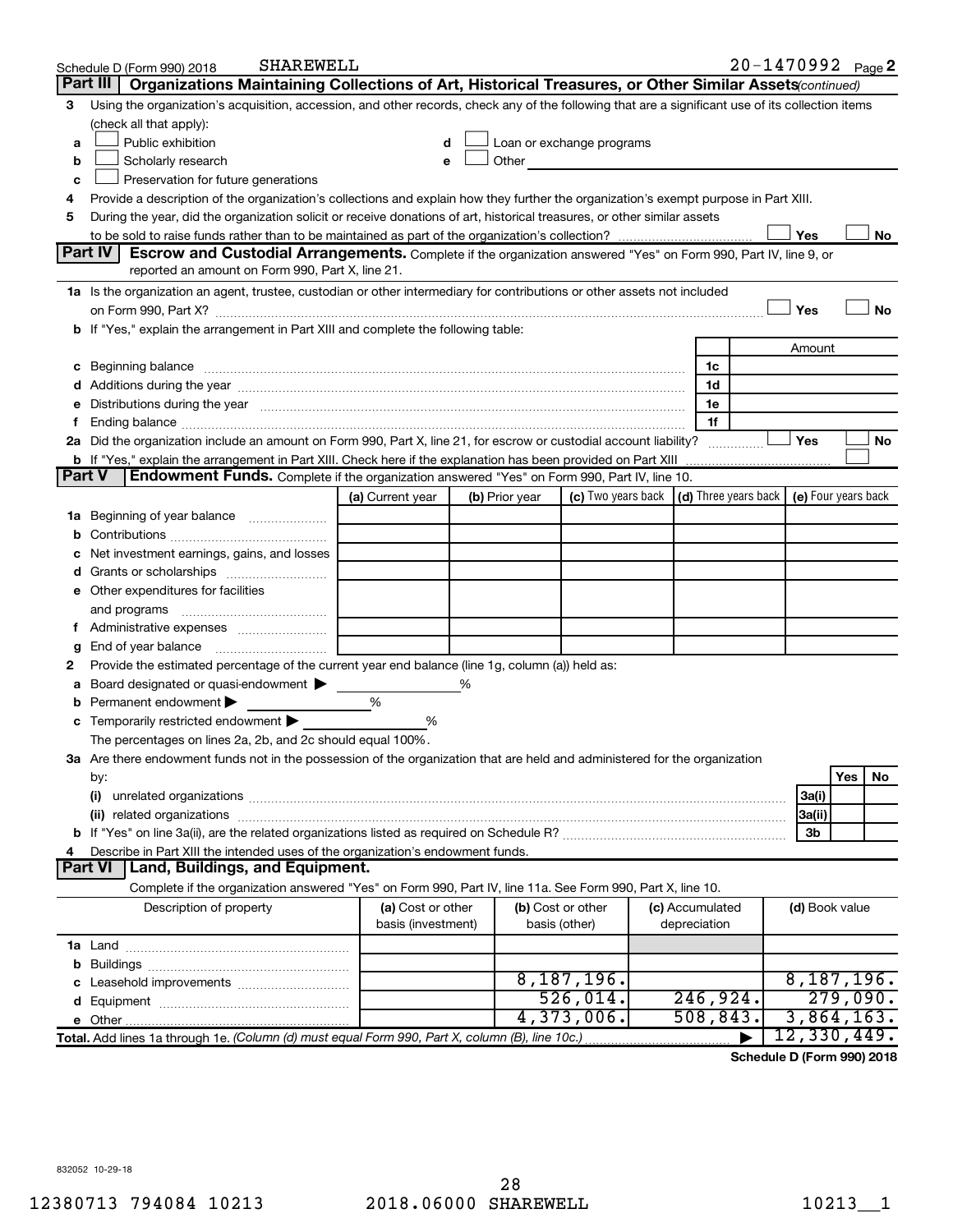| (a) Description of security or category (including name of security)                                                                              | (b) Book value  |                | (c) Method of valuation: Cost or end-of-year market value |
|---------------------------------------------------------------------------------------------------------------------------------------------------|-----------------|----------------|-----------------------------------------------------------|
|                                                                                                                                                   |                 |                |                                                           |
| (2) Closely-held equity interests                                                                                                                 |                 |                |                                                           |
| (3) Other                                                                                                                                         |                 |                |                                                           |
| (A)                                                                                                                                               |                 |                |                                                           |
| (B)                                                                                                                                               |                 |                |                                                           |
| (C)                                                                                                                                               |                 |                |                                                           |
| (D)                                                                                                                                               |                 |                |                                                           |
| (E)                                                                                                                                               |                 |                |                                                           |
| (F)                                                                                                                                               |                 |                |                                                           |
| (G)                                                                                                                                               |                 |                |                                                           |
| (H)                                                                                                                                               |                 |                |                                                           |
| Total. (Col. (b) must equal Form 990, Part X, col. (B) line 12.) $\blacktriangleright$                                                            |                 |                |                                                           |
| Part VIII Investments - Program Related.                                                                                                          |                 |                |                                                           |
|                                                                                                                                                   |                 |                |                                                           |
| Complete if the organization answered "Yes" on Form 990, Part IV, line 11c. See Form 990, Part X, line 13.<br>(a) Description of investment       | (b) Book value  |                | (c) Method of valuation: Cost or end-of-year market value |
|                                                                                                                                                   |                 |                |                                                           |
| (1)                                                                                                                                               |                 |                |                                                           |
| (2)                                                                                                                                               |                 |                |                                                           |
| (3)                                                                                                                                               |                 |                |                                                           |
| (4)                                                                                                                                               |                 |                |                                                           |
| (5)                                                                                                                                               |                 |                |                                                           |
| (6)                                                                                                                                               |                 |                |                                                           |
| (7)                                                                                                                                               |                 |                |                                                           |
|                                                                                                                                                   |                 |                |                                                           |
| (8)                                                                                                                                               |                 |                |                                                           |
| (9)                                                                                                                                               |                 |                |                                                           |
| Total. (Col. (b) must equal Form 990, Part X, col. (B) line 13.) $\blacktriangleright$                                                            |                 |                |                                                           |
| <b>Other Assets.</b><br>Part IX                                                                                                                   |                 |                |                                                           |
| Complete if the organization answered "Yes" on Form 990, Part IV, line 11d. See Form 990, Part X, line 15.                                        |                 |                |                                                           |
|                                                                                                                                                   | (a) Description |                | (b) Book value                                            |
| (1)                                                                                                                                               |                 |                |                                                           |
| (2)                                                                                                                                               |                 |                |                                                           |
| (3)                                                                                                                                               |                 |                |                                                           |
| (4)                                                                                                                                               |                 |                |                                                           |
| (5)                                                                                                                                               |                 |                |                                                           |
| (6)                                                                                                                                               |                 |                |                                                           |
| (7)                                                                                                                                               |                 |                |                                                           |
|                                                                                                                                                   |                 |                |                                                           |
| (8)<br>(9)                                                                                                                                        |                 |                |                                                           |
| Total. (Column (b) must equal Form 990, Part X, col. (B) line 15.)                                                                                |                 |                |                                                           |
| <b>Other Liabilities.</b><br>Part X                                                                                                               |                 |                |                                                           |
|                                                                                                                                                   |                 |                |                                                           |
| Complete if the organization answered "Yes" on Form 990, Part IV, line 11e or 11f. See Form 990, Part X, line 25.<br>(a) Description of liability |                 | (b) Book value |                                                           |
| 1.                                                                                                                                                |                 |                |                                                           |
| Federal income taxes<br>(1)                                                                                                                       |                 |                |                                                           |
| LINE OF CREDIT<br>(2)                                                                                                                             |                 | 75,000.        |                                                           |
| (3)                                                                                                                                               |                 |                |                                                           |
| (4)                                                                                                                                               |                 |                |                                                           |
| (5)                                                                                                                                               |                 |                |                                                           |
| (6)                                                                                                                                               |                 |                |                                                           |
| (7)                                                                                                                                               |                 |                |                                                           |
| (8)                                                                                                                                               |                 |                |                                                           |
| (9)<br>Total. (Column (b) must equal Form 990, Part X, col. (B) line 25.)                                                                         | ▶               | 75,000.        |                                                           |

organization's liability for uncertain tax positions under FIN 48 (ASC 740). Check here if the text of the footnote has been provided in Part XIII  $\boxed{\text{X}}$ 

**Schedule D (Form 990) 2018**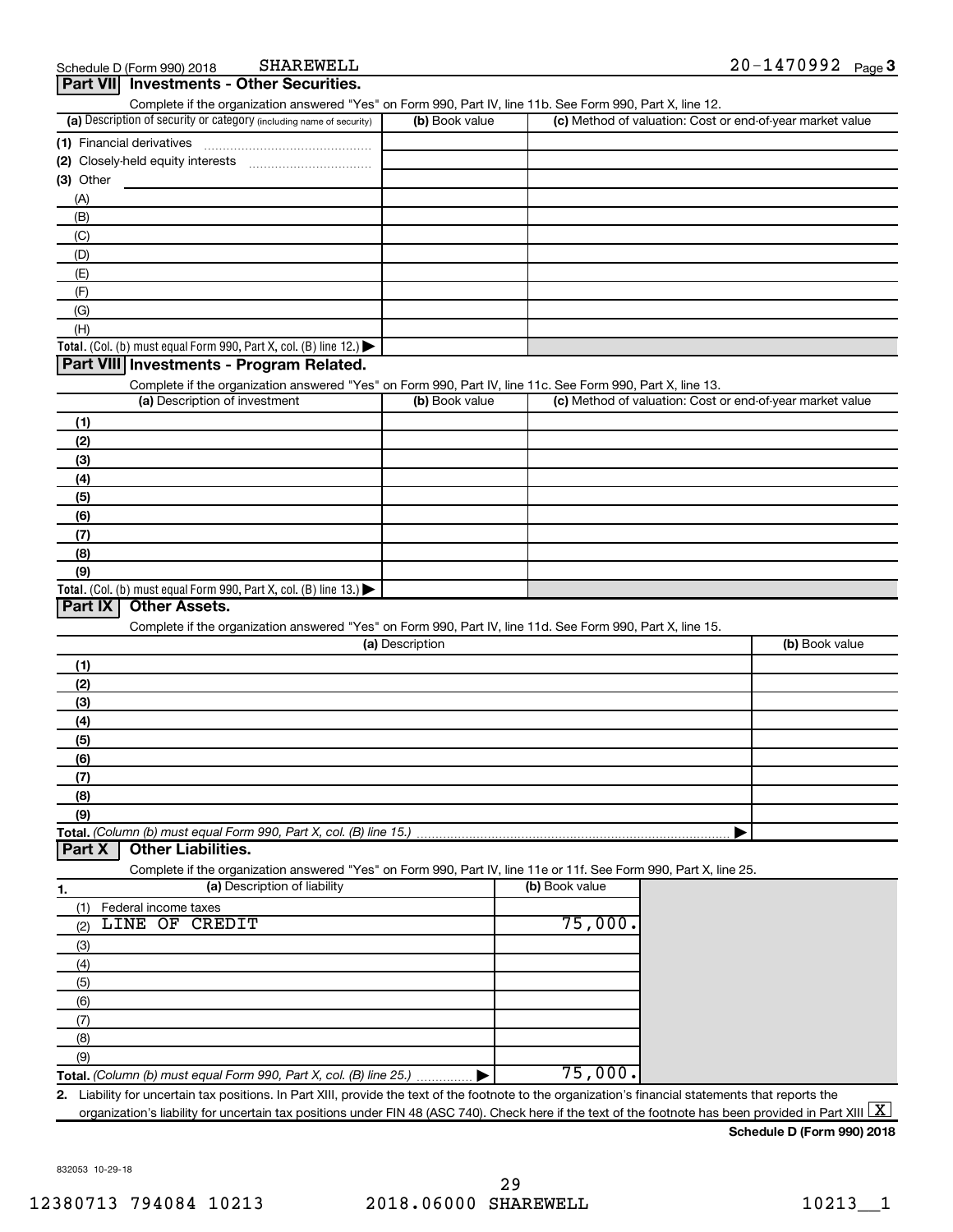|    | <b>SHAREWELL</b><br>Schedule D (Form 990) 2018                                                                                                                                                                                     |                | 20-1470992 Page 4 |                |                            |
|----|------------------------------------------------------------------------------------------------------------------------------------------------------------------------------------------------------------------------------------|----------------|-------------------|----------------|----------------------------|
|    | Part XI   Reconciliation of Revenue per Audited Financial Statements With Revenue per Return.                                                                                                                                      |                |                   |                |                            |
|    | Complete if the organization answered "Yes" on Form 990, Part IV, line 12a.                                                                                                                                                        |                |                   |                |                            |
| 1  | Total revenue, gains, and other support per audited financial statements [11] [11] Total revenue, gains, and other support per audited financial statements                                                                        |                |                   | $\blacksquare$ | 8,441,746.                 |
| 2  | Amounts included on line 1 but not on Form 990, Part VIII, line 12:                                                                                                                                                                |                |                   |                |                            |
| a  |                                                                                                                                                                                                                                    | 2a             | 14,232.           |                |                            |
| b  |                                                                                                                                                                                                                                    | 2 <sub>b</sub> | 205, 331.         |                |                            |
| c  |                                                                                                                                                                                                                                    | 2c             |                   |                |                            |
| d  | Other (Describe in Part XIII.) <b>Construction Contract Construction</b> Chemistry Chemistry Chemistry Chemistry Chemistry                                                                                                         | 2d             |                   |                |                            |
| e  | Add lines 2a through 2d <b>must be a constructed as the constant of the constant of the constant of the construction</b>                                                                                                           |                |                   | 2e             | 219,563.                   |
| 3  |                                                                                                                                                                                                                                    |                |                   | 3              | 8, 222, 183.               |
|    | Amounts included on Form 990, Part VIII, line 12, but not on line 1:                                                                                                                                                               |                |                   |                |                            |
| a  | Investment expenses not included on Form 990, Part VIII, line 7b [11, 11, 11, 11, 11]                                                                                                                                              | 4a             | 4,729.            |                |                            |
|    |                                                                                                                                                                                                                                    | 4b             |                   |                |                            |
|    | Add lines 4a and 4b                                                                                                                                                                                                                |                |                   | 4c             | $\frac{4,729}{8,226,912.}$ |
| 5  |                                                                                                                                                                                                                                    |                |                   | 5              |                            |
|    |                                                                                                                                                                                                                                    |                |                   |                |                            |
|    | Part XII   Reconciliation of Expenses per Audited Financial Statements With Expenses per Return.                                                                                                                                   |                |                   |                |                            |
|    | Complete if the organization answered "Yes" on Form 990, Part IV, line 12a.                                                                                                                                                        |                |                   |                |                            |
| 1. |                                                                                                                                                                                                                                    |                |                   | $\blacksquare$ | 3, 223, 568.               |
| 2  | Amounts included on line 1 but not on Form 990, Part IX, line 25:                                                                                                                                                                  |                |                   |                |                            |
| a  |                                                                                                                                                                                                                                    | 2a             | 205, 331.         |                |                            |
|    |                                                                                                                                                                                                                                    | 2 <sub>b</sub> |                   |                |                            |
| c  |                                                                                                                                                                                                                                    | 2c             |                   |                |                            |
|    |                                                                                                                                                                                                                                    | 2d             |                   |                |                            |
|    | e Add lines 2a through 2d <b>contained a control and a control and a</b> control and a control and a control and a control and a control and a control and a control and a control and a control and a control and a control and a |                |                   | 2e             | 205, 331.                  |
| 3  |                                                                                                                                                                                                                                    |                |                   | $\mathbf{a}$   | 3,018,237.                 |
| 4  | Amounts included on Form 990, Part IX, line 25, but not on line 1:                                                                                                                                                                 |                |                   |                |                            |
| a  |                                                                                                                                                                                                                                    | 4a             | 4,729.            |                |                            |
|    |                                                                                                                                                                                                                                    | 4 <sub>h</sub> |                   |                |                            |
|    | c Add lines 4a and 4b                                                                                                                                                                                                              |                |                   | 4c             | 4,729.                     |
|    | Part XIII Supplemental Information.                                                                                                                                                                                                |                |                   | 5              | 3,022,966.                 |

Provide the descriptions required for Part II, lines 3, 5, and 9; Part III, lines 1a and 4; Part IV, lines 1b and 2b; Part V, line 4; Part X, line 2; Part XI, lines 2d and 4b; and Part XII, lines 2d and 4b. Also complete this part to provide any additional information.

#### PART X, LINE 2:

| THE ORGANIZATION RECOGNIZES THE FINANCIAL STATEMENT BENEFIT OF TAX         |
|----------------------------------------------------------------------------|
| POSITIONS, SUCH AS FILING STATUS OF TAX-EXEMPT, ONLY AFTER DETERMINING     |
| THAT THE RELEVANT TAX AUTHORITY WOULD MORE LIKELY THAN NOT SUSTAIN THE     |
| POSITION FOLLOWING AN AUDIT. THE ORGANIZATION IS SUBJECT TO POTENTIAL      |
| INCOME TAX AUDITS ON OPEN TAX YEARS BY ANY TAXING JURISDICTION IN WHICH IT |
| OPERATES. THE STATUTE OF LIMITATIONS FOR FEDERAL AND CALIFORNIA STATE      |
| PURPOSES IS GENERALLY THREE AND FOUR YEARS, RESPECTIVELY.                  |
|                                                                            |

832054 10-29-18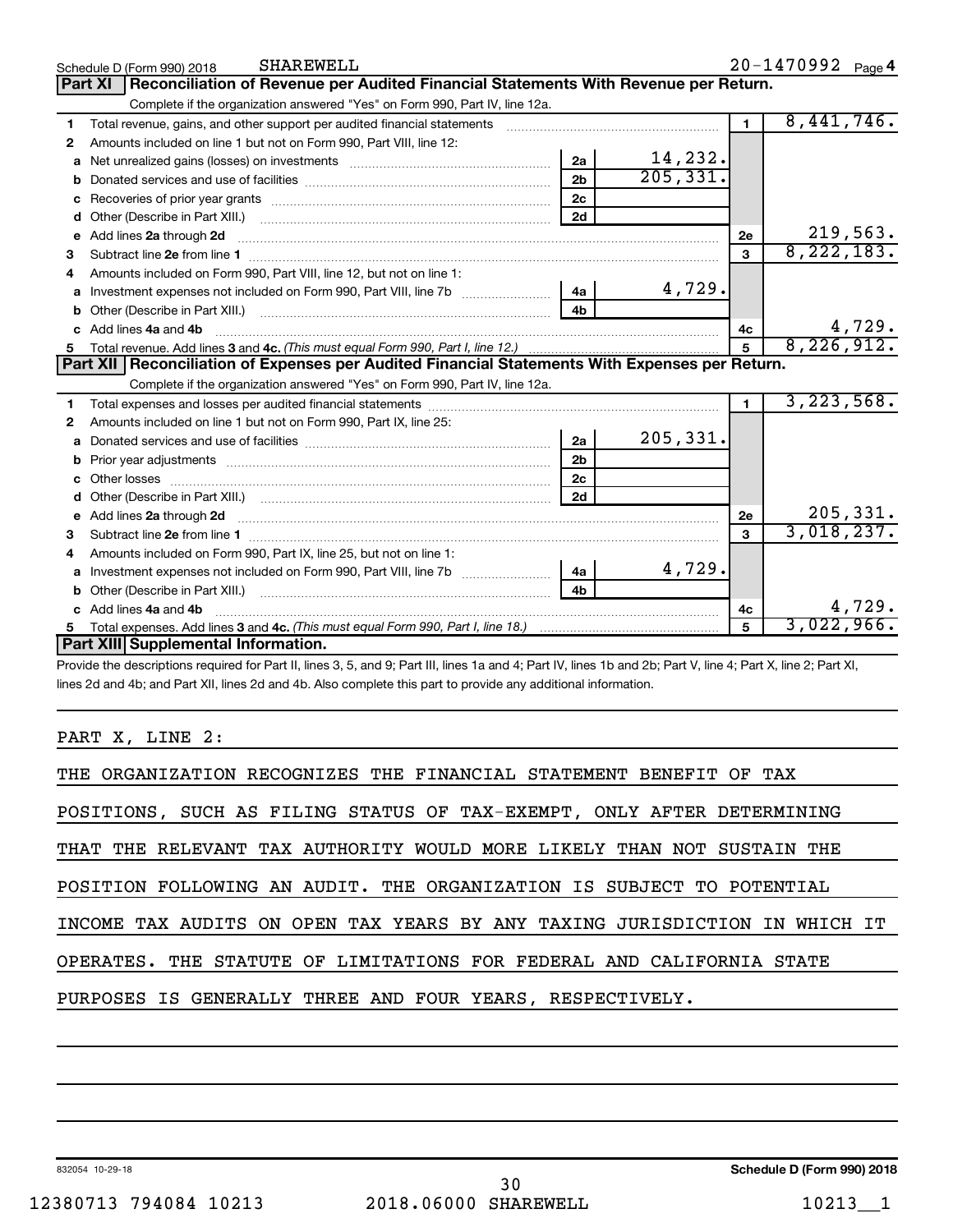| <b>SCHEDULE G</b>                                             |                                                                                                                                                                     | <b>Supplemental Information Regarding Fundraising or Gaming Activities</b>                                                                                                                                                                |     |                                         |                                                              |  |                                        | OMB No. 1545-0047                                   |
|---------------------------------------------------------------|---------------------------------------------------------------------------------------------------------------------------------------------------------------------|-------------------------------------------------------------------------------------------------------------------------------------------------------------------------------------------------------------------------------------------|-----|-----------------------------------------|--------------------------------------------------------------|--|----------------------------------------|-----------------------------------------------------|
| (Form 990 or 990-EZ)                                          | Complete if the organization answered "Yes" on Form 990, Part IV, line 17, 18, or 19, or if the<br>organization entered more than \$15,000 on Form 990-EZ, line 6a. |                                                                                                                                                                                                                                           |     |                                         |                                                              |  |                                        | 018                                                 |
| Department of the Treasury                                    |                                                                                                                                                                     | Attach to Form 990 or Form 990-EZ.                                                                                                                                                                                                        |     |                                         |                                                              |  |                                        | <b>Open to Public</b>                               |
| <b>Internal Revenue Service</b>                               |                                                                                                                                                                     | ► Go to www.irs.gov/Form990 for instructions and the latest information.                                                                                                                                                                  |     |                                         |                                                              |  |                                        | Inspection<br><b>Employer identification number</b> |
| Name of the organization                                      | SHAREWELL                                                                                                                                                           |                                                                                                                                                                                                                                           |     |                                         |                                                              |  | 20-1470992                             |                                                     |
| Part I                                                        |                                                                                                                                                                     | Fundraising Activities. Complete if the organization answered "Yes" on Form 990, Part IV, line 17. Form 990-EZ filers are not                                                                                                             |     |                                         |                                                              |  |                                        |                                                     |
|                                                               | required to complete this part.                                                                                                                                     |                                                                                                                                                                                                                                           |     |                                         |                                                              |  |                                        |                                                     |
|                                                               |                                                                                                                                                                     | 1 Indicate whether the organization raised funds through any of the following activities. Check all that apply.                                                                                                                           |     |                                         |                                                              |  |                                        |                                                     |
| $\lfloor \mathbf{X} \rfloor$ Mail solicitations<br>ă          |                                                                                                                                                                     |                                                                                                                                                                                                                                           |     |                                         | $e$ $\boxed{\text{X}}$ Solicitation of non-government grants |  |                                        |                                                     |
| $\overline{\mathbf{X}}$ Internet and email solicitations<br>b |                                                                                                                                                                     | $f(X)$ Solicitation of government grants                                                                                                                                                                                                  |     |                                         |                                                              |  |                                        |                                                     |
| Phone solicitations<br>C                                      |                                                                                                                                                                     | $ \mathbf{X} $ Special fundraising events                                                                                                                                                                                                 |     |                                         |                                                              |  |                                        |                                                     |
| $\boxed{\mathbf{X}}$ In-person solicitations<br>d             |                                                                                                                                                                     |                                                                                                                                                                                                                                           |     |                                         |                                                              |  |                                        |                                                     |
|                                                               |                                                                                                                                                                     | 2 a Did the organization have a written or oral agreement with any individual (including officers, directors, trustees, or<br>key employees listed in Form 990, Part VII) or entity in connection with professional fundraising services? |     |                                         |                                                              |  | $\boxed{\text{X}}$ Yes                 | <b>No</b>                                           |
|                                                               |                                                                                                                                                                     | b If "Yes," list the 10 highest paid individuals or entities (fundraisers) pursuant to agreements under which the fundraiser is to be                                                                                                     |     |                                         |                                                              |  |                                        |                                                     |
| compensated at least \$5,000 by the organization.             |                                                                                                                                                                     |                                                                                                                                                                                                                                           |     |                                         |                                                              |  |                                        |                                                     |
|                                                               |                                                                                                                                                                     |                                                                                                                                                                                                                                           |     |                                         |                                                              |  |                                        |                                                     |
| (i) Name and address of individual                            |                                                                                                                                                                     | (ii) Activity                                                                                                                                                                                                                             |     | (iii) Did<br>fundraiser<br>have custody | (iv) Gross receipts                                          |  | (v) Amount paid<br>to (or retained by) | (vi) Amount paid<br>to (or retained by)             |
| or entity (fundraiser)                                        |                                                                                                                                                                     |                                                                                                                                                                                                                                           |     | or control of<br>contributions?         | from activity                                                |  | fundraiser<br>listed in col. (i)       | organization                                        |
| COMMUNITY COUNSELING SERVICE                                  |                                                                                                                                                                     |                                                                                                                                                                                                                                           | Yes | <b>No</b>                               |                                                              |  |                                        |                                                     |
| CO, LLC - 527 MADISON AVENUE,                                 |                                                                                                                                                                     | CAPITAL CAMPAIGN                                                                                                                                                                                                                          |     | x                                       | 6,659,828.                                                   |  | 127,500                                | 6,532,328.                                          |
|                                                               |                                                                                                                                                                     |                                                                                                                                                                                                                                           |     |                                         |                                                              |  |                                        |                                                     |
|                                                               |                                                                                                                                                                     |                                                                                                                                                                                                                                           |     |                                         |                                                              |  |                                        |                                                     |
|                                                               |                                                                                                                                                                     |                                                                                                                                                                                                                                           |     |                                         |                                                              |  |                                        |                                                     |
|                                                               |                                                                                                                                                                     |                                                                                                                                                                                                                                           |     |                                         |                                                              |  |                                        |                                                     |
|                                                               |                                                                                                                                                                     |                                                                                                                                                                                                                                           |     |                                         |                                                              |  |                                        |                                                     |
|                                                               |                                                                                                                                                                     |                                                                                                                                                                                                                                           |     |                                         |                                                              |  |                                        |                                                     |
|                                                               |                                                                                                                                                                     |                                                                                                                                                                                                                                           |     |                                         |                                                              |  |                                        |                                                     |
|                                                               |                                                                                                                                                                     |                                                                                                                                                                                                                                           |     |                                         |                                                              |  |                                        |                                                     |
|                                                               |                                                                                                                                                                     |                                                                                                                                                                                                                                           |     |                                         |                                                              |  |                                        |                                                     |
|                                                               |                                                                                                                                                                     |                                                                                                                                                                                                                                           |     |                                         |                                                              |  |                                        |                                                     |
|                                                               |                                                                                                                                                                     |                                                                                                                                                                                                                                           |     |                                         |                                                              |  |                                        |                                                     |
|                                                               |                                                                                                                                                                     |                                                                                                                                                                                                                                           |     |                                         |                                                              |  |                                        |                                                     |
|                                                               |                                                                                                                                                                     |                                                                                                                                                                                                                                           |     |                                         |                                                              |  |                                        |                                                     |
|                                                               |                                                                                                                                                                     |                                                                                                                                                                                                                                           |     |                                         |                                                              |  |                                        |                                                     |
|                                                               |                                                                                                                                                                     |                                                                                                                                                                                                                                           |     |                                         |                                                              |  |                                        |                                                     |
|                                                               |                                                                                                                                                                     |                                                                                                                                                                                                                                           |     |                                         |                                                              |  |                                        |                                                     |
|                                                               |                                                                                                                                                                     |                                                                                                                                                                                                                                           |     |                                         |                                                              |  |                                        |                                                     |
| Total                                                         |                                                                                                                                                                     |                                                                                                                                                                                                                                           |     |                                         | 6,659,828.                                                   |  | 127,500                                | 6,532,328.                                          |
|                                                               |                                                                                                                                                                     | 3 List all states in which the organization is registered or licensed to solicit contributions or has been notified it is exempt from registration                                                                                        |     |                                         |                                                              |  |                                        |                                                     |
| or licensing.                                                 |                                                                                                                                                                     |                                                                                                                                                                                                                                           |     |                                         |                                                              |  |                                        |                                                     |
|                                                               |                                                                                                                                                                     |                                                                                                                                                                                                                                           |     |                                         |                                                              |  |                                        |                                                     |
|                                                               |                                                                                                                                                                     |                                                                                                                                                                                                                                           |     |                                         |                                                              |  |                                        |                                                     |
|                                                               |                                                                                                                                                                     |                                                                                                                                                                                                                                           |     |                                         |                                                              |  |                                        |                                                     |
|                                                               |                                                                                                                                                                     |                                                                                                                                                                                                                                           |     |                                         |                                                              |  |                                        |                                                     |

**For Paperwork Reduction Act Notice, see the Instructions for Form 990 or 990-EZ. Schedule G (Form 990 or 990-EZ) 2018** LHA SEE PART IV FOR CONTINUATIONS

832081 10-03-18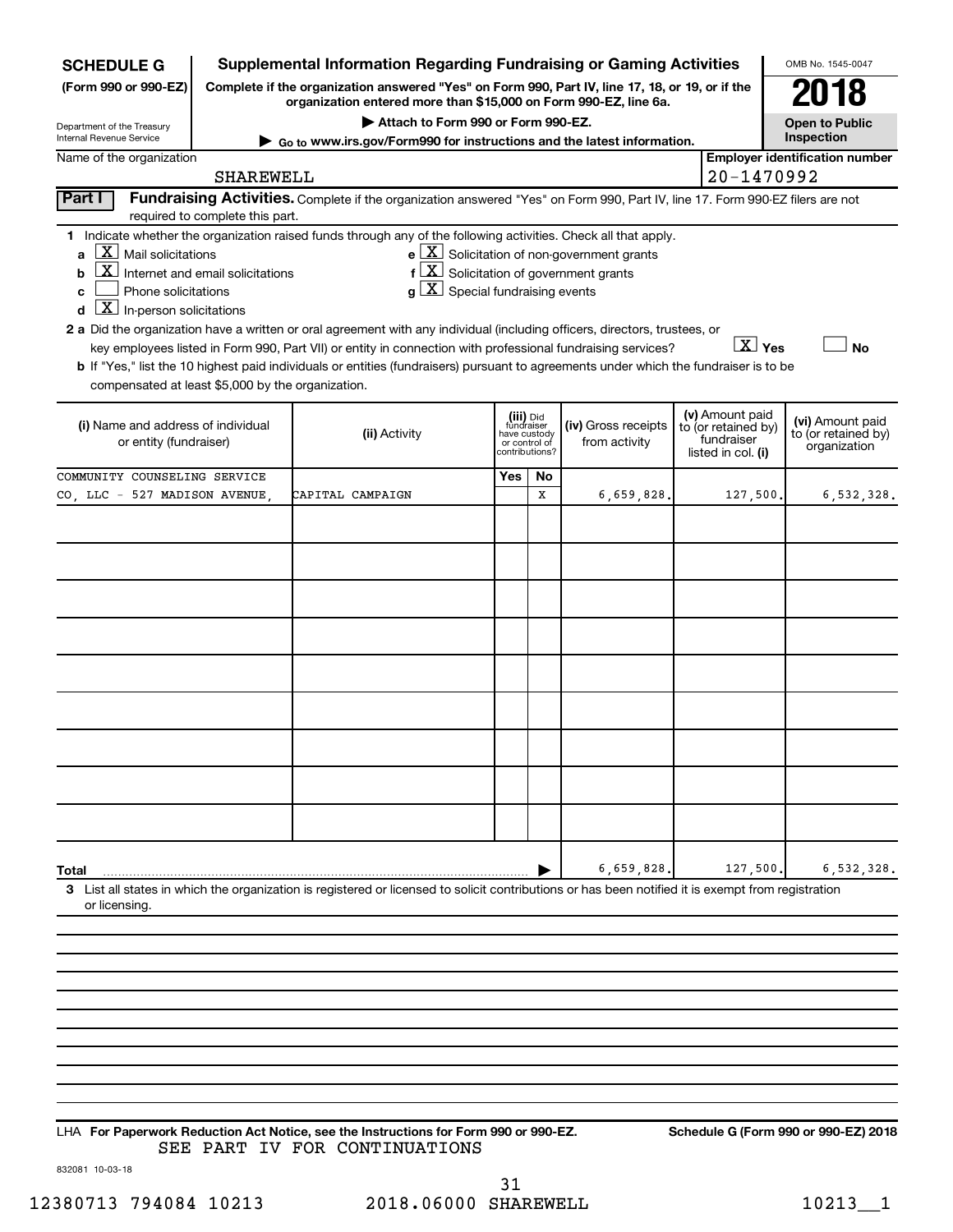#### Schedule G (Form 990 or 990-EZ) 2018 SHAREWELL

Part II | Fundraising Events. Complete if the organization answered "Yes" on Form 990, Part IV, line 18, or reported more than \$15,000

|                 |                 | of fundraising event contributions and gross income on Form 990-EZ, lines 1 and 6b. List events with gross receipts greater than \$5,000.          |                          |                         |                  |                            |
|-----------------|-----------------|----------------------------------------------------------------------------------------------------------------------------------------------------|--------------------------|-------------------------|------------------|----------------------------|
|                 |                 |                                                                                                                                                    | (a) Event $#1$           | $(b)$ Event #2          | (c) Other events | (d) Total events           |
|                 |                 |                                                                                                                                                    | <b>DISCOVERY</b>         | <b>WOMEN OF</b>         |                  | (add col. (a) through      |
|                 |                 |                                                                                                                                                    | AWARD DINNERIMPACT       |                         | $\overline{a}$   |                            |
|                 |                 |                                                                                                                                                    | (event type)             | (event type)            | (total number)   | col. (c)                   |
|                 |                 |                                                                                                                                                    |                          |                         |                  |                            |
| Revenue         | 1.              |                                                                                                                                                    | 731,955.                 | 61,712.                 | 4,481.           | 798,148.                   |
|                 |                 |                                                                                                                                                    | 617, 438.                |                         |                  | 617,438.                   |
|                 | 3               | Gross income (line 1 minus line 2)                                                                                                                 | 114,517.                 | 61,712.                 | 4,481.           | 180,710.                   |
|                 |                 |                                                                                                                                                    |                          |                         |                  |                            |
|                 | 5               |                                                                                                                                                    |                          |                         |                  |                            |
|                 |                 |                                                                                                                                                    |                          |                         |                  |                            |
|                 | 6               |                                                                                                                                                    | 42,502.                  |                         |                  | 42,502.                    |
| Direct Expenses | $\mathbf{7}$    |                                                                                                                                                    | 41,848.                  | 11,024.                 |                  | 52,872.                    |
|                 |                 |                                                                                                                                                    |                          |                         |                  |                            |
|                 | 8<br>9          |                                                                                                                                                    | $\frac{5,048.}{77,477.}$ | 2,811.                  |                  | $\frac{5,048}{80,288}$     |
|                 | 10              | Direct expense summary. Add lines 4 through 9 in column (d)                                                                                        |                          |                         |                  | 180, 710.                  |
|                 |                 | 11 Net income summary. Subtract line 10 from line 3, column (d)                                                                                    |                          |                         |                  | $\overline{0}$ .           |
| <b>Part III</b> |                 | Gaming. Complete if the organization answered "Yes" on Form 990, Part IV, line 19, or reported more than                                           |                          |                         |                  |                            |
|                 |                 | \$15,000 on Form 990-EZ, line 6a.                                                                                                                  |                          |                         |                  |                            |
|                 |                 |                                                                                                                                                    |                          | (b) Pull tabs/instant   |                  | (d) Total gaming (add      |
| Revenue         |                 |                                                                                                                                                    | (a) Bingo                | bingo/progressive bingo | (c) Other gaming | col. (a) through col. (c)) |
|                 |                 |                                                                                                                                                    |                          |                         |                  |                            |
|                 | 1.              |                                                                                                                                                    |                          |                         |                  |                            |
|                 |                 |                                                                                                                                                    |                          |                         |                  |                            |
|                 | $\mathbf{2}$    |                                                                                                                                                    |                          |                         |                  |                            |
|                 |                 |                                                                                                                                                    |                          |                         |                  |                            |
|                 | 3               |                                                                                                                                                    |                          |                         |                  |                            |
| Direct Expenses | 4               |                                                                                                                                                    |                          |                         |                  |                            |
|                 |                 |                                                                                                                                                    |                          |                         |                  |                            |
|                 |                 | 5 Other direct expenses                                                                                                                            |                          |                         |                  |                            |
|                 |                 |                                                                                                                                                    | Yes<br>%                 | Yes<br>%                | <b>Yes</b><br>%  |                            |
|                 | 6               |                                                                                                                                                    | No                       | No                      | No               |                            |
|                 | $7\phantom{.0}$ | Direct expense summary. Add lines 2 through 5 in column (d)                                                                                        |                          |                         |                  |                            |
|                 |                 |                                                                                                                                                    |                          |                         |                  |                            |
|                 |                 |                                                                                                                                                    |                          |                         |                  |                            |
|                 |                 |                                                                                                                                                    |                          |                         |                  |                            |
| 9               |                 | Enter the state(s) in which the organization conducts gaming activities:                                                                           |                          |                         |                  |                            |
|                 |                 |                                                                                                                                                    |                          |                         |                  | Yes<br>No                  |
|                 |                 | <b>b</b> If "No," explain:<br><u> 1989 - Andrea Santa Andrea Santa Andrea Santa Andrea Santa Andrea Santa Andrea Santa Andrea Santa Andrea San</u> |                          |                         |                  |                            |
|                 |                 |                                                                                                                                                    |                          |                         |                  |                            |
|                 |                 |                                                                                                                                                    |                          |                         |                  |                            |
|                 |                 |                                                                                                                                                    |                          |                         |                  | Yes<br>No                  |
|                 |                 |                                                                                                                                                    |                          |                         |                  |                            |
|                 |                 |                                                                                                                                                    |                          |                         |                  |                            |
|                 |                 |                                                                                                                                                    |                          |                         |                  |                            |
|                 |                 |                                                                                                                                                    |                          |                         |                  |                            |

832082 10-03-18

**Schedule G (Form 990 or 990-EZ) 2018**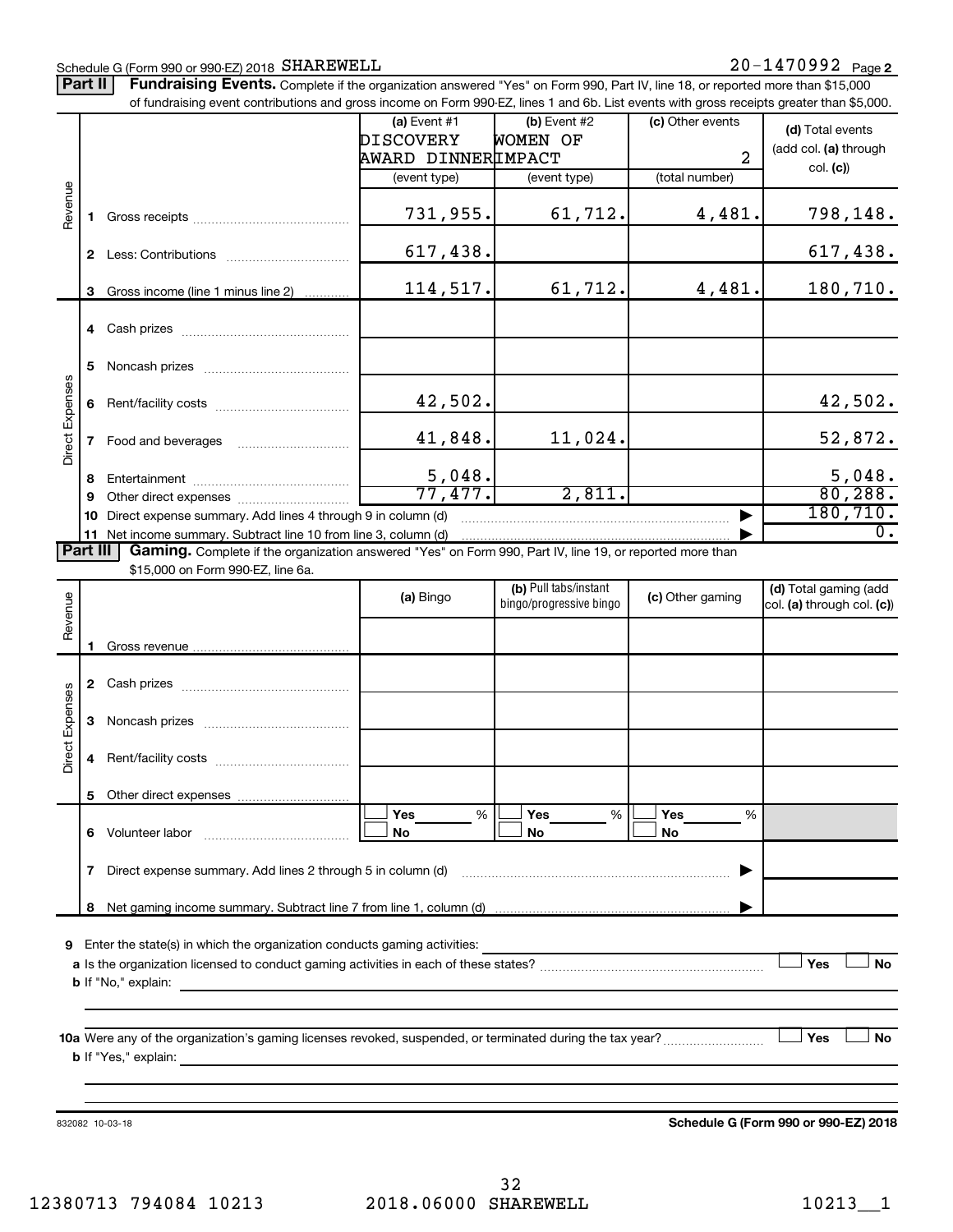|       | Schedule G (Form 990 or 990-EZ) 2018 SHAREWELL                                                                                                                                                                                            |     |            | 20-1470992 Page 3 |
|-------|-------------------------------------------------------------------------------------------------------------------------------------------------------------------------------------------------------------------------------------------|-----|------------|-------------------|
| 11    |                                                                                                                                                                                                                                           |     | Yes        | No                |
|       | 12 Is the organization a grantor, beneficiary or trustee of a trust, or a member of a partnership or other entity formed                                                                                                                  |     |            |                   |
|       |                                                                                                                                                                                                                                           |     | $\Box$ Yes | No                |
|       | <b>13</b> Indicate the percentage of gaming activity conducted in:                                                                                                                                                                        |     |            |                   |
|       |                                                                                                                                                                                                                                           | 1За |            | %                 |
|       | <b>b</b> An outside facility <b>contained and the contract of the contract of the contract of the contract of the contract of the contract of the contract of the contract of the contract of the contract of the contract of the con</b> | 13b |            | %                 |
|       | 14 Enter the name and address of the person who prepares the organization's gaming/special events books and records:                                                                                                                      |     |            |                   |
|       |                                                                                                                                                                                                                                           |     |            |                   |
|       | Address $\blacktriangleright$<br>and the control of the control of the control of the control of the control of the control of the control of the                                                                                         |     |            |                   |
|       | 15a Does the organization have a contract with a third party from whom the organization receives gaming revenue?                                                                                                                          |     | Yes        | <b>No</b>         |
|       |                                                                                                                                                                                                                                           |     |            |                   |
|       | of gaming revenue retained by the third party $\triangleright$ \$                                                                                                                                                                         |     |            |                   |
|       | c If "Yes," enter name and address of the third party:                                                                                                                                                                                    |     |            |                   |
|       | Name > 2008 - 2008 - 2009 - 2009 - 2009 - 2009 - 2009 - 2009 - 2009 - 2009 - 2009 - 2009 - 2009 - 2009 - 2009 - 2009 - 2009 - 2009 - 2009 - 2009 - 2009 - 2009 - 2009 - 2009 - 2009 - 2009 - 2009 - 2009 - 2009 - 2009 - 2009             |     |            |                   |
|       | Address $\blacktriangleright$<br><u> 2000 - Jan Barnett, fransk politik (d. 1888)</u>                                                                                                                                                     |     |            |                   |
| 16.   | Gaming manager information:                                                                                                                                                                                                               |     |            |                   |
|       | Name $\blacktriangleright$<br><u> 1980 - Andrea Amerikaanse kommunister (</u>                                                                                                                                                             |     |            |                   |
|       | Gaming manager compensation > \$                                                                                                                                                                                                          |     |            |                   |
|       |                                                                                                                                                                                                                                           |     |            |                   |
|       | Description of services provided states and the contract of the contract of the contract of the contract of the contract of the contract of the contract of the contract of the contract of the contract of the contract of th            |     |            |                   |
|       |                                                                                                                                                                                                                                           |     |            |                   |
|       |                                                                                                                                                                                                                                           |     |            |                   |
|       | Director/officer<br>Employee<br>Independent contractor                                                                                                                                                                                    |     |            |                   |
|       |                                                                                                                                                                                                                                           |     |            |                   |
|       | <b>17</b> Mandatory distributions:<br><b>a</b> Is the organization required under state law to make charitable distributions from the gaming proceeds to                                                                                  |     |            |                   |
|       | retain the state gaming license? $\Box$ No                                                                                                                                                                                                |     |            |                   |
|       | <b>b</b> Enter the amount of distributions required under state law to be distributed to other exempt organizations or spent in the                                                                                                       |     |            |                   |
|       | organization's own exempt activities during the tax year $\triangleright$ \$                                                                                                                                                              |     |            |                   |
|       | Supplemental Information. Provide the explanations required by Part I, line 2b, columns (iii) and (v); and Part III, lines 9, 9b, 10b,<br> Part IV                                                                                        |     |            |                   |
|       | 15b, 15c, 16, and 17b, as applicable. Also provide any additional information. See instructions.                                                                                                                                          |     |            |                   |
|       | SCHEDULE G, PART I, LINE 2B, LIST OF TEN HIGHEST PAID FUNDRAISERS:                                                                                                                                                                        |     |            |                   |
|       |                                                                                                                                                                                                                                           |     |            |                   |
| ( I ) | NAME OF FUNDRAISER: COMMUNITY COUNSELING SERVICE CO, LLC                                                                                                                                                                                  |     |            |                   |
|       |                                                                                                                                                                                                                                           |     |            |                   |
| ( I ) | ADDRESS OF FUNDRAISER:                                                                                                                                                                                                                    |     |            |                   |
|       | 527 MADISON AVENUE, 5TH FLOOR, NEW YORK, NY<br>10022                                                                                                                                                                                      |     |            |                   |
|       |                                                                                                                                                                                                                                           |     |            |                   |
|       |                                                                                                                                                                                                                                           |     |            |                   |
|       |                                                                                                                                                                                                                                           |     |            |                   |
|       |                                                                                                                                                                                                                                           |     |            |                   |

832083 10-03-18

**Schedule G (Form 990 or 990-EZ) 2018**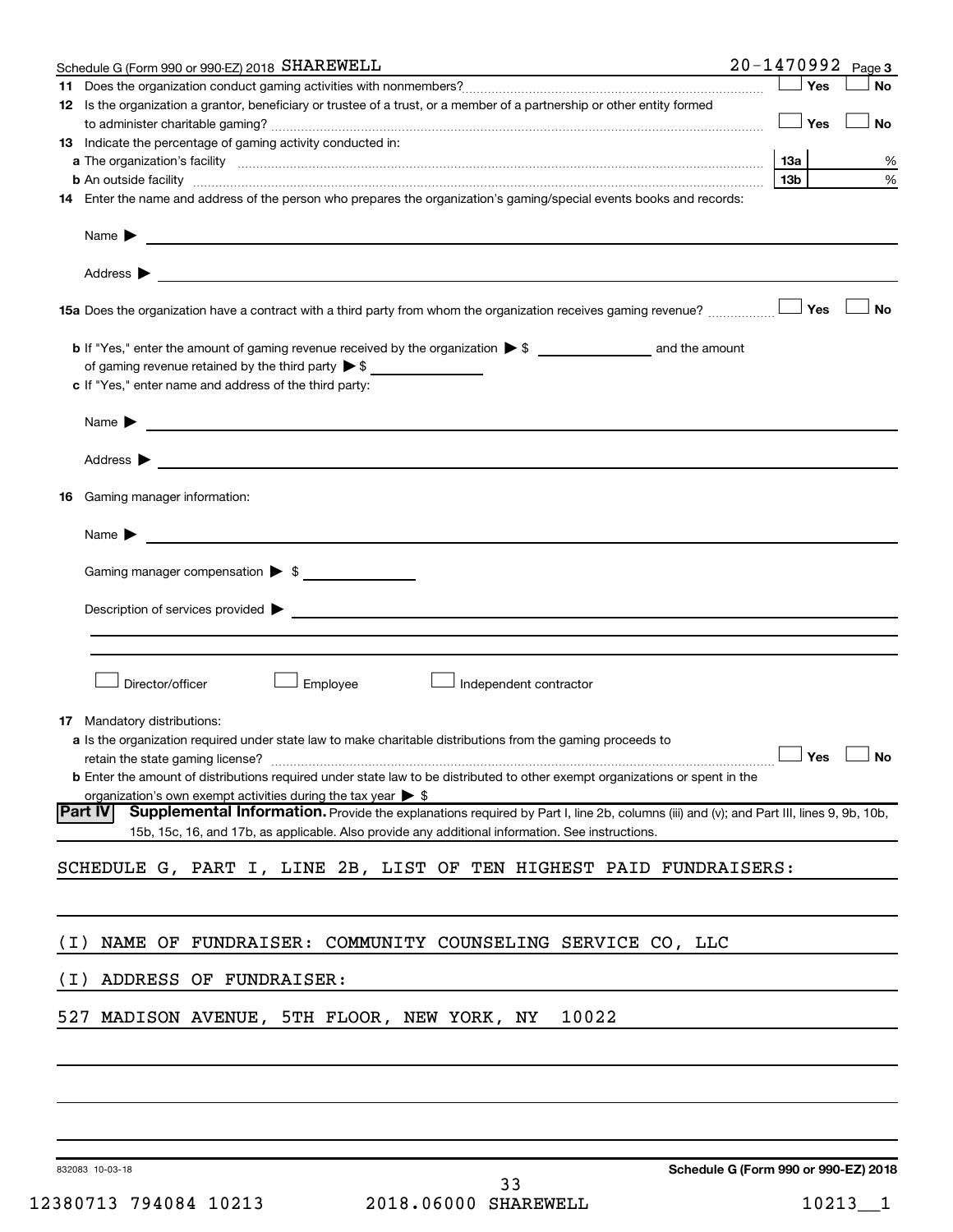**Schedule G (Form 990 or 990-EZ)**

832084 04-01-18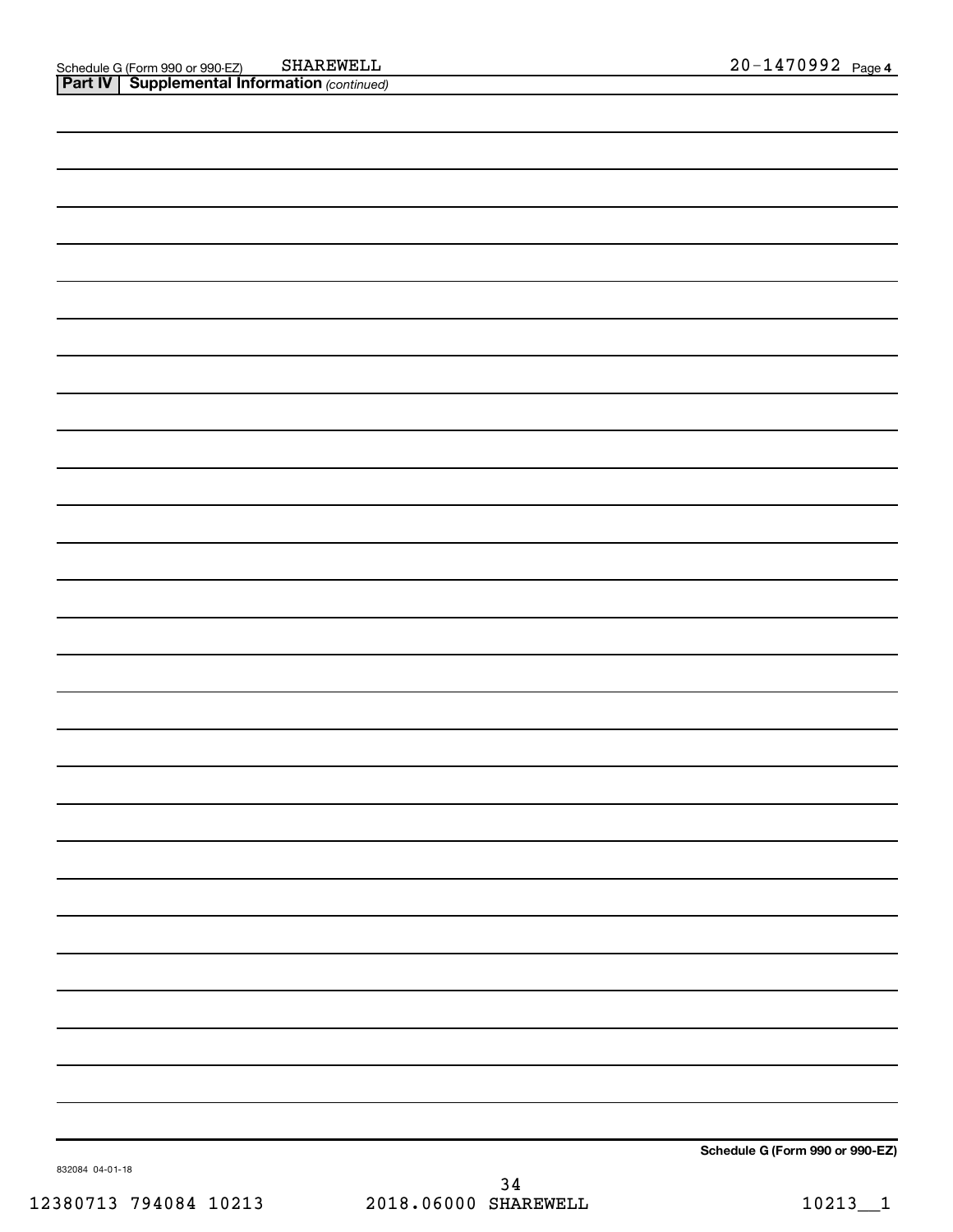|   | <b>SCHEDULE J</b>                                                                                             | <b>Compensation Information</b>                                                                                                        |                                       | OMB No. 1545-0047          |      |                         |  |
|---|---------------------------------------------------------------------------------------------------------------|----------------------------------------------------------------------------------------------------------------------------------------|---------------------------------------|----------------------------|------|-------------------------|--|
|   | (Form 990)<br>For certain Officers, Directors, Trustees, Key Employees, and Highest                           |                                                                                                                                        |                                       |                            |      |                         |  |
|   |                                                                                                               | <b>Compensated Employees</b>                                                                                                           |                                       |                            | 2018 |                         |  |
|   | Department of the Treasury                                                                                    | Complete if the organization answered "Yes" on Form 990, Part IV, line 23.<br>Attach to Form 990.                                      |                                       | <b>Open to Public</b>      |      |                         |  |
|   | Internal Revenue Service                                                                                      | Go to www.irs.gov/Form990 for instructions and the latest information.                                                                 |                                       | Inspection                 |      |                         |  |
|   | Name of the organization                                                                                      |                                                                                                                                        | <b>Employer identification number</b> |                            |      |                         |  |
|   |                                                                                                               | SHAREWELL                                                                                                                              |                                       | 20-1470992                 |      |                         |  |
|   | Part I                                                                                                        | <b>Questions Regarding Compensation</b>                                                                                                |                                       |                            |      |                         |  |
|   |                                                                                                               |                                                                                                                                        |                                       |                            | Yes  | No                      |  |
|   |                                                                                                               | <b>1a</b> Check the appropriate box(es) if the organization provided any of the following to or for a person listed on Form 990,       |                                       |                            |      |                         |  |
|   |                                                                                                               | Part VII, Section A, line 1a. Complete Part III to provide any relevant information regarding these items.                             |                                       |                            |      |                         |  |
|   | First-class or charter travel                                                                                 | Housing allowance or residence for personal use                                                                                        |                                       |                            |      |                         |  |
|   | Travel for companions<br>Payments for business use of personal residence                                      |                                                                                                                                        |                                       |                            |      |                         |  |
|   |                                                                                                               | Tax indemnification and gross-up payments<br>Health or social club dues or initiation fees                                             |                                       |                            |      |                         |  |
|   |                                                                                                               | Discretionary spending account<br>Personal services (such as maid, chauffeur, chef)                                                    |                                       |                            |      |                         |  |
|   |                                                                                                               |                                                                                                                                        |                                       |                            |      |                         |  |
|   |                                                                                                               | <b>b</b> If any of the boxes on line 1a are checked, did the organization follow a written policy regarding payment or                 |                                       |                            |      |                         |  |
|   |                                                                                                               |                                                                                                                                        |                                       | 1b                         |      |                         |  |
| 2 |                                                                                                               | Did the organization require substantiation prior to reimbursing or allowing expenses incurred by all directors,                       |                                       |                            |      |                         |  |
|   |                                                                                                               |                                                                                                                                        |                                       | $\mathbf{2}$               |      |                         |  |
|   |                                                                                                               |                                                                                                                                        |                                       |                            |      |                         |  |
| 3 |                                                                                                               | Indicate which, if any, of the following the filing organization used to establish the compensation of the organization's              |                                       |                            |      |                         |  |
|   |                                                                                                               | CEO/Executive Director. Check all that apply. Do not check any boxes for methods used by a related organization to                     |                                       |                            |      |                         |  |
|   | $X$ Compensation committee                                                                                    | establish compensation of the CEO/Executive Director, but explain in Part III.<br>$\underline{\mathbf{X}}$ Written employment contract |                                       |                            |      |                         |  |
|   |                                                                                                               |                                                                                                                                        |                                       |                            |      |                         |  |
|   |                                                                                                               | Compensation survey or study<br>Independent compensation consultant<br>$ \mathbf{X} $ Approval by the board or compensation committee  |                                       |                            |      |                         |  |
|   |                                                                                                               | Form 990 of other organizations                                                                                                        |                                       |                            |      |                         |  |
| 4 |                                                                                                               | During the year, did any person listed on Form 990, Part VII, Section A, line 1a, with respect to the filing                           |                                       |                            |      |                         |  |
|   | organization or a related organization:                                                                       |                                                                                                                                        |                                       |                            |      |                         |  |
| а |                                                                                                               | Receive a severance payment or change-of-control payment?                                                                              |                                       | 4a                         |      | х                       |  |
| b |                                                                                                               |                                                                                                                                        |                                       | 4b                         |      | $\overline{\textbf{x}}$ |  |
|   |                                                                                                               |                                                                                                                                        |                                       | 4c                         |      | $\overline{\textbf{x}}$ |  |
|   | If "Yes" to any of lines 4a-c, list the persons and provide the applicable amounts for each item in Part III. |                                                                                                                                        |                                       |                            |      |                         |  |
|   |                                                                                                               |                                                                                                                                        |                                       |                            |      |                         |  |
|   |                                                                                                               | Only section 501(c)(3), 501(c)(4), and 501(c)(29) organizations must complete lines 5-9.                                               |                                       |                            |      |                         |  |
|   |                                                                                                               | For persons listed on Form 990, Part VII, Section A, line 1a, did the organization pay or accrue any compensation                      |                                       |                            |      |                         |  |
|   | contingent on the revenues of:                                                                                |                                                                                                                                        |                                       |                            |      |                         |  |
|   |                                                                                                               |                                                                                                                                        |                                       | 5а                         |      | х                       |  |
|   |                                                                                                               |                                                                                                                                        |                                       | 5b                         |      | х                       |  |
|   |                                                                                                               | If "Yes" on line 5a or 5b, describe in Part III.                                                                                       |                                       |                            |      |                         |  |
|   |                                                                                                               | 6 For persons listed on Form 990, Part VII, Section A, line 1a, did the organization pay or accrue any compensation                    |                                       |                            |      |                         |  |
|   | contingent on the net earnings of:                                                                            |                                                                                                                                        |                                       |                            |      |                         |  |
|   |                                                                                                               |                                                                                                                                        |                                       | 6a                         |      | х                       |  |
|   |                                                                                                               |                                                                                                                                        |                                       | 6b                         |      | х                       |  |
|   |                                                                                                               | If "Yes" on line 6a or 6b, describe in Part III.                                                                                       |                                       |                            |      |                         |  |
|   |                                                                                                               | 7 For persons listed on Form 990, Part VII, Section A, line 1a, did the organization provide any nonfixed payments                     |                                       |                            |      |                         |  |
|   |                                                                                                               |                                                                                                                                        |                                       | 7                          |      | х                       |  |
|   |                                                                                                               | 8 Were any amounts reported on Form 990, Part VII, paid or accrued pursuant to a contract that was subject to the                      |                                       |                            |      |                         |  |
|   |                                                                                                               |                                                                                                                                        |                                       | 8                          |      | х                       |  |
| 9 |                                                                                                               | If "Yes" on line 8, did the organization also follow the rebuttable presumption procedure described in                                 |                                       |                            |      |                         |  |
|   |                                                                                                               |                                                                                                                                        |                                       | 9                          |      |                         |  |
|   |                                                                                                               | LHA For Paperwork Reduction Act Notice, see the Instructions for Form 990.                                                             |                                       | Schedule J (Form 990) 2018 |      |                         |  |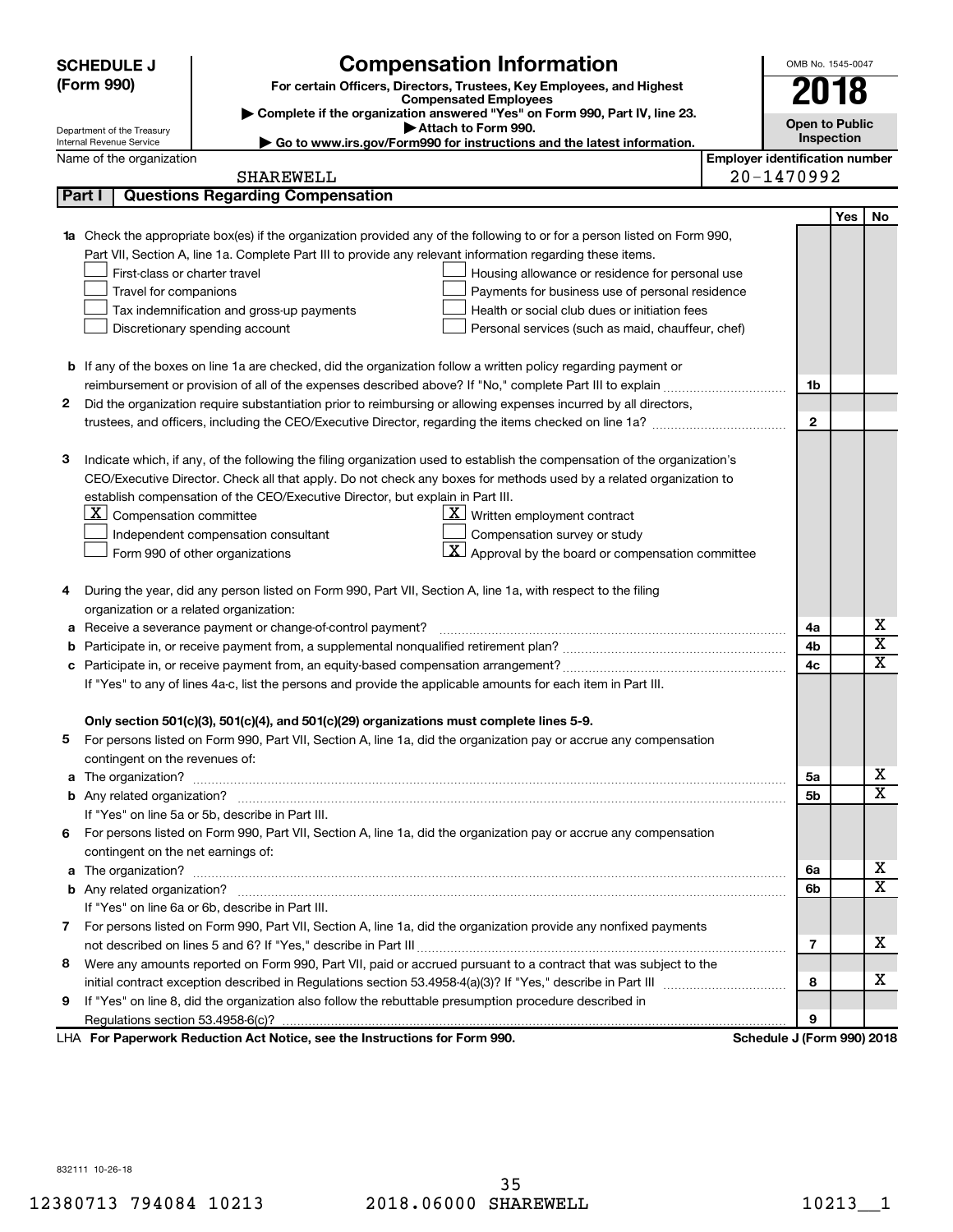Schedule J (Form 990) 2018 SHAREWELL

#### SHAREWELL 20-1470992

**2**

#### Part II | Officers, Directors, Trustees, Key Employees, and Highest Compensated Employees. Use duplicate copies if additional space is needed.

For each individual whose compensation must be reported on Schedule J, report compensation from the organization on row (i) and from related organizations, described in the instructions, on row (ii). Do not list any individuals that aren't listed on Form 990, Part VII.

Note: The sum of columns (B)(i)-(iii) for each listed individual must equal the total amount of Form 990, Part VII, Section A, line 1a, applicable column (D) and (E) amounts for that individual.

| (A) Name and Title   |             | (B) Breakdown of W-2 and/or 1099-MISC compensation |                                           |                                           | (C) Retirement and<br>other deferred | (D) Nontaxable<br>benefits  |                             | (F) Compensation<br>in column (B)         |
|----------------------|-------------|----------------------------------------------------|-------------------------------------------|-------------------------------------------|--------------------------------------|-----------------------------|-----------------------------|-------------------------------------------|
|                      |             | (i) Base<br>compensation                           | (ii) Bonus &<br>incentive<br>compensation | (iii) Other<br>reportable<br>compensation | compensation                         |                             | $(B)(i)$ - $(D)$            | reported as deferred<br>on prior Form 990 |
| ESTHER NETTER<br>(1) | (i)         | 261, 313.                                          | $\overline{0}$ .                          | $\overline{\mathfrak{o}}$ .               | 60, 801.                             | 11, 136.                    | 333,250.                    | $\overline{0}$ .                          |
| CEO/FOUNDER          | (ii)        | $\overline{0}$ .                                   | $\overline{\mathfrak{o}}$ .               | $\overline{0}$ .                          | σ.                                   | σ.                          | $\overline{\mathfrak{o}}$ . | $\overline{0}$ .                          |
| AMY SHAPIRO<br>(2)   | (i)         | 149,628.                                           | $\overline{0}$ .                          | $\overline{0}$ .                          | 7,486.                               | 7,044.                      | 164, 158.                   | $\overline{0}$ .                          |
| MANAGING DIRECTOR    | (ii)        | $\overline{0}$ .                                   | $\overline{\mathfrak{o}}$ .               | $\overline{0}$ .                          | $\overline{0}$ .                     | $\overline{\mathfrak{o}}$ . | $\overline{0}$ .            | $\overline{0}$ .                          |
|                      | (i)         |                                                    |                                           |                                           |                                      |                             |                             |                                           |
|                      | (ii)        |                                                    |                                           |                                           |                                      |                             |                             |                                           |
|                      | (i)         |                                                    |                                           |                                           |                                      |                             |                             |                                           |
|                      | (ii)        |                                                    |                                           |                                           |                                      |                             |                             |                                           |
|                      | (i)         |                                                    |                                           |                                           |                                      |                             |                             |                                           |
|                      | (ii)        |                                                    |                                           |                                           |                                      |                             |                             |                                           |
|                      | (i)         |                                                    |                                           |                                           |                                      |                             |                             |                                           |
|                      | (ii)        |                                                    |                                           |                                           |                                      |                             |                             |                                           |
|                      | (i)         |                                                    |                                           |                                           |                                      |                             |                             |                                           |
|                      | (ii)        |                                                    |                                           |                                           |                                      |                             |                             |                                           |
|                      | (i)         |                                                    |                                           |                                           |                                      |                             |                             |                                           |
|                      | (ii)        |                                                    |                                           |                                           |                                      |                             |                             |                                           |
|                      | (i)         |                                                    |                                           |                                           |                                      |                             |                             |                                           |
|                      | (ii)        |                                                    |                                           |                                           |                                      |                             |                             |                                           |
|                      | (i)         |                                                    |                                           |                                           |                                      |                             |                             |                                           |
|                      | (ii)        |                                                    |                                           |                                           |                                      |                             |                             |                                           |
|                      | (i)<br>(ii) |                                                    |                                           |                                           |                                      |                             |                             |                                           |
|                      | (i)         |                                                    |                                           |                                           |                                      |                             |                             |                                           |
|                      | (ii)        |                                                    |                                           |                                           |                                      |                             |                             |                                           |
|                      | (i)         |                                                    |                                           |                                           |                                      |                             |                             |                                           |
|                      | (ii)        |                                                    |                                           |                                           |                                      |                             |                             |                                           |
|                      | (i)         |                                                    |                                           |                                           |                                      |                             |                             |                                           |
|                      | (ii)        |                                                    |                                           |                                           |                                      |                             |                             |                                           |
|                      | (i)         |                                                    |                                           |                                           |                                      |                             |                             |                                           |
|                      | (ii)        |                                                    |                                           |                                           |                                      |                             |                             |                                           |
|                      | (i)         |                                                    |                                           |                                           |                                      |                             |                             |                                           |
|                      | (ii)        |                                                    |                                           |                                           |                                      |                             |                             |                                           |
|                      |             |                                                    |                                           |                                           |                                      |                             |                             |                                           |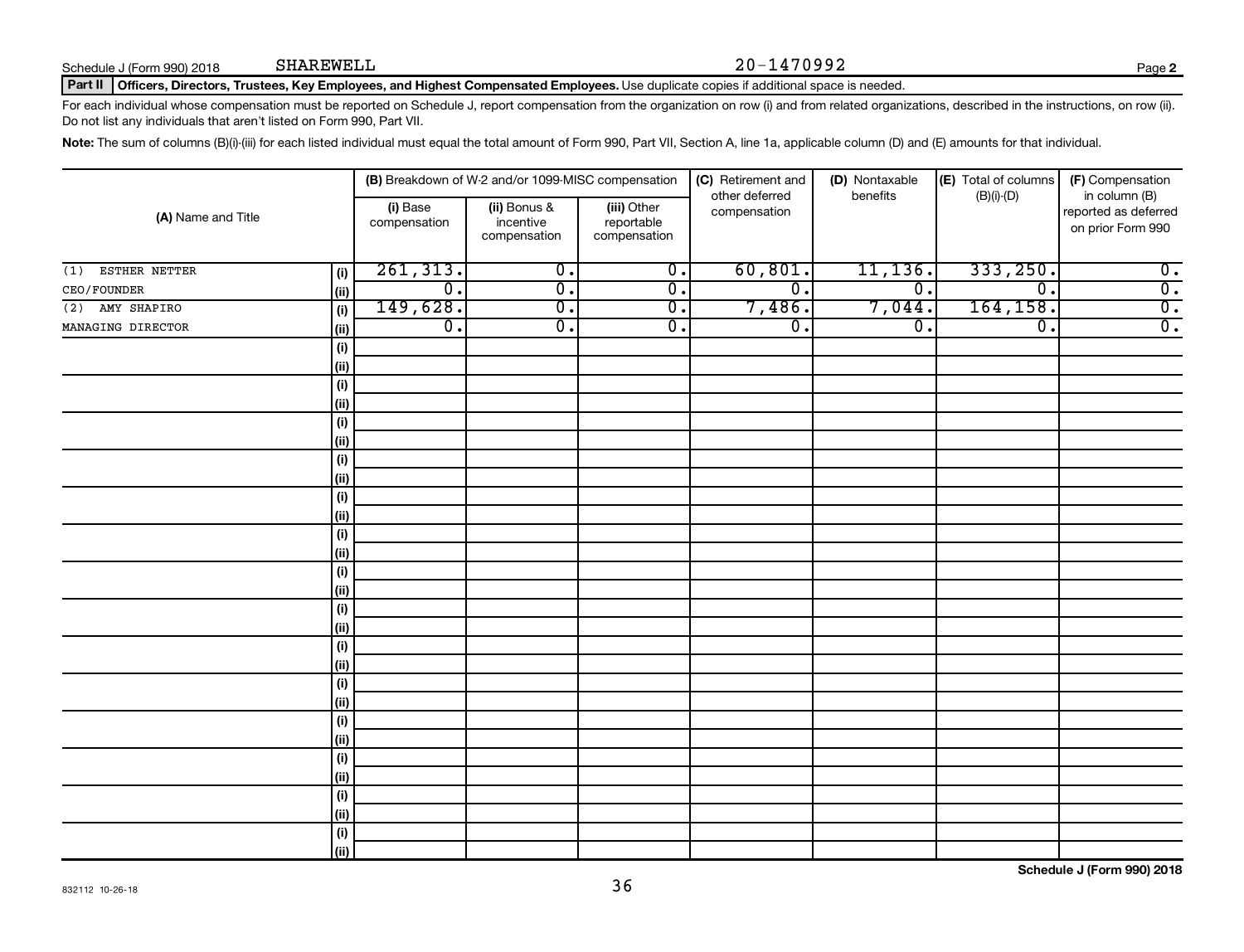**Part III Supplemental Information**

Provide the information, explanation, or descriptions required for Part I, lines 1a, 1b, 3, 4a, 4b, 4c, 5a, 5b, 6a, 6b, 7, and 8, and for Part II. Also complete this part for any additional information.

**Schedule J (Form 990) 2018**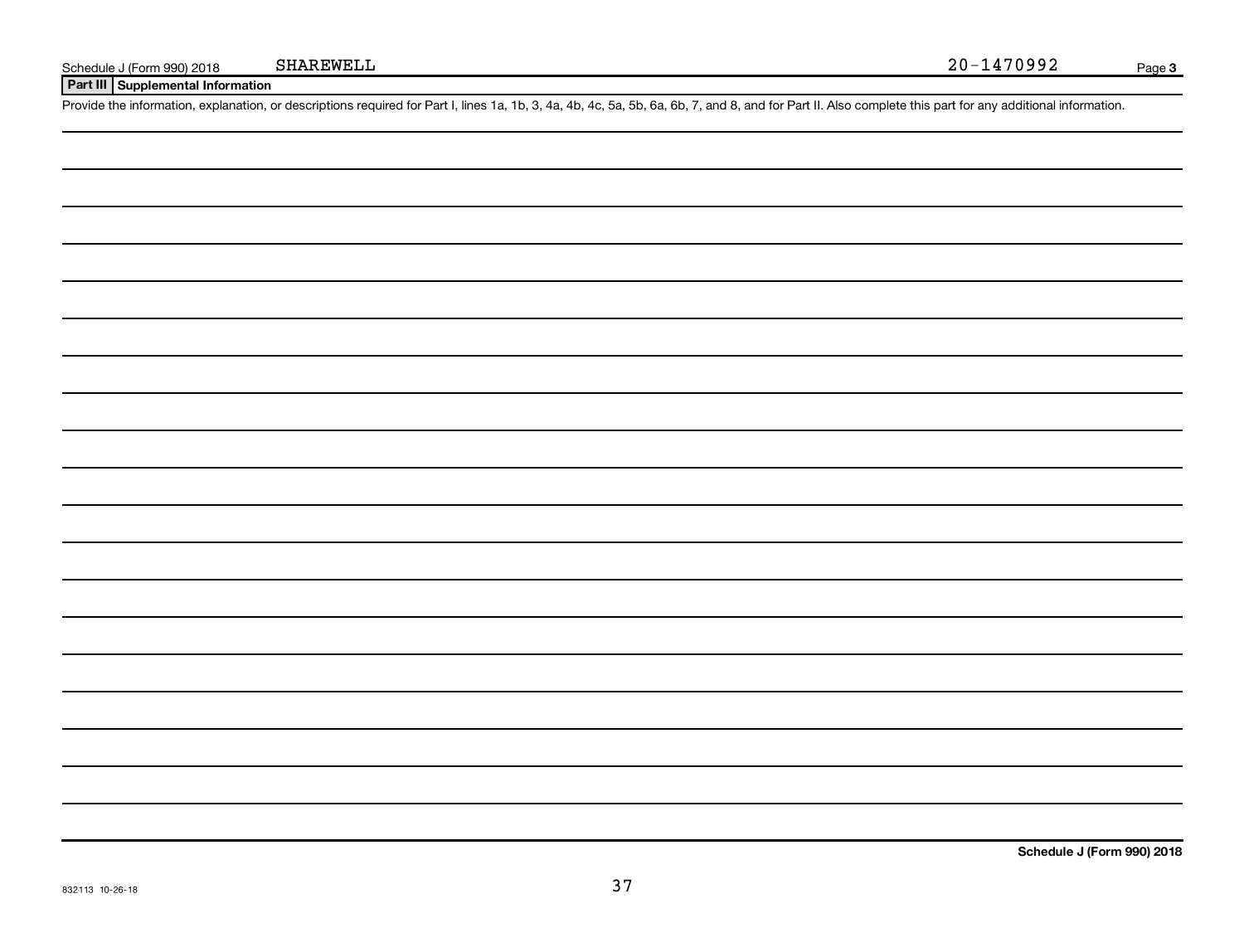#### **SCHEDULE M (Form 990)**

# **Noncash Contributions**

OMB No. 1545-0047

| Department of the Treasury |
|----------------------------|
|                            |
| Internal Revenue Service   |
|                            |

◆ Complete if the organizations answered "Yes" on Form 990, Part IV, lines 29 or 30.<br>▶ Complete if the organizations answered "Yes" on Form 990, Part IV, lines 29 or 30. **Attach to Form 990.**  $\blacktriangleright$  $\blacktriangleright$ 

**Open to Public Inspection**

| Go to www.irs.gov/Form990 for instructions and the latest information. |
|------------------------------------------------------------------------|
|                                                                        |

**Employer identification number** SHAREWELL 20-1470992

| SHAREWELL |  |  |  |  |
|-----------|--|--|--|--|
|           |  |  |  |  |

| Part I | <b>Types of Property</b>                                                                                                       |                               |                                      |                                                                                                      |                                                              |            |     |    |
|--------|--------------------------------------------------------------------------------------------------------------------------------|-------------------------------|--------------------------------------|------------------------------------------------------------------------------------------------------|--------------------------------------------------------------|------------|-----|----|
|        |                                                                                                                                | (a)<br>Check if<br>applicable | (b)<br>Number of<br>contributions or | (c)<br>Noncash contribution<br>amounts reported on<br>items contributed Form 990, Part VIII, line 1g | (d)<br>Method of determining<br>noncash contribution amounts |            |     |    |
| 1      |                                                                                                                                |                               |                                      |                                                                                                      |                                                              |            |     |    |
| 2      |                                                                                                                                |                               |                                      |                                                                                                      |                                                              |            |     |    |
| З      |                                                                                                                                |                               |                                      |                                                                                                      |                                                              |            |     |    |
| 4      |                                                                                                                                |                               |                                      |                                                                                                      |                                                              |            |     |    |
| 5      | Clothing and household goods                                                                                                   | $\overline{\text{x}}$         |                                      | 2,000.FMV                                                                                            |                                                              |            |     |    |
| 6      | Cars and other vehicles                                                                                                        |                               |                                      |                                                                                                      |                                                              |            |     |    |
| 7      |                                                                                                                                |                               |                                      |                                                                                                      |                                                              |            |     |    |
| 8      |                                                                                                                                |                               |                                      |                                                                                                      |                                                              |            |     |    |
| 9      | Securities - Publicly traded                                                                                                   |                               |                                      |                                                                                                      |                                                              |            |     |    |
| 10     | Securities - Closely held stock                                                                                                |                               |                                      |                                                                                                      |                                                              |            |     |    |
| 11     | Securities - Partnership, LLC, or                                                                                              |                               |                                      |                                                                                                      |                                                              |            |     |    |
|        | trust interests                                                                                                                |                               |                                      |                                                                                                      |                                                              |            |     |    |
| 12     | Securities - Miscellaneous                                                                                                     |                               |                                      |                                                                                                      |                                                              |            |     |    |
| 13     | Qualified conservation contribution -                                                                                          |                               |                                      |                                                                                                      |                                                              |            |     |    |
|        | Historic structures                                                                                                            |                               |                                      |                                                                                                      |                                                              |            |     |    |
| 14     | Qualified conservation contribution - Other                                                                                    |                               |                                      |                                                                                                      |                                                              |            |     |    |
| 15     |                                                                                                                                |                               |                                      |                                                                                                      |                                                              |            |     |    |
| 16     | Real estate - Commercial                                                                                                       |                               |                                      |                                                                                                      |                                                              |            |     |    |
| 17     |                                                                                                                                |                               |                                      |                                                                                                      |                                                              |            |     |    |
| 18     |                                                                                                                                |                               |                                      |                                                                                                      |                                                              |            |     |    |
| 19     |                                                                                                                                | $\overline{\textbf{x}}$       | 132                                  | 2,520.FMV                                                                                            |                                                              |            |     |    |
| 20     | Drugs and medical supplies                                                                                                     |                               |                                      |                                                                                                      |                                                              |            |     |    |
| 21     | Taxidermy                                                                                                                      |                               |                                      |                                                                                                      |                                                              |            |     |    |
| 22     |                                                                                                                                |                               |                                      |                                                                                                      |                                                              |            |     |    |
| 23     |                                                                                                                                |                               |                                      |                                                                                                      |                                                              |            |     |    |
| 24     |                                                                                                                                |                               |                                      |                                                                                                      |                                                              |            |     |    |
| 25     | ( $EXPERIENCES/T$ )<br>Other $\blacktriangleright$                                                                             |                               | 28                                   |                                                                                                      | 57,853.FMV                                                   |            |     |    |
| 26     | GIFT CARDS<br>Other $\blacktriangleright$                                                                                      | $\overline{\textbf{x}}$       | 10                                   | 1,860.FMV                                                                                            |                                                              |            |     |    |
| 27     | Other<br>▸                                                                                                                     |                               |                                      |                                                                                                      |                                                              |            |     |    |
| 28     | Other                                                                                                                          |                               |                                      |                                                                                                      |                                                              |            |     |    |
| 29     | Number of Forms 8283 received by the organization during the tax year for contributions                                        |                               |                                      |                                                                                                      |                                                              |            |     |    |
|        | for which the organization completed Form 8283, Part IV, Donee Acknowledgement                                                 |                               |                                      | 29                                                                                                   |                                                              |            |     |    |
|        |                                                                                                                                |                               |                                      |                                                                                                      |                                                              |            | Yes | No |
|        | 30a During the year, did the organization receive by contribution any property reported in Part I, lines 1 through 28, that it |                               |                                      |                                                                                                      |                                                              |            |     |    |
|        | must hold for at least three years from the date of the initial contribution, and which isn't required to be used for          |                               |                                      |                                                                                                      |                                                              |            |     |    |
|        |                                                                                                                                |                               |                                      |                                                                                                      |                                                              | <b>30a</b> |     | x  |
|        | <b>b</b> If "Yes," describe the arrangement in Part II.                                                                        |                               |                                      |                                                                                                      |                                                              |            |     |    |
| 31     | Does the organization have a gift acceptance policy that requires the review of any nonstandard contributions?                 |                               |                                      |                                                                                                      |                                                              |            |     | x  |
|        | 32a Does the organization hire or use third parties or related organizations to solicit, process, or sell noncash              |                               |                                      |                                                                                                      |                                                              |            |     |    |
|        | contributions?                                                                                                                 |                               |                                      |                                                                                                      |                                                              | 32a        |     | x  |
|        | <b>b</b> If "Yes," describe in Part II.                                                                                        |                               |                                      |                                                                                                      |                                                              |            |     |    |
| 33     | If the organization didn't report an amount in column (c) for a type of property for which column (a) is checked,              |                               |                                      |                                                                                                      |                                                              |            |     |    |
|        | describe in Part II.                                                                                                           |                               |                                      |                                                                                                      |                                                              |            |     |    |

**For Paperwork Reduction Act Notice, see the Instructions for Form 990. Schedule M (Form 990) 2018** LHA

832141 10-18-18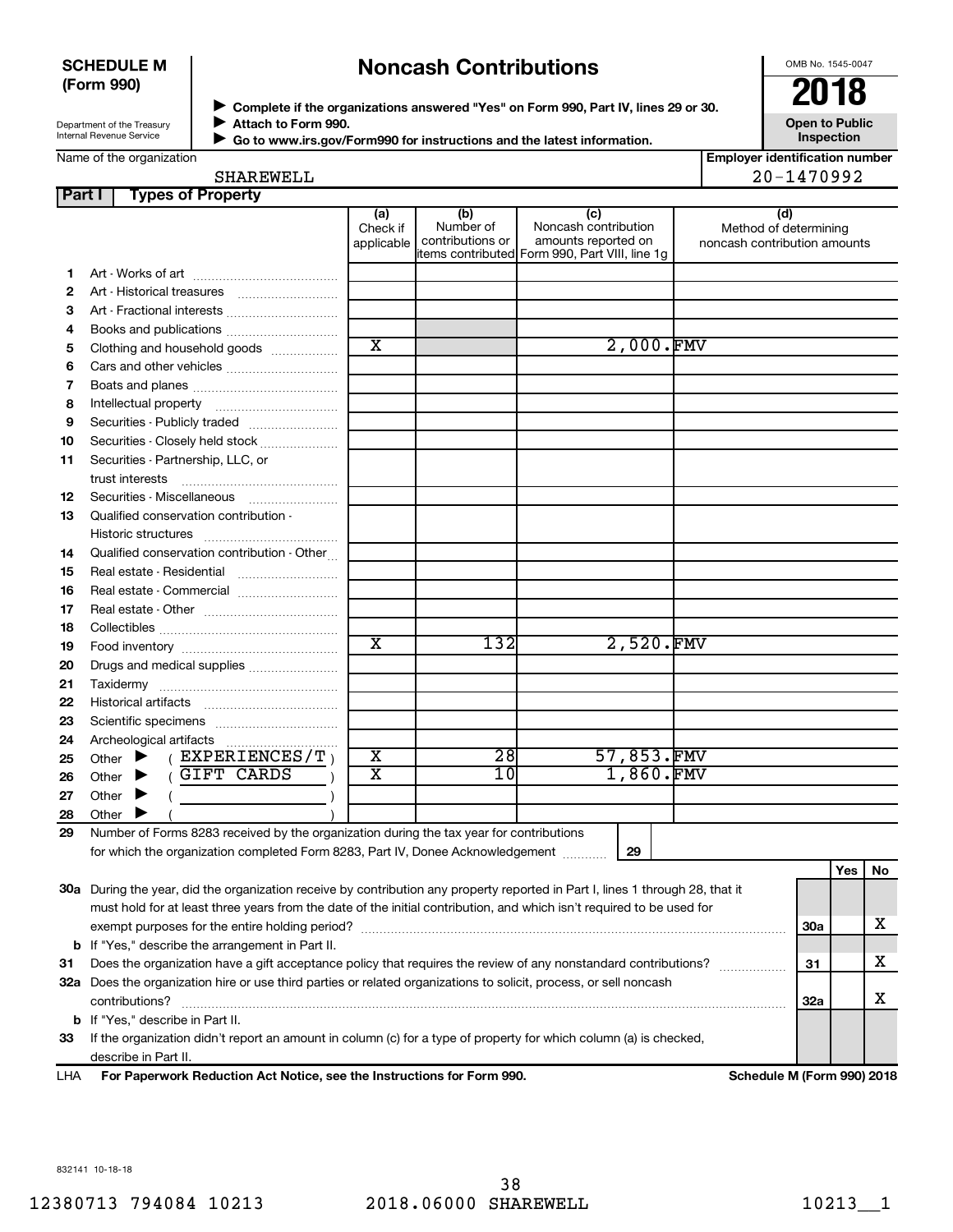Part II | Supplemental Information. Provide the information required by Part I, lines 30b, 32b, and 33, and whether the organization is reporting in Part I, column (b), the number of contributions, the number of items received, or a combination of both. Also complete this part for any additional information.

SCHEDULE M, PART I, COLUMN (B):

#### REPRESENTS THE NUMBER OF CONTRIBUTIONS RECEIVED.

**Schedule M (Form 990) 2018**